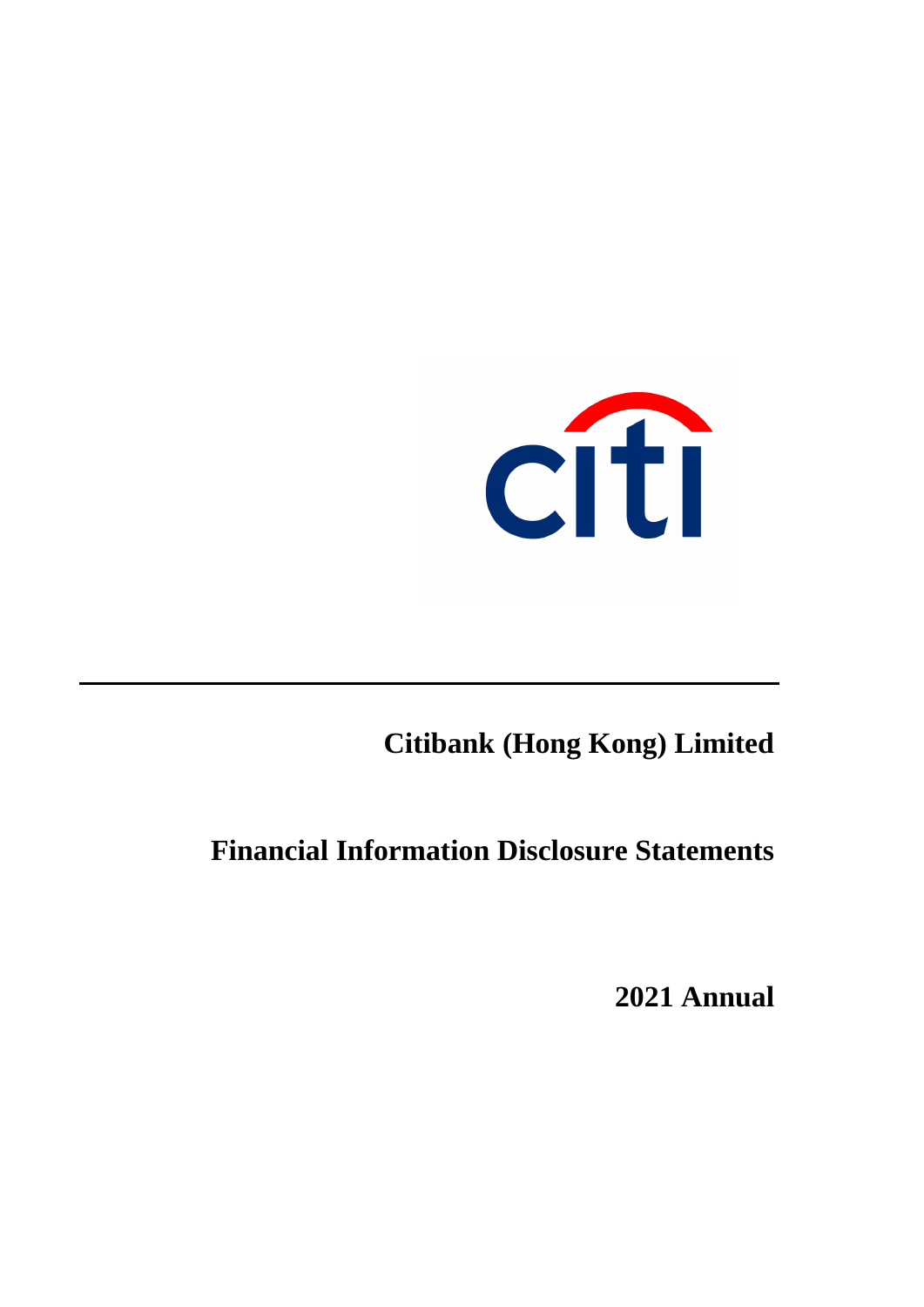# **CITIBANK (HONG KONG) LIMITED**

We enclose herewith the Financial Information Disclosure Statement for the year ended December 31, 2021, which are prepared under the Banking (Disclosure) Rules made pursuant to Section 60A of the Banking Ordinance.

By Order of the Board

Lam Chi Kong Lawrence Director and Chief Executive

April 29, 2022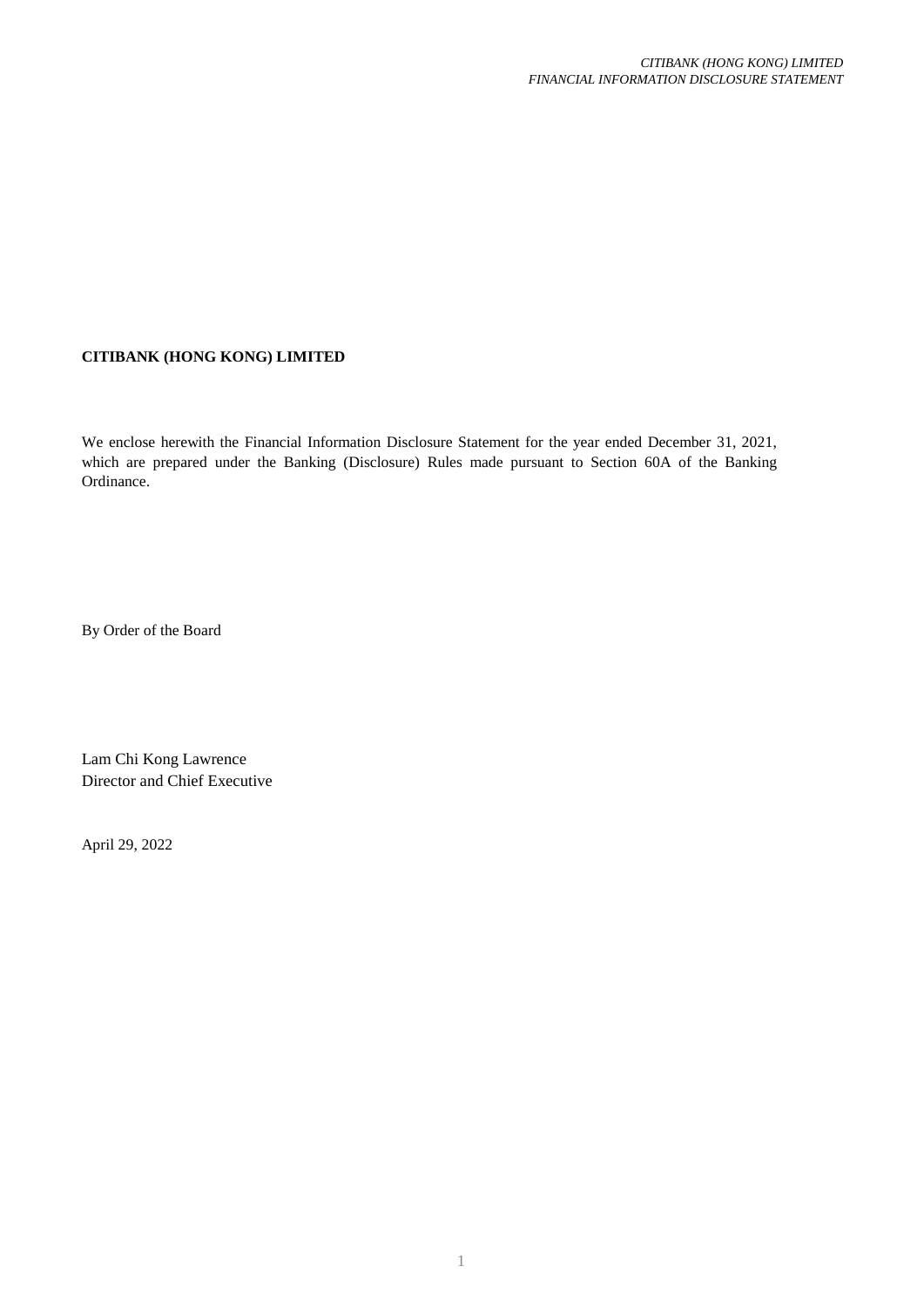# **CITIBANK (HONG KONG) LIMITED**

The directors are pleased to announce the final results of Citibank (Hong Kong) Limited (the "Company") for the year ended December 31, 2021.

# **2021 Full Year Results**

- Operating Income down 7% to HK\$ 6,618 million (HK\$ 7,112 million for 2020)
- Profit before taxation down 24% to HK\$ 1,985 million (HK\$ 2,609 million for 2020)
- Profit after tax down 24% to HK\$ 1,677 million (HK\$ 2,212 million for 2020)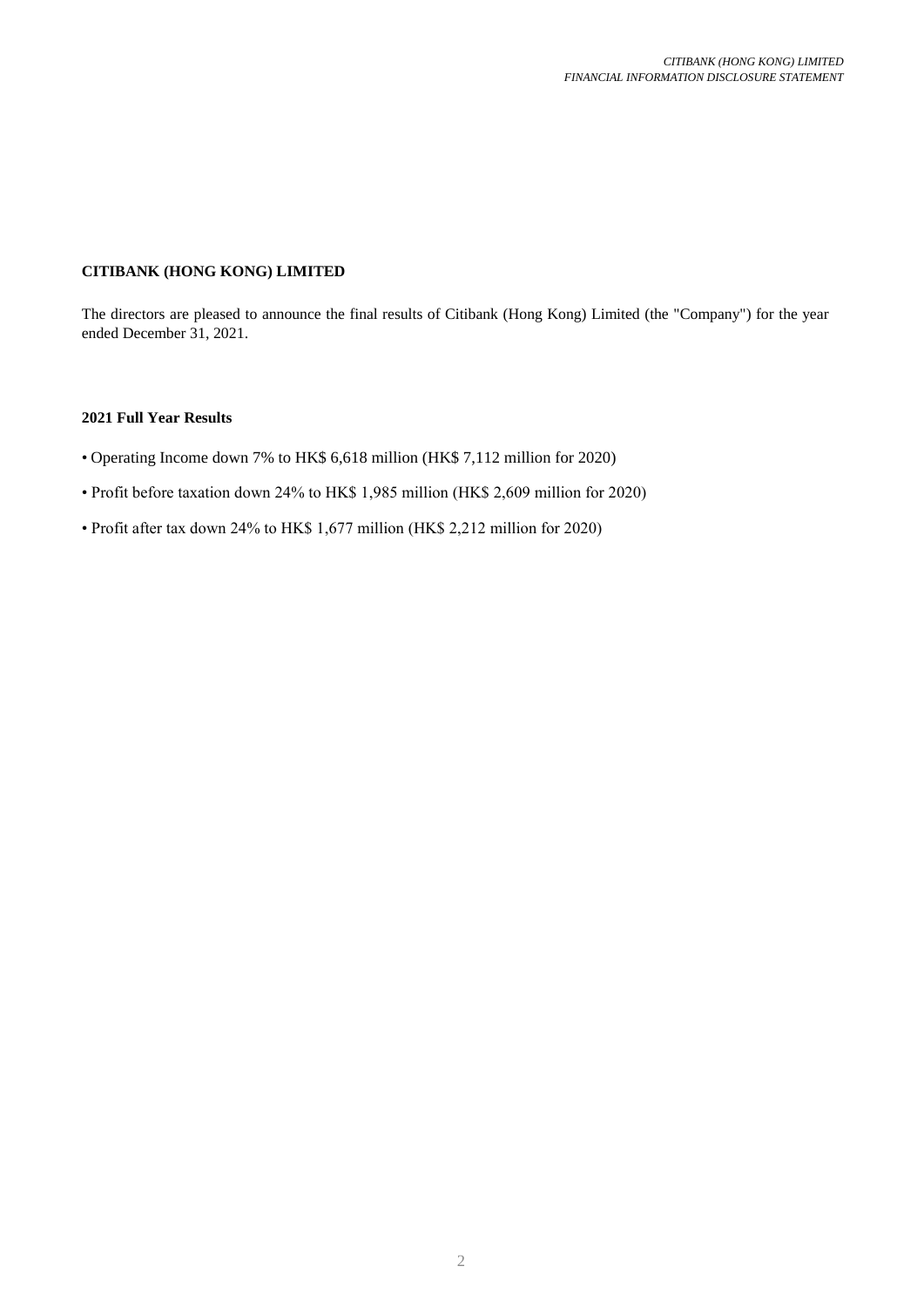# **STATEMENT OF PROFIT OR LOSS AND OTHER COMPREHENSIVE INCOME**

(Expressed in thousands of Hong Kong dollar unless otherwise indicated)

|                                                                                      | Note           | 2021        | 2020        |
|--------------------------------------------------------------------------------------|----------------|-------------|-------------|
| Interest income                                                                      | $\overline{2}$ | 3,300,831   | 4,227,760   |
| Interest expense                                                                     | $\overline{2}$ | (675, 899)  | (1,168,982) |
| Net interest income                                                                  |                | 2,624,932   | 3,058,778   |
| Net fee and commission income                                                        | 3              | 3,486,532   | 3,334,319   |
| Net trading income                                                                   | $\overline{4}$ | 468,568     | 701,183     |
| Net profit from sale of financial assets at fair                                     |                |             |             |
| value through other comprehensive income<br>Dividend income from unlisted investment |                |             | 1,029       |
|                                                                                      |                | 7,230       | 4,697       |
| Other operating income                                                               |                | 30,588      | 11,771      |
| <b>Operating income</b>                                                              |                | 6,617,850   | 7,111,777   |
| Staff costs                                                                          |                | (1,323,519) | (1,246,634) |
| Premises & equipment expenses                                                        |                | (56, 677)   | (77, 167)   |
| Depreciation expenses                                                                |                | (234, 581)  | (249, 755)  |
| Other operating expenses                                                             |                | (3,221,078) | (2,716,800) |
| <b>Operating expenses</b>                                                            |                | (4,835,855) | (4,290,356) |
| <b>Operating profit before impairment</b>                                            |                | 1,781,995   | 2,821,421   |
| <b>Impairment</b> losses                                                             | 5              | (102, 144)  | (207, 656)  |
| <b>Operating profit after impairment</b>                                             |                | 1,679,851   | 2,613,765   |
| Gain/ (Loss) from disposal of property, plant and equipment                          |                | 305,466     | (4,836)     |
| <b>Profit before taxation</b>                                                        |                | 1,985,317   | 2,608,929   |
| Taxation                                                                             | 6              | (308, 627)  | (396, 806)  |
| Profit for the year                                                                  |                | 1,676,690   | 2,212,123   |
| Other comprehensive income for the year, net of                                      |                |             |             |
| tax                                                                                  |                |             |             |
| Items that will not be classified to profit or loss:                                 |                |             |             |
| Remeasurement of defined benefit plan                                                |                | (6,123)     | (2,913)     |
| Items that may be classified subsequently to profit or loss:                         |                |             |             |
| Changes in fair value of financial assets through                                    |                |             |             |
| other comphensive income                                                             |                | (31, 341)   | 17,809      |
| Net profit from sale of financial assets at fair                                     |                |             |             |
| value through other comprehensive income                                             |                |             | (1,029)     |
| Other comprehensive income for the year                                              |                | (37, 464)   | 13,867      |
| Total comprehensive income for the year                                              |                | 1,639,226   | 2,225,990   |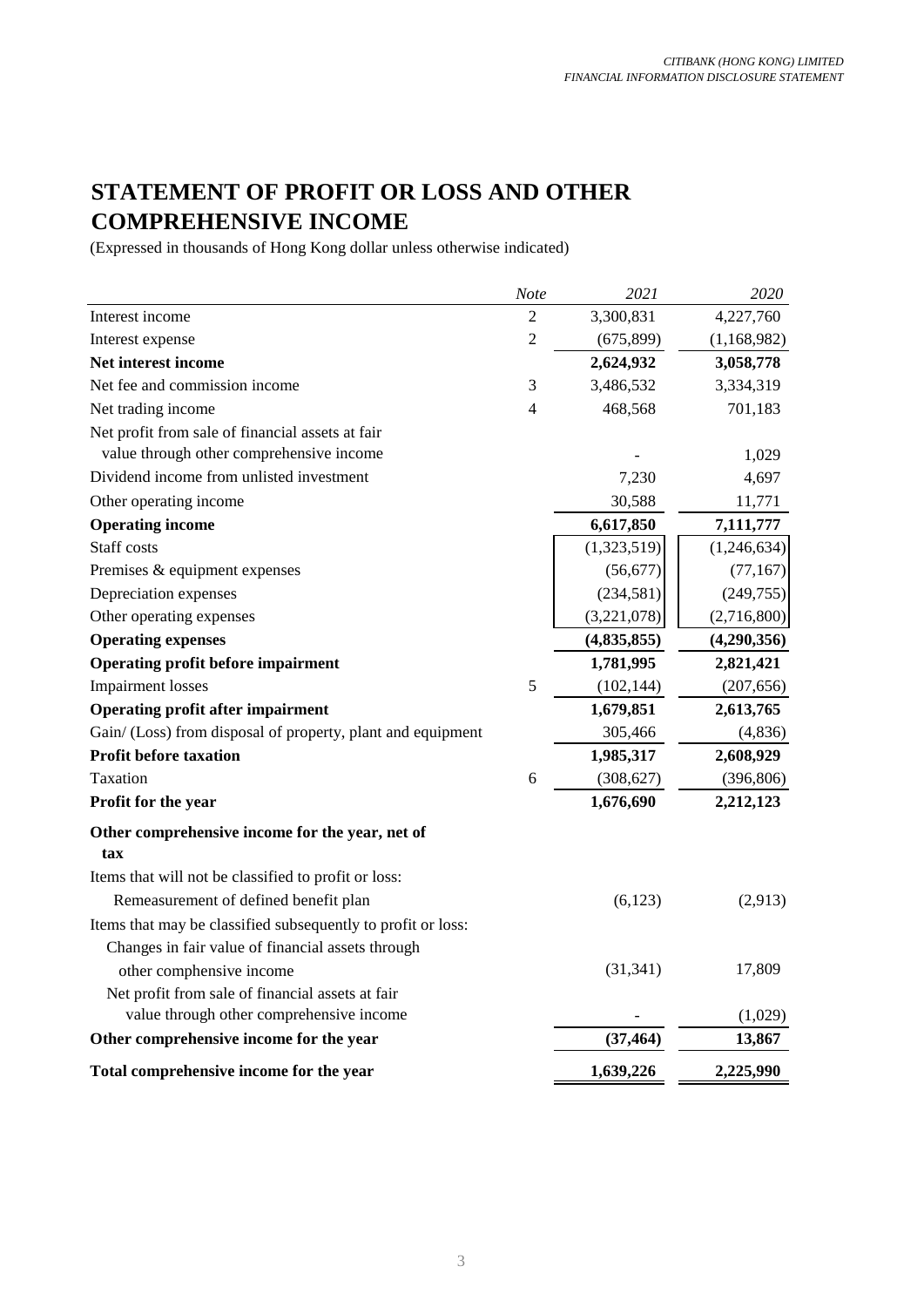# **STATEMENT OF FINANCIAL POSITION**

(Expressed in thousands of Hong Kong dollar unless otherwise indicated)

|                                                                 | Note | 2021        | 2020        |
|-----------------------------------------------------------------|------|-------------|-------------|
| <b>Assets</b>                                                   |      |             |             |
| Cash and balances with banks, central banks and other           |      |             |             |
| financial institutions                                          |      | 12,569,987  | 9,409,863   |
| Placements with banks and other financial institutions          | 7    | 14,726,914  | 13,626,667  |
| Loans and advances                                              | 8    | 163,183,853 | 151,732,931 |
| Financial assets at fair value through profit or loss           | 9    | 70,178,185  | 72,478,139  |
| Financial assets at fair value through other comphensive income | 10   | 44,065,706  | 38,819,529  |
| Financial assets at amortised cost                              | 11   | 3,898,275   | 3,875,900   |
| Property, plant and equipment                                   | 12   | 417,912     | 660,797     |
| Intangible assets                                               |      | 34,217      | 33,324      |
| Current tax assets                                              |      | 89,284      |             |
| Deferred tax assets                                             |      | 46,898      | 66,757      |
| Other assets                                                    |      | 3,035,390   | 4,374,865   |
|                                                                 |      | 312,246,621 | 295,078,772 |
| <b>Liabilities</b>                                              |      |             |             |
| Deposits and balances from banks and other financial            |      |             |             |
| institutions                                                    |      | 46,429,581  | 49,731,929  |
| Deposits from customers                                         | 13   | 235,727,127 | 215,542,715 |
| Trading financial liabilities                                   | 14   | 36,853      | 10,425      |
| <b>Current</b> taxation                                         |      |             | 48,786      |
| Other liabilities                                               |      | 4,763,301   | 6,096,149   |
|                                                                 |      | 286,956,862 | 271,430,004 |
| <b>Equity</b>                                                   |      |             |             |
| Share capital                                                   |      | 7,348,440   | 7,348,440   |
| Reserves                                                        | 15   | 17,941,319  | 16,300,328  |
|                                                                 |      | 25,289,759  | 23,648,768  |
|                                                                 |      | 312,246,621 | 295,078,772 |

The balance sheet is prepared in accordance with Hong Kong Financial Reporting Standards ("HKFRSs"). The following table discloses the balances in accordance with the banking return completion instructions issued by the Hong Kong Monetary Authority ("HKMA"), before the effects of offsetting as suggested in HKAS 32.

| Loans and advances to customers | 118.102.358 | 101,066,791 |
|---------------------------------|-------------|-------------|
| Deposits from customers         | 236,069,123 | 215,951,245 |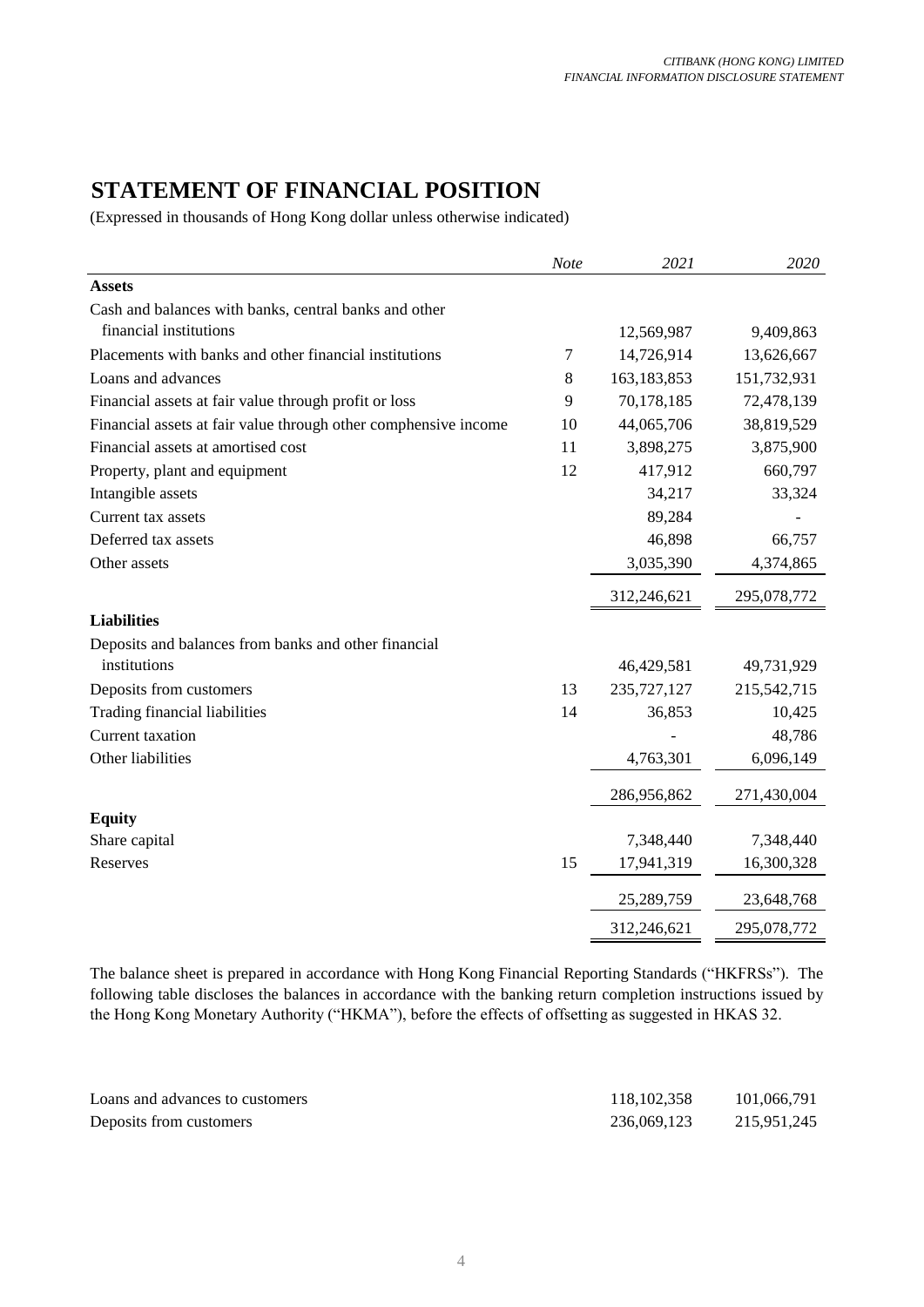# **CASH FLOW STATEMENT**

(Expressed in thousands of Hong Kong dollar unless otherwise indicated)

|                                                               | <b>Note</b> | 2021           | 2020         |
|---------------------------------------------------------------|-------------|----------------|--------------|
| <b>Operating activities</b>                                   |             |                |              |
| Profit before taxation                                        |             | 1,985,317      | 2,608,929    |
| Adjustments for:                                              |             |                |              |
| - Interest received on financial assets at amortised cost     |             | (72,206)       | (8,618)      |
| - Interest received on financial assets at fair value through |             |                |              |
| other comprehensive income                                    |             | (40, 548)      | (313, 877)   |
| - Dividends received                                          |             | (7,230)        | (4,697)      |
| - Depreciation                                                |             | 234,581        | 249,755      |
| - Amortization of intangible assets                           |             | 29,107         | 30,312       |
| - Impairment losses                                           |             | 102,144        | 207,656      |
| - Net profit from sale of financial assets at fair            |             |                |              |
| value through other comprehensive income                      |             |                | (1,029)      |
| - Equity-settled share-based payment expense                  |             | 3,191          | 3,134        |
| - (Gain)/loss from disposal of property, plant and equipment  |             | (305, 466)     | 4,836        |
| - Write-off of construction in progress                       |             | 691            | 10,509       |
|                                                               |             | 1,929,581      | 2,786,910    |
| (Increase)/decrease in operating assets:                      |             |                |              |
| Financial assets at fair value through profit or loss         |             | (28,966,089)   | (7,741,668)  |
| Cash and balances with banks, central banks and               |             |                |              |
| other financial institutions with original                    |             |                |              |
| maturity beyond three months                                  |             | 29,829         | (1,262,889)  |
| Loans and advances and trade bills                            |             | (11,553,066)   | (20,880,423) |
| Placements with banks and other financial                     |             |                |              |
| institutions with original maturity beyond three              |             |                |              |
| months                                                        |             | (1,046,707)    | (4,451,594)  |
| Financial assets at amortised cost                            |             | (22, 375)      |              |
| Other assets                                                  |             | 1,339,475      | (1,288,452)  |
|                                                               |             | (40, 218, 933) | (35,625,026) |
| Increase/(decrease) in operating liabilities                  |             |                |              |
| Trading financial liabilities                                 |             | 26,428         | (25,775)     |
| Deposits from customers                                       |             | 20,184,412     | 40,783,910   |
| Deposits from banks and other financial                       |             |                |              |
| institutions                                                  |             | (2,740,806)    | 19,428,128   |
| Other liabilities                                             |             | (1,493,636)    | 1,709,754    |
|                                                               |             | 15,976,398     | 61,896,017   |
| Cash (used in)/generated from operations                      |             | (22, 312, 954) | 29,057,901   |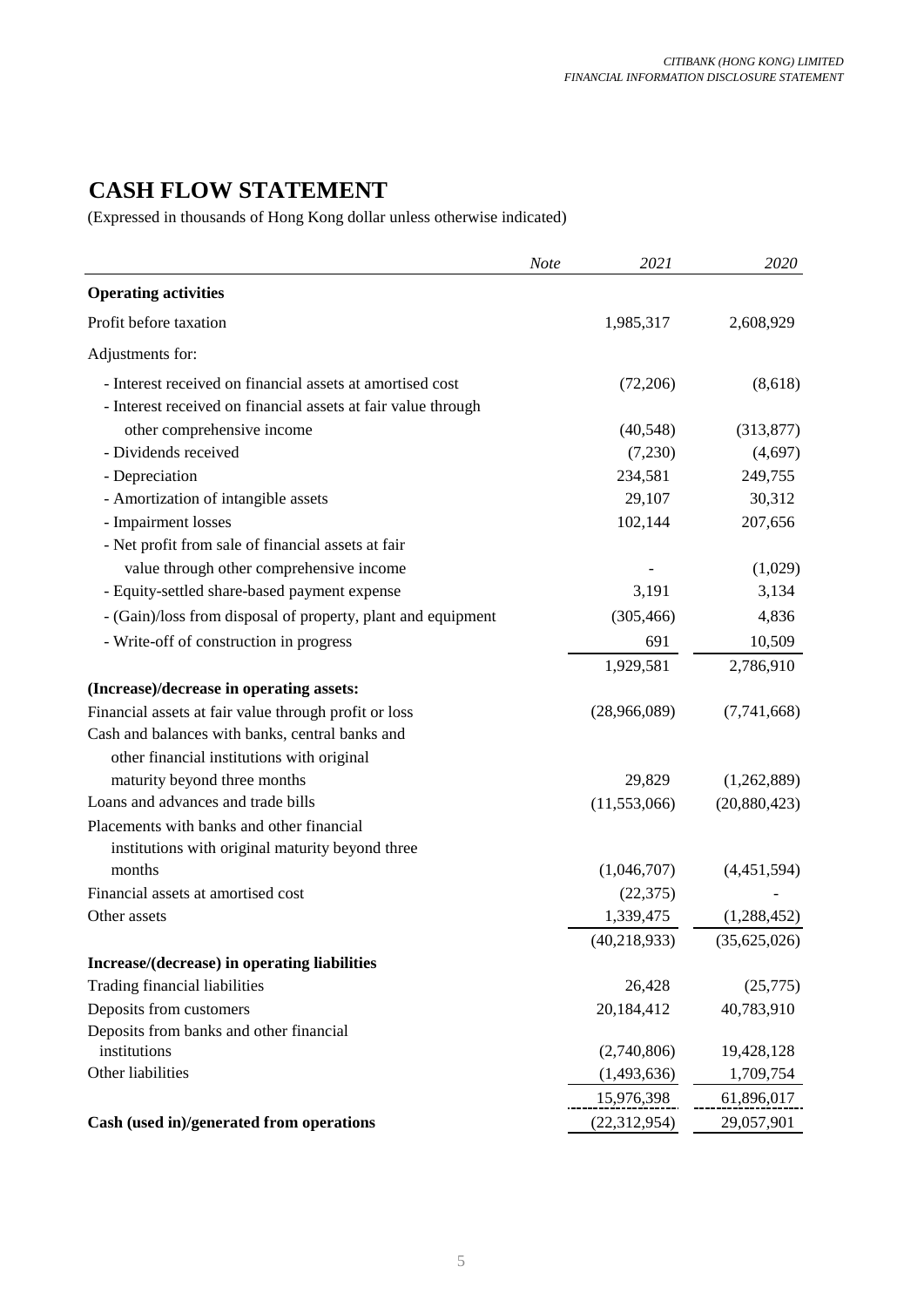# **CASH FLOW STATEMENT (CONTINUED)**

(Expressed in thousands of Hong Kong dollar unless otherwise indicated)

|                                                                                                                          | <b>Note</b> | 2021           | 2020           |
|--------------------------------------------------------------------------------------------------------------------------|-------------|----------------|----------------|
| Income tax paid                                                                                                          |             |                |                |
| - Hong Kong Profits Tax paid                                                                                             |             | (419, 971)     | (872,999)      |
| - Overseas Tax paid                                                                                                      |             | (2, 531)       | (2,639)        |
| Net cash (used in)/generated from operating                                                                              |             |                |                |
| activities                                                                                                               |             | (22, 735, 456) | 28, 182, 263   |
| <b>Investing activities</b>                                                                                              |             |                |                |
| Payment for purchase of intangible assets                                                                                |             | (30,000)       | (14,309)       |
| Payment for purchase of property, plant and equipment                                                                    |             | (34, 755)      | (21,297)       |
| Proceeds from sale of financial assets at fair value through other<br>comprehensive income with original maturity beyond |             |                |                |
| three months                                                                                                             |             | 38,819,529     | 24, 101, 161   |
| Payment for purchase of financial assets at fair value through                                                           |             |                |                |
| other comprehensive income with original maturity beyond                                                                 |             |                |                |
| three months                                                                                                             |             | (44, 103, 300) | (38,799,539)   |
| Payment for purchase of financial assets at fair value                                                                   |             |                |                |
| at amortised cost                                                                                                        |             |                | (3,875,900)    |
| Net proceeds from disposal of other properties and equipment                                                             |             | 702,230        |                |
| Interest received on financial assets at fair value through                                                              |             |                |                |
| other comprehensive income                                                                                               |             | 112,754        | 322,495        |
| Dividends received                                                                                                       |             | 7,230          | 4,697          |
| Net cash used in from investing activities                                                                               |             | (4,526,312)    | (18, 282, 692) |
| <b>Financing activities</b>                                                                                              |             |                |                |
| Dividends paid to equity shareholder of the Company                                                                      |             |                | (1,410,721)    |
| Interest element of lease rentals paid                                                                                   |             | (5,798)        | (8, 143)       |
| Capital element of lease rentals paid                                                                                    |             | (193, 442)     | (202, 191)     |
| Net cash used in financing activities                                                                                    |             | (199, 240)     | (1,621,055)    |
| Net (decrease)/increase in cash and cash equivalents                                                                     |             | (27, 461, 008) | 8,278,516      |
| Cash and cash equivalents at 1 January                                                                                   |             | 45,971,236     | 37,692,720     |
| Cash and cash equivalents at 31 December                                                                                 | 16          | 18,510,228     | 45,971,236     |
| Cash flows from operating activities include:                                                                            |             |                |                |
| Interest received                                                                                                        |             | 3,311,489      | 4,209,818      |
| Interest paid                                                                                                            |             | (702, 200)     | (1,292,249)    |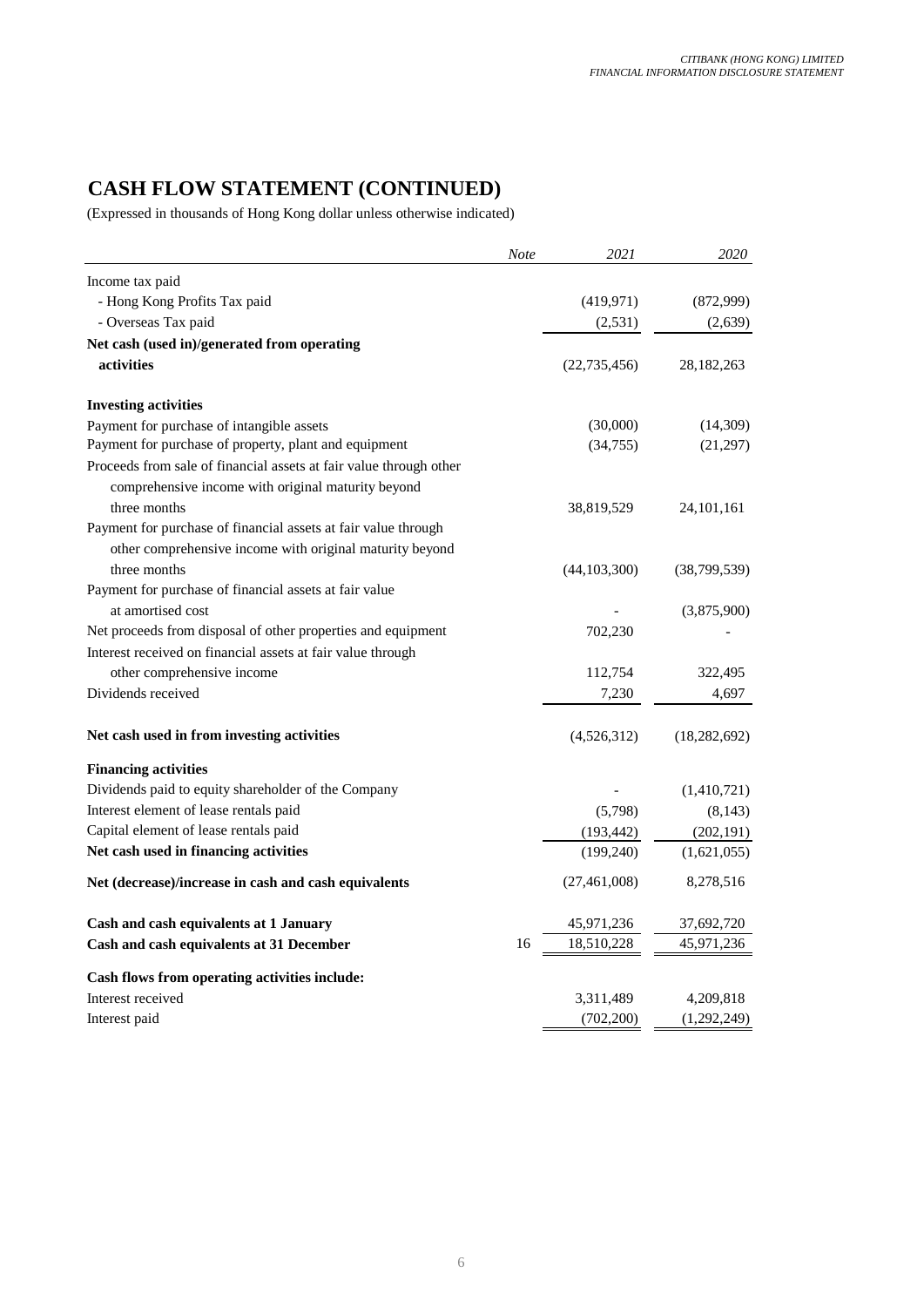# **NOTES ON THE FINANCIAL STATEMENTS**

(Expressed in thousands of Hong Kong dollar unless otherwise indicated)

# **1 Significant accounting policies**

Citibank (Hong Kong) Limited (the "Company") is a licensed bank incorporated and domiciled in Hong Kong and has its registered office and principal place of business at Citi Tower, One Bay East, 83 Hoi Bun Road, Kwun Tong, Kowloon, Hong Kong.

# *(a) Statement of compliance*

These financial statements have been prepared in accordance with all applicable Hong Kong Financial Reporting Standards ("HKFRSs"), which collective term includes all applicable individual Hong Kong Financial Reporting Standards, Hong Kong Accounting Standards ("HKASs"), and Interpretations issued by the Hong Kong Institute of Certified Public Accountants ("HKICPA"), accounting principles generally accepted in Hong Kong and the requirements of the Hong Kong Companies Ordinance. Significant accounting policies adopted by the Company are disclosed below.

The HKICPA has issued certain new and revised HKFRSs that are first effective or available for early adoption for the current accounting period of the Company.

# *(b) Basis of preparation of the financial statements*

The measurement basis used in the preparation of the financial statements is the historical cost basis except that the following assets and liabilities are stated at their fair values as explained in the accounting policies set out below:

- obligations under share-based incentive plans (see note  $1(h)(iv)$ ); and
- financial instruments classified as trading, measured at fair value through profit or loss and measured at fair value through other comprehensive income (see note 1(d)).

The preparation of financial statements in conformity with HKFRSs requires management to make judgements, estimates and assumptions that affect the application of policies and reported amounts of assets, liabilities, income and expenses. The estimates and associated assumptions are based on historical experience and various other factors that are believed to be reasonable under the circumstances, the results of which form the basis of making the judgements about carrying values of assets and liabilities that are not readily apparent from other sources. Actual results may differ from these estimates.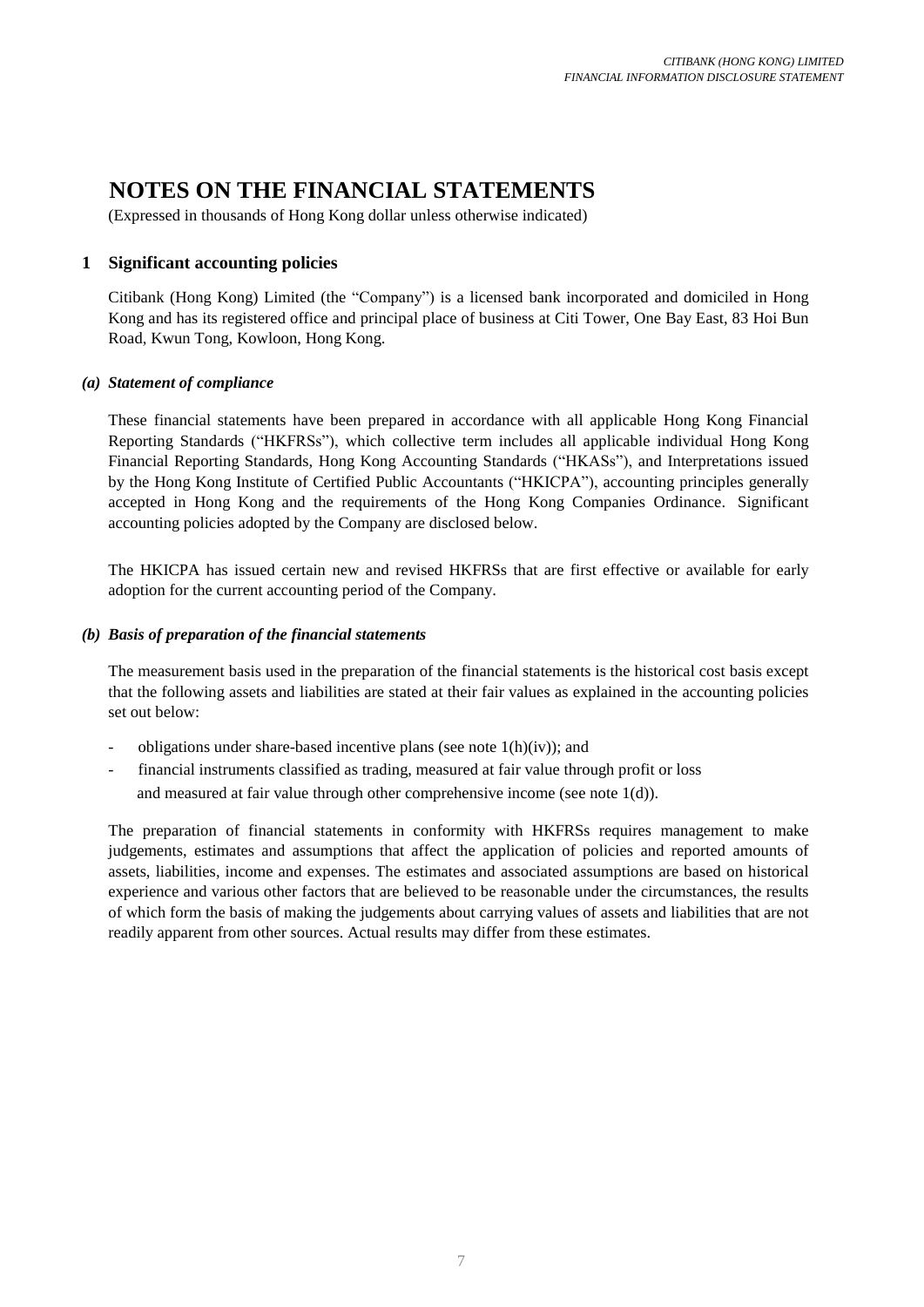# *(b) Basis of preparation of the financial statements (continued)*

The estimates and underlying assumptions are reviewed on an ongoing basis. Revisions to accounting estimates are recognized in the period in which the estimate is revised if the revision affects only that period, or in the period of the revision and future periods if the revision affects both current and future periods.

#### *(c) Intangible assets*

Intangible assets include premium paid on acquisition of customer relationships, acquired computer software licences and capitalized development costs of computer software programs. Expenditure on development of computer software programs is capitalized if the programs are technologically and commercially feasible and the Company has the intention and sufficient resources to complete the development. The expenditure capitalized includes the direct labor, costs of materials, and an appropriate proportion of overheads. Intangible assets are stated at cost less accumulated amortization and impairment losses (see note 1(f)).

Amortization of customer relationships is charged to the profit or loss based on the pattern in which the future economic benefits on the related deposits are likely to accrue to the Company. Amortization of other intangible assets with finite useful lives is charged to the profit or loss on a straight-line basis over the assets' estimated useful lives. The following intangible assets with finite useful lives are amortized from the date they are available for use and their estimated useful lives are as follows:

| acquired computer software licenses                        | $1 - 3$ years |
|------------------------------------------------------------|---------------|
| capitalized development costs of computer software program | 5 - 10 years  |
| exclusivity right                                          | 4 years       |

Both the period and method of amortization are reviewed annually.

Intangible assets are not amortized while their useful lives are assessed to be indefinite. Any conclusion that the useful life of an intangible asset is indefinite is reviewed annually to determine whether events and circumstances continue to support the indefinite useful life assessment for that asset. If they do not, the change in the useful life assessment from indefinite to finite is accounted for prospectively from the date of change and in accordance with the policy for amortization of intangible assets with finite lives as set out above.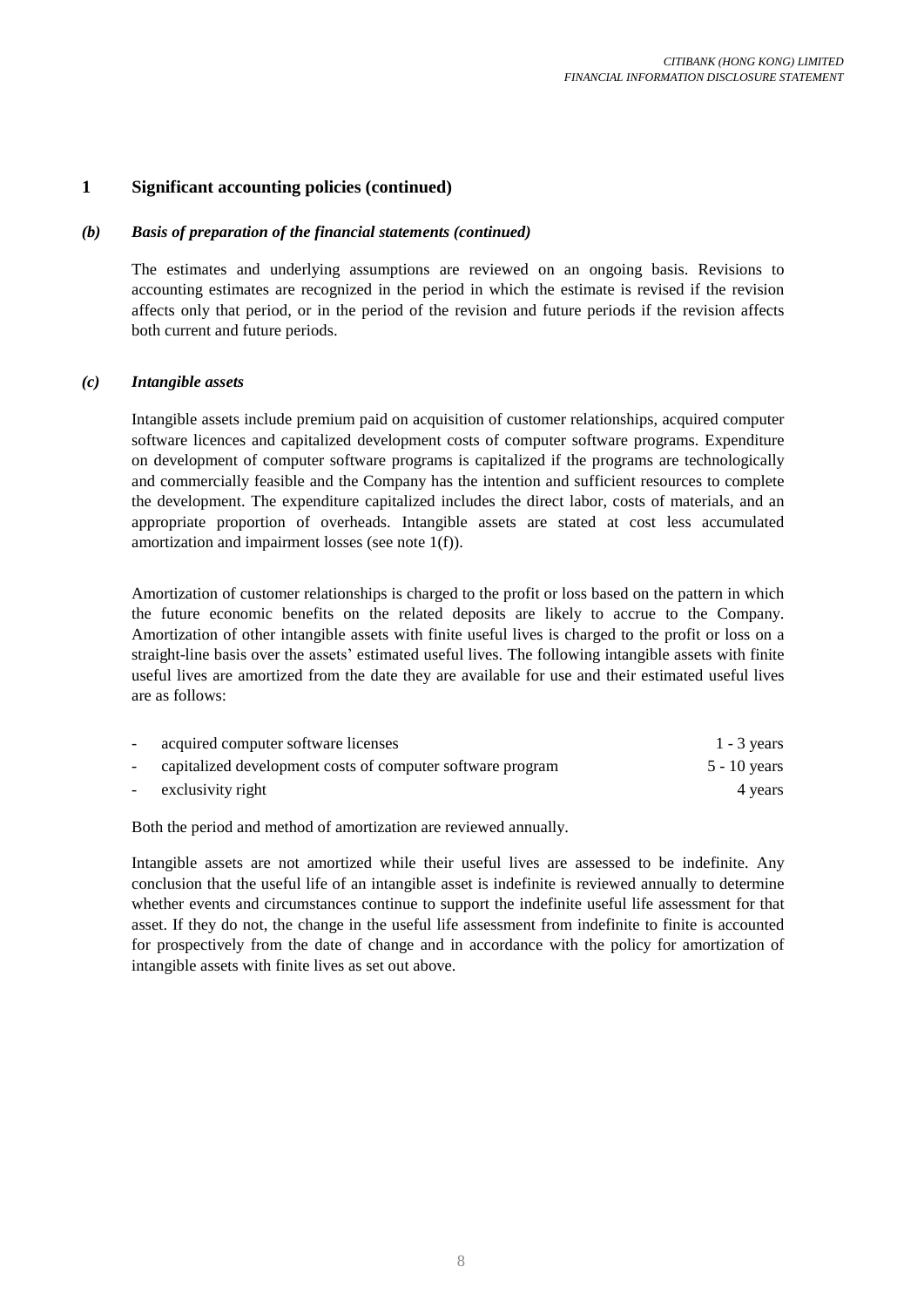# *(d) Financial instruments*

(i) Initial recognition

The Company initially recognises loans and advances, deposits, debt securities on the date on which they are originated. All other financial instruments (including regular-way purchases and sales of financial assets) are recognised on the trade date, which is the date on which the Company becomes a party to the contractual provisions of the instrument.

A financial asset or financial liability is measured initially at fair value plus, for an item not measured at fair value through profit or loss, transaction costs that are directly attributable to its acquisition or issue.

(ii) Classification

On initial recognition, a financial asset is classified as measured at: amortised cost, fair value through other comprehensive income (FVOCI) or fair value through profit or loss (FVTPL).

A financial asset is measured at amortised cost if it meets both of the following conditions and is not designated as at FVTPL:

- **-** the asset is held within a business model whose objective is to hold assets to collect contractual cash flows; and
- **-** the contractual terms of the financial asset give rise on specified dates to cash flows that are solely payments of principal and interest (SPPI) on the principal amount outstanding.

A debt instrument is measured at FVOCI only if it meets both of the following conditions and is not designated as at FVTPL:

- **-** the asset is held within a business model whose objective is achieved by both collecting contractual cash flows and selling financial assets; and
- **-** the contractual terms of the financial asset give rise on specified dates to cash flows that are SPPI.

All other financial assets are classified as measured at FVTPL.

In addition, on initial recognition, the Company may irrevocably designate a financial asset that otherwise meets the requirements to be measured at amortised cost or at FVOCI as at FVTPL if doing so eliminates or significantly reduces an accounting mismatch that would otherwise arise.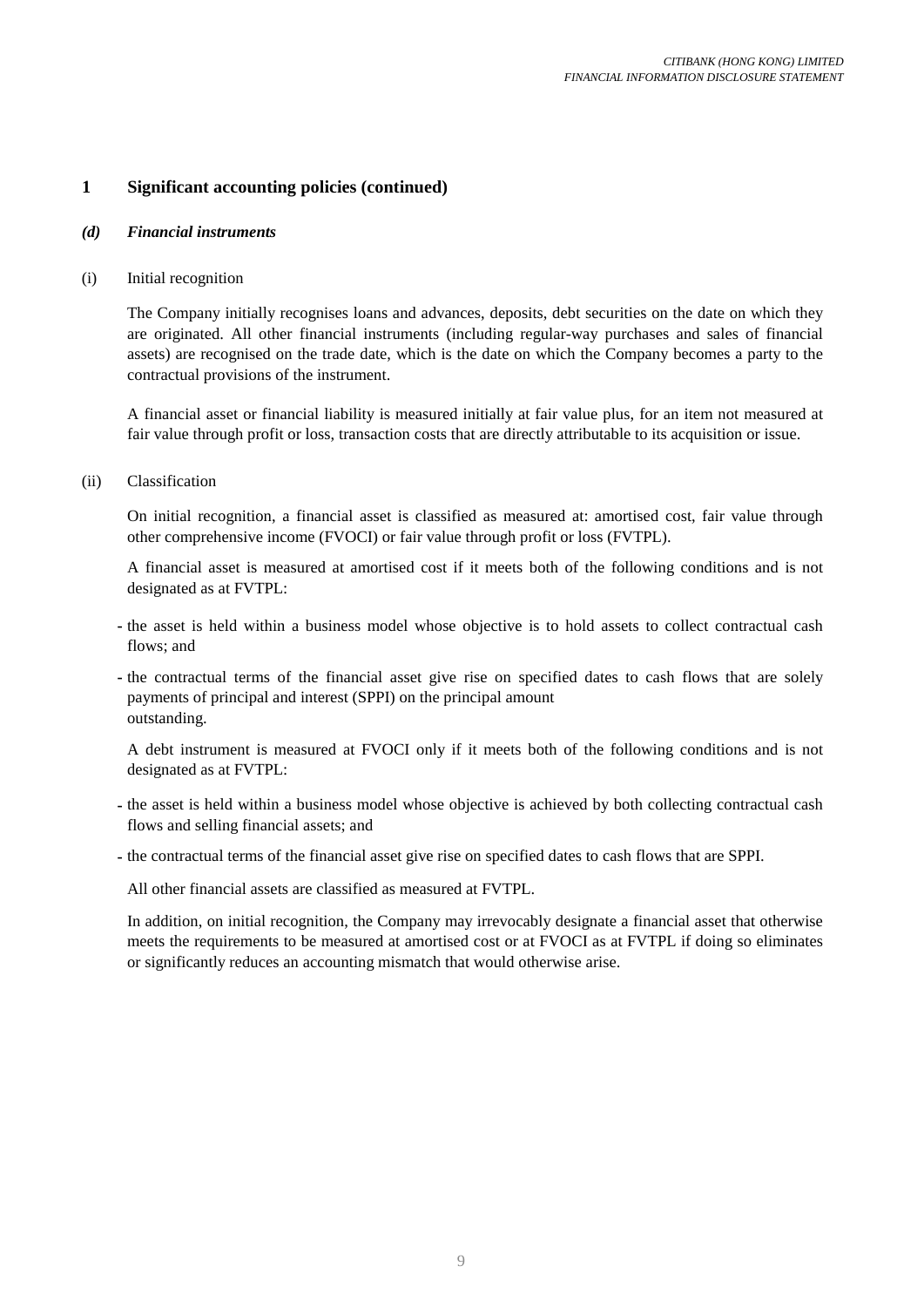# *Business model assessment*

The Company makes an assessment of the objective of a business model in which an asset is held at a portfolio level because this best reflects the way the business is managed and information is provided to management. The information considered includes:

- **-** the stated policies and objectives for the portfolio and the operation of those policies in practice. In particular, whether management's strategy focuses on earning contractual interest revenue, maintaining a particular interest rate profile, matching the duration of the financial assets to the duration of the liabilities that are funding those assets or realising cash flows through the sale of the assets;
- **-** how the performance of the portfolio is evaluated and reported to the Company's management;
- **-** the risks that affect the performance of the business model (and the financial assets held within that business model) and its strategy for how those risks are managed;
- **-** how managers of the business are compensated (e.g. whether compensation is based on the fair value of the assets managed or the contractual cash flows collected); and
- **-** the frequency, volume and timing of sales in prior periods, the reasons for such sales and its expectations about future sales activity. However, information about sales activity is not considered in isolation, but as part of an overall assessment of how the Company's stated objective for managing the financial assets is achieved and how cash flows are realised.

Financial assets that are held for trading or managed and whose performance is evaluated on a fair value basis are measured at FVTPL because they are neither held to collect contractual cash flows nor held both to collect contractual cash flows and to sell financial assets.

# *Assessment of whether contractual cash flows are solely payments of principal and interest*

For the purposes of this assessment, 'principal' is defined as the fair value of the financial asset on initial recognition. 'Interest' is defined as consideration for the time value of money and for the credit risk associated with the principal amount outstanding during a particular period of time and for other basic lending risks and costs (e.g. liquidity risk and administrative costs), as well as profit margin.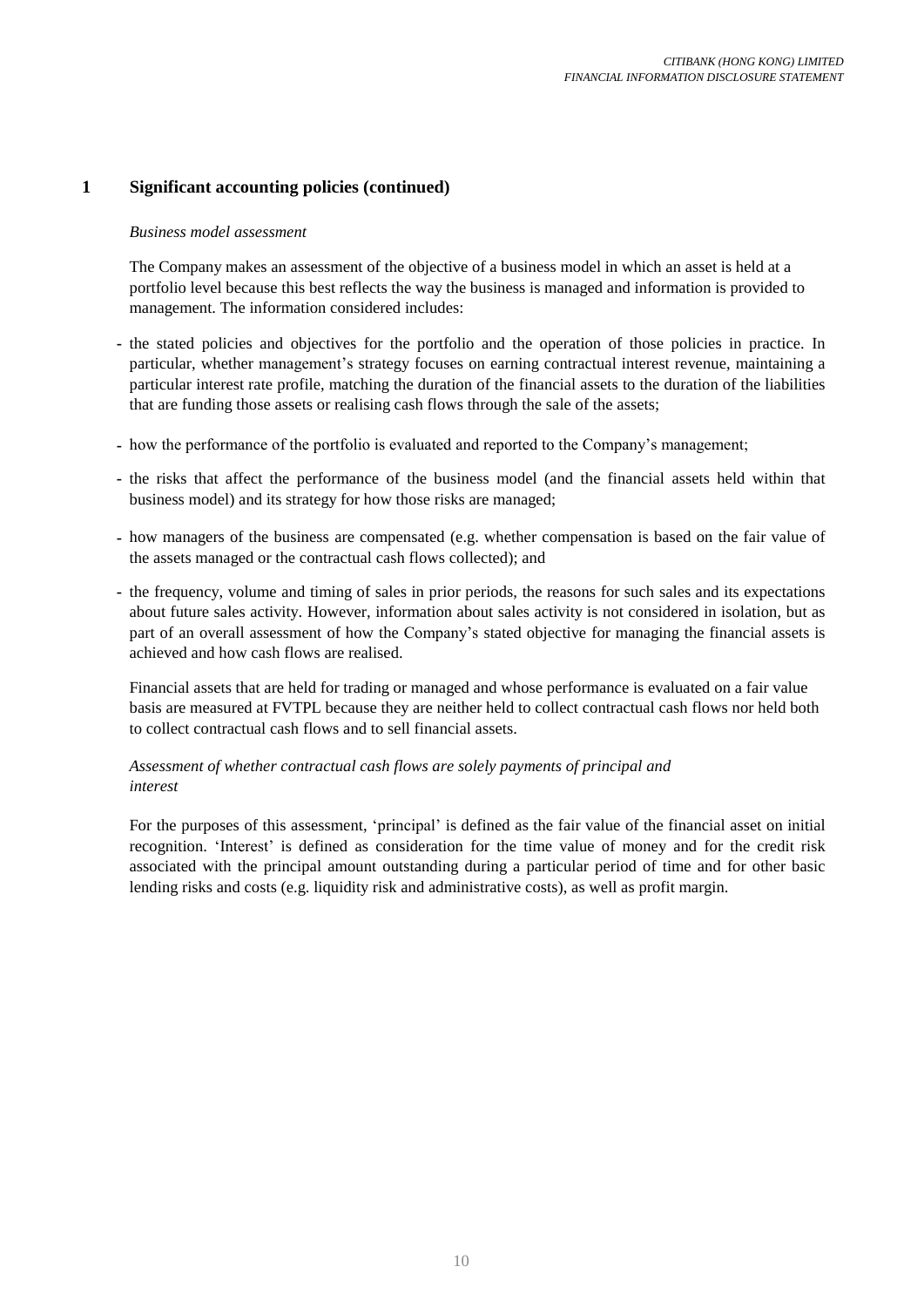In assessing whether the contractual cash flows are SPPI, the Company considers the contractual terms of the instrument. This includes assessing whether the financial asset contains a contractual term that could change the timing or amount of contractual cash flows such that it would not meet this condition. In making the assessment, the Company considers:

- **-** contingent events that would change the amount and timing of cash flows;
- **-** leverage features;
- **-** prepayment and extension terms;
- **-** terms that limit the Company's claim to cash flows from specified assets (e.g. nonrecourse loans); and
- **-** features that modify consideration of the time value of money (e.g. periodical reset of interest rates).

# *Reclassifications*

Financial assets are not reclassified subsequent to their initial recognition, except in the period after the Company changes its business model for managing financial assets. When (and only when) the Company changes its business model for managing financial assets, it reclassifies all affected financial assets in accordance with the new business model. The reclassification should be applied prospectively from the 'reclassification date', which is defined as, 'the first day of the first reporting period following the change in business model that results in reclassifying financial assets'. Accordingly, any previously recognised gains, losses or interest will not be restated.

If a financial asset is reclassified out of the amortised cost measurement category and into the FVTPL or FVOCI measurement category, its fair value is measured at the reclassification date. Any gain or loss arising from a difference between the previous amortised cost of the financial asset and fair value is recognised in profit or loss (if reclassification as FVTPL measurement category) or is recognised in other comprehensive income (if reclassification as FVOCI measurement category).

If a financial asset is reclassified out of the FVOCI measurement category and into the amortised cost measurement category, the financial asset is reclassified at its fair value at the reclassification date. However, the cumulative gain or loss previously recognised in other comprehensive income is removed from equity and adjusted against the fair value of the financial asset at the classification date. As a result, the financial asset is measured at the reclassification date as if it had always been measured at amortised cost.

If a financial asset is reclassified out of the FVOCI measurement category and into the FVTPL measurement category, the financial asset continues to be measured at fair value. The cumulative gain or loss previously recognised in other comprehensive income is reclassified from equity to profit or loss as a reclassification adjustment at the reclassification date.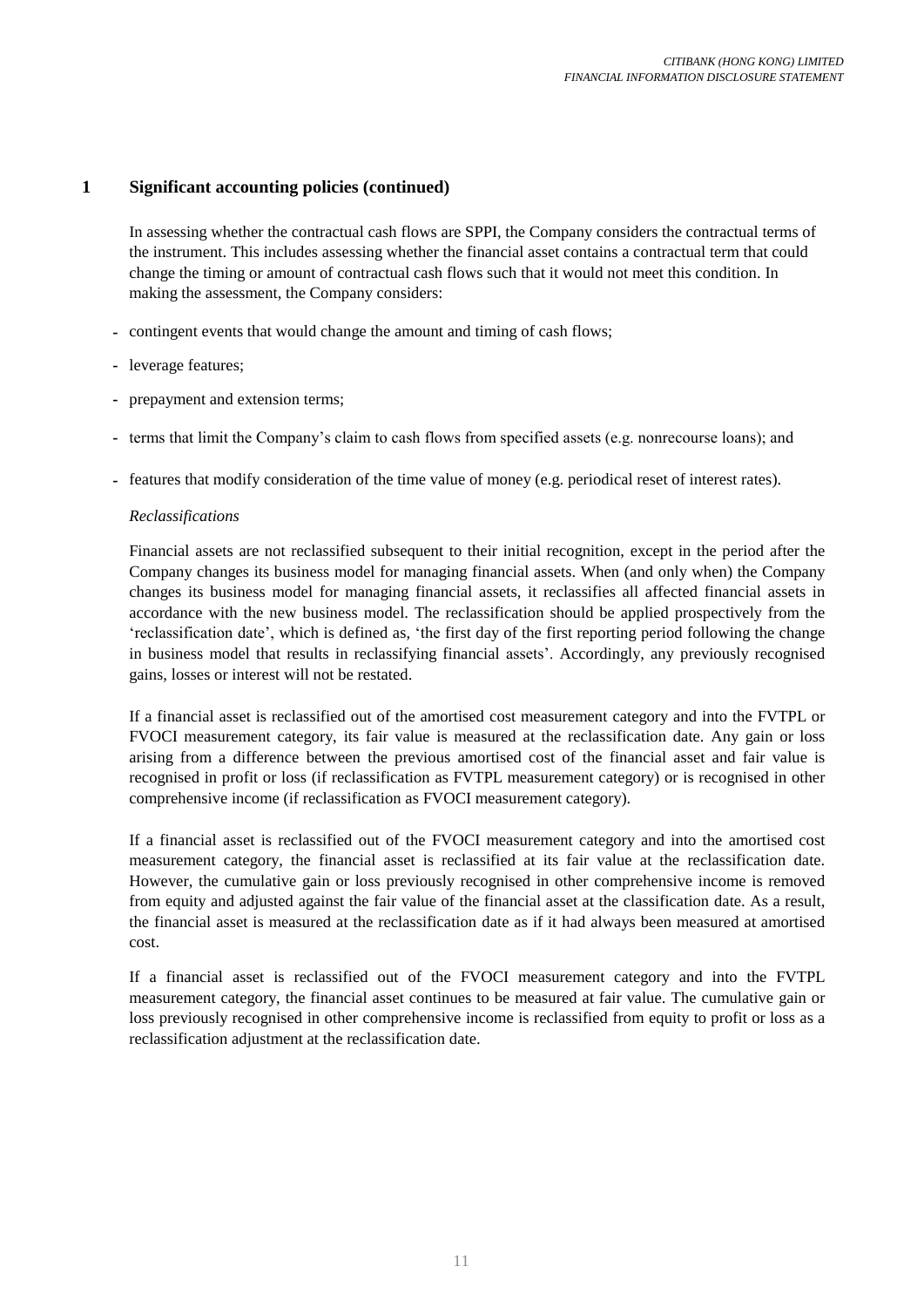If a financial asset is reclassified out of the FVTPL measurement category and into the amortised cost measurement category, its fair value at the reclassification date becomes its new gross carrying amount.

If an entity reclassifies a financial asset out of the FVTPL measurement category and into the FVOCI measurement category, the financial asset continues to be measured at fair value and subsequent changes in fair value will be recognised in other comprehensive income.

## *Financial liabilities*

The Company classifies its financial liabilities, other than financial guarantees and loan commitments, as measured at amortised cost or FVTPL.

## (iii) Fair value measurement principles

The fair value of financial instruments is based on their quoted market prices at the financial position date without any deduction for estimated future selling costs. Financial assets are priced at current bid prices, while financial liabilities are priced at current asking prices.

If there is no publicly available latest traded price nor a quoted market price on a recognized stock exchange or a price from a broker/dealer for non-exchange-traded financial instruments, or if the market for it is not active, the fair value of the instrument is estimated using valuation techniques that provide a reliable estimate of prices which could be obtained in actual market transactions.

Where discounted cash flow techniques are used, estimated future cash flows are based on management's best estimates and the discount rate used is a market rate at the statement of financial position date applicable for an instrument with similar terms and conditions. Where other pricing models are used, inputs are based on market data at the financial position date.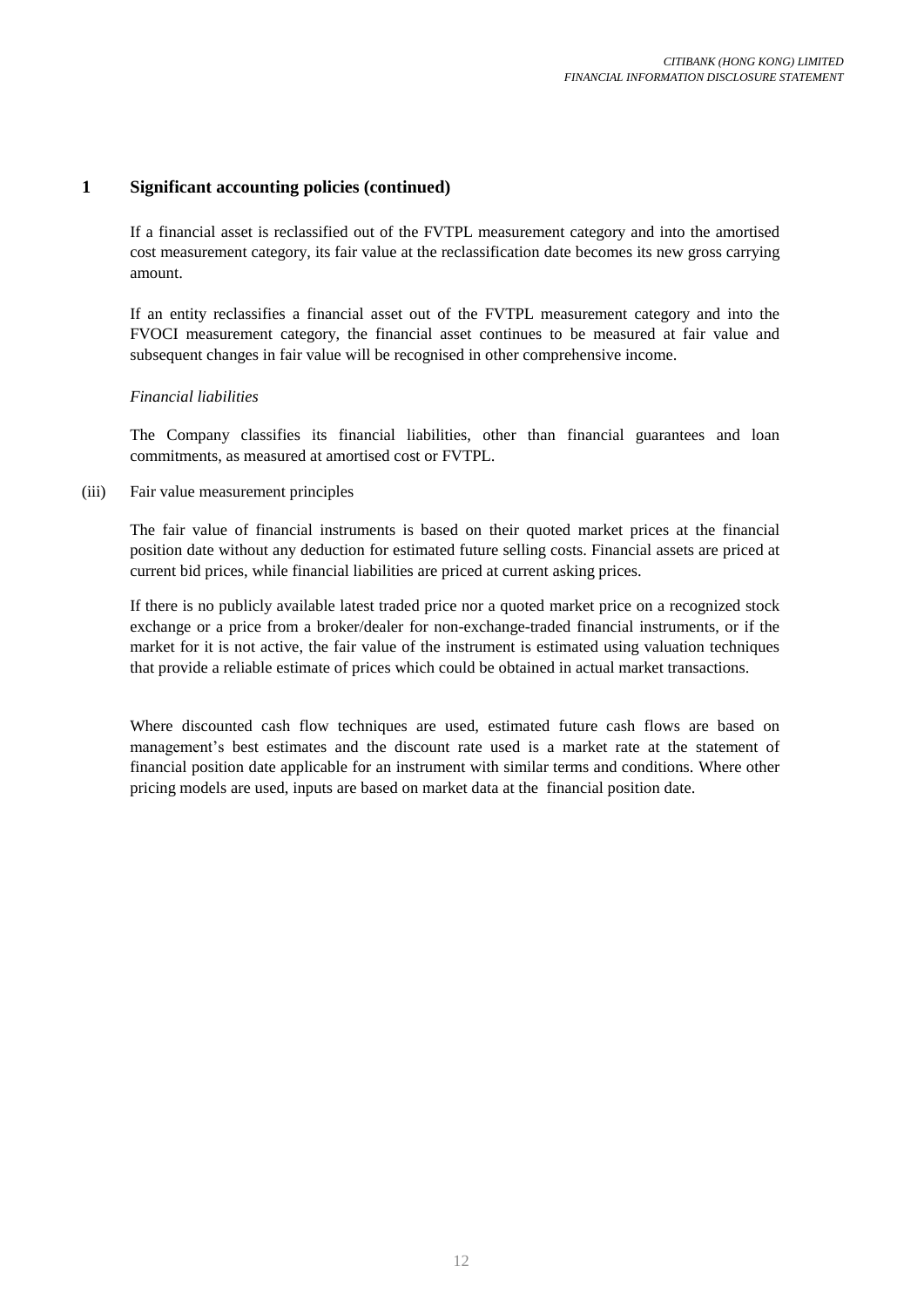#### (iv) Derecognition

A financial asset is derecognized when the contractual rights to receive the cash flows from the financial asset expire, or where the financial asset together with substantially all the risks and rewards of ownership, have been transferred.

A financial liability is derecognized when the obligation specified in the contract is discharged, cancelled or expires.

The Company uses the first-in first-out method to determine realized gains and losses to be recognized in profit or loss on derecognition.

#### (v) Offsetting

Financial assets and financial liabilities are offset and the net amount is reported in the statement of financial position where there is a legally enforceable right to set off the recognized amounts and there is an intention to settle on a net basis, or realize the asset and settle the liability simultaneously.

#### (vi) Embedded derivatives

Derivatives may be embedded in another contractual arrangement (a host contract). The Group accounts for an embedded derivative separately from the host contract when:

- **-** the host contract is not an asset in the scope of IFRS 9;
- **-** the host contract is not itself carried at FVTPL;
- **-** the terms of the embedded derivative would meet the definition of a derivative if they were contained in a separate contract; and
- **-** the economic characteristics and risks of the embedded derivative are not closely related to the economic characteristics and risks of the host contract.

Separated embedded derivatives are measured at fair value, with all changes in fair value recognised in profit or loss unless they form part of a qualifying cash flow or net investment hedging relationship. Separated embedded derivatives are presented in the statement of financial position together with the host contract.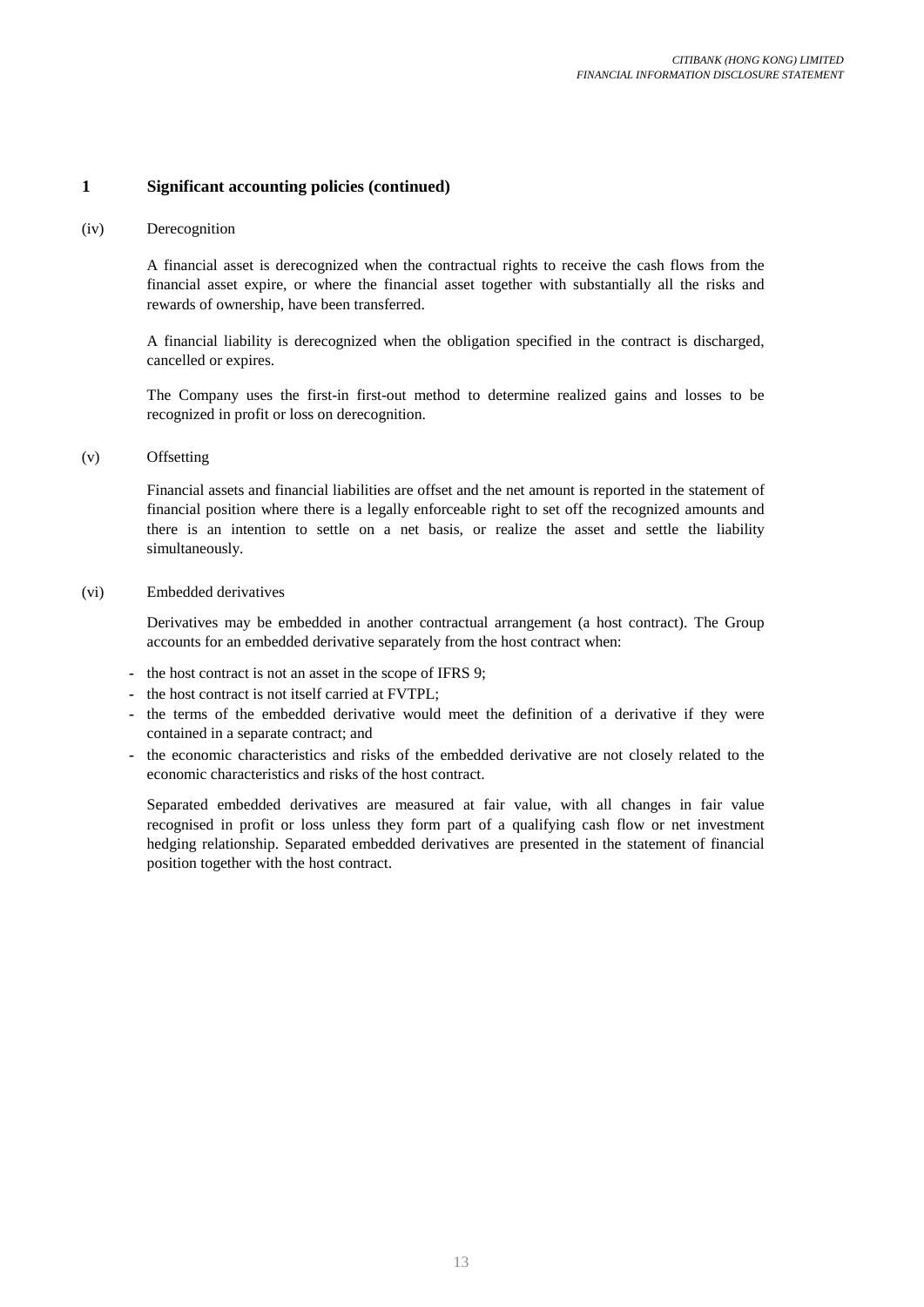#### (vii) *Credit losses and impairment of assets*

The Company recognises loss allowances for expected credit loss on financial assets measured at amortised cost and FVOCI.

The Company measures loss allowances at an amount equal to lifetime ECLs, except for the following, which are measured at 12-month ECLs:

- **-** financial assets that are determined to have low credit risk at the reporting date; and
- **-** other financial assets for which credit risk (i.e. the risk of default occurring over the expected life of the asset) has not increased significantly since initial recognition

The Company assumes that the credit risk on a financial asset has increased significantly if it is more than 30 days past due.

12-month ECLs are the portion of ECLs that result from default events that are possible within the 12 months after the reporting date (or a shorter period if the expected life of the instrument is less than 12 months).

Lifetime ECLs are the ECLs that result from all possible default events over the expected life of a financial instrument.

The maximum period considered when estimating ECLs is the maximum contractual period over which the Company is exposed to credit risk.

#### *Measurement of ECLs*

ECL are a probability-weighted estimate of credit losses. They are measured as follows:

- **-** *financial assets that are not credit-impaired at the reporting date:* as the present value of all cash shortfalls (i.e. the difference between the cash flows due to the entity in accordance with the contract and the cash flows that the Company expects to receive); and
- **-** *financial assets that are credit-impaired at the reporting date:* as the difference between the gross carrying amount and the present value of estimated future cash flows.

#### *Credit-impaired financial assets*

At each reporting date, the Company assesses whether financial assets carried at amortised cost and debt financial assets carried at FVOCI, are credit-impaired. A financial asset is 'credit-impaired' when one or more events that have a detrimental impact on the estimated future cash flows of the financial asset have occurred.

Evidence that a financial asset is credit-impaired includes the following observable data:

- **-** significant financial difficulty of the borrower or issuer;
- **-** a breach of contract such as a default or past due event;
- **-** the restructuring of a loan or advance by the Company on terms that the Company would not consider otherwise;
- **-** it is becoming probable that the borrower will enter bankruptcy or other financial reorganisation; or
- **-** the disappearance of an active market for a security because of financial difficulties.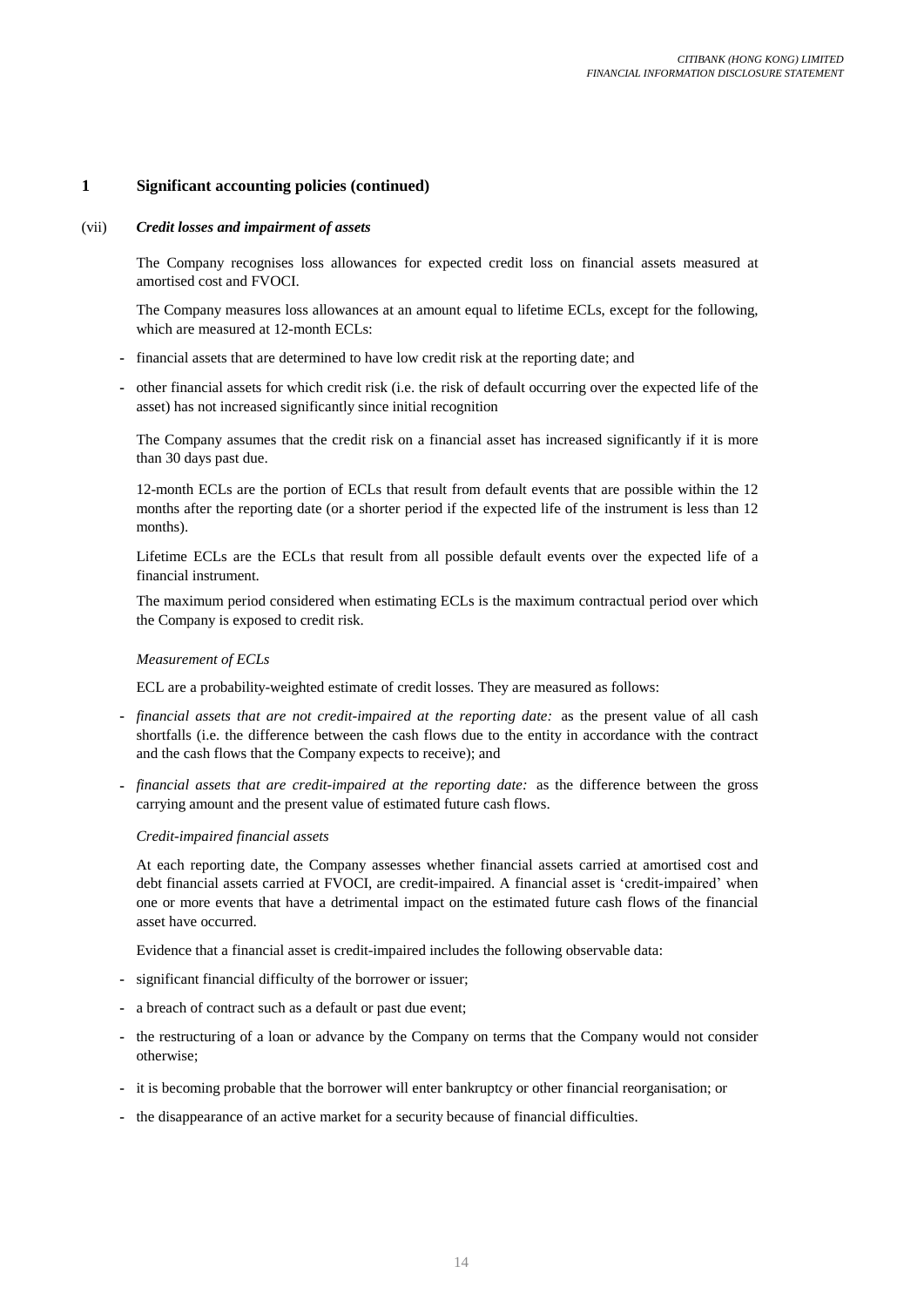A loan that has been renegotiated due to a deterioration in the borrower's condition is usually considered to be credit-impaired unless there is evidence that the risk of not receiving contractual cash flows has reduced significantly and there are no other indicators of impairment. In addition, a loan that is overdue for 90 days or more is considered credit-impaired even when the regulatory definition of default is different.

# *Presentation of allowance for ECL in the statement of financial position*

Loss allowances for ECL are presented in the statement of financial position as follows:

- **-** financial assets measured at amortised cost: as a deduction from the gross carrying amount of the assets;
- **-** loan commitments: generally, as a provision;
- **-** debt instruments measured at FVOCI: no loss allowance is recognised in the statement of financial position because the carrying amount of these assets is their fair value. However, the loss allowance is disclosed and is recognised in the fair value reserve.

# *Write-off*

Loans and debt securities are written off (either partially or in full) when there is no reasonable expectation of recovering a financial asset in its entirety or a portion thereof. This is generally the case when the Company determines that the borrower does not have assets or sources of income that could generate sufficient cash flows to repay the amounts subject to the write-off. This assessment is carried out at the individual asset level.

Recoveries of amounts previously written off are included in 'impairment losses on financial instruments' in the statement of profit or loss and OCI.

Financial assets that are written off could still be subject to enforcement activities in order to comply with the Company's procedures for recovery of amounts due.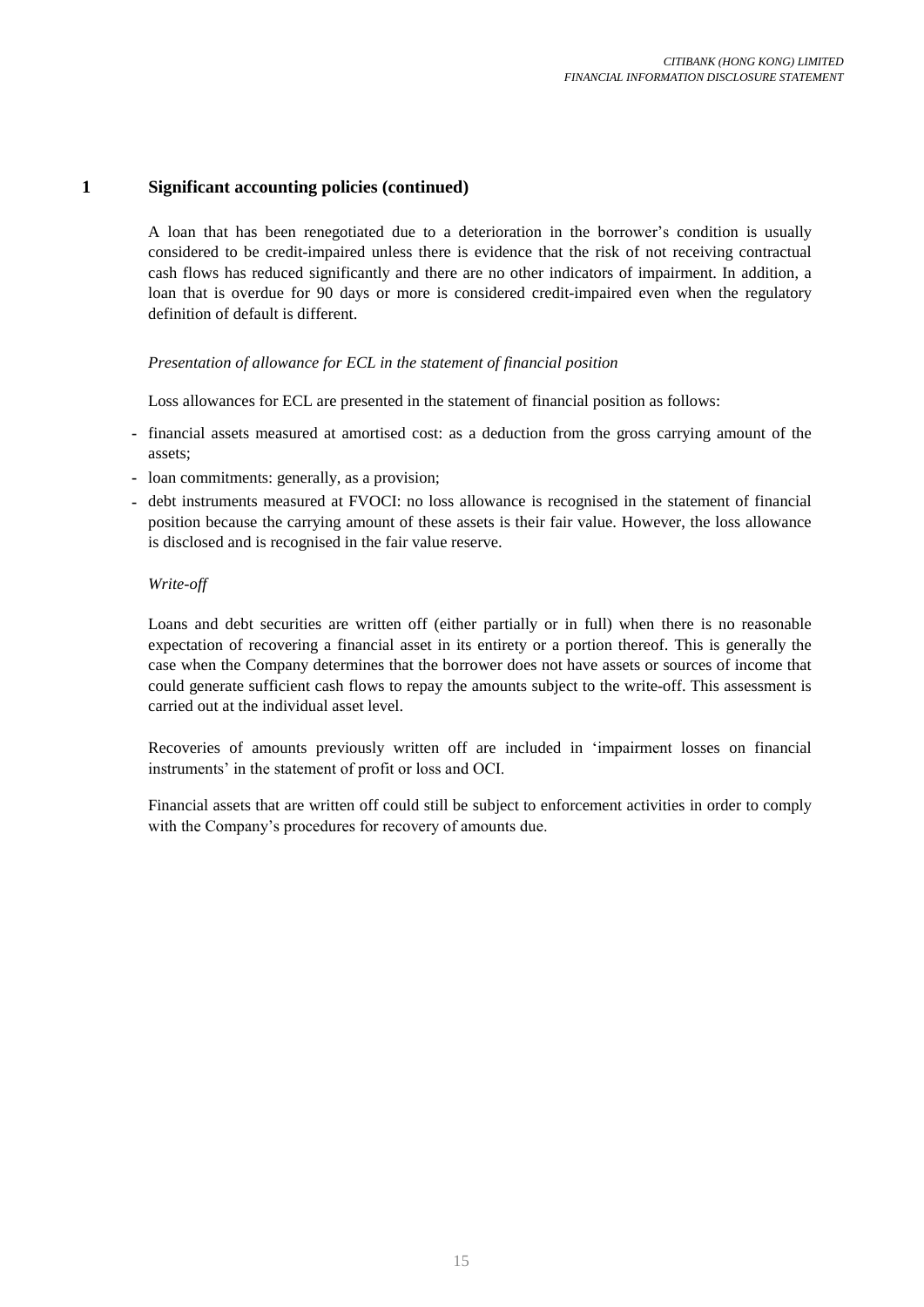# **(e)** *Property, plant and equipment*

Property, plant and equipment are stated in the statement of financial position at cost less accumulated depreciation and impairment losses.

Depreciation is calculated to write off the cost of items of property, plant and equipment, less their estimated residual value, if any, using the straight-line method over their estimated useful lives as follows:

| $\overline{\phantom{0}}$ | Buildings held for own use carried at cost | 50 years       |
|--------------------------|--------------------------------------------|----------------|
|                          | Plant, machinery and other assets          | $3 - 10$ years |
| $\overline{\phantom{a}}$ | Installations                              | $3 - 10$ years |

Gains or losses arising from the retirement or disposal of an item of property, plant and equipment are determined as the difference between the net disposal proceeds and the carrying amount of the asset and are recognised in the profit or loss on the date of retirement or disposal.

Where parts of an item of property, plant and equipment have different useful lives, the cost or valuation of the item is allocated on a reasonable basis between the parts and each part is depreciated separately. Both the useful life of an asset and its residual value, if any, are reviewed annually.

## **(f) Impairment of non-financial assets**

Internal and external sources of information are reviewed at each statement of financial position date to identify indications that the following assets may be impaired or an impairment loss previously recognised no longer exists or may have decreased:

- property, plant and equipment; and
- intangible assets.

If any such indication exists, the asset's recoverable amount is estimated. In addition, for intangible assets that are not yet available for use and intangible assets that have indefinite useful lives, the recoverable amount is estimated annually whether or not there is any indication of impairment.

## *Calculation of recoverable amount*

The recoverable amount of an asset is the greater of its net selling price and value in use. In assessing value in use, the estimated future cash flows are discounted to their present value using a pre-tax discount rate that reflects current market assessments of time value of money and the risks specific to the asset. Where an asset does not generate cash inflows largely independent of those from other assets, the recoverable amount is determined for the smallest group of assets that generates cash inflows independently (i.e. a cash-generating unit).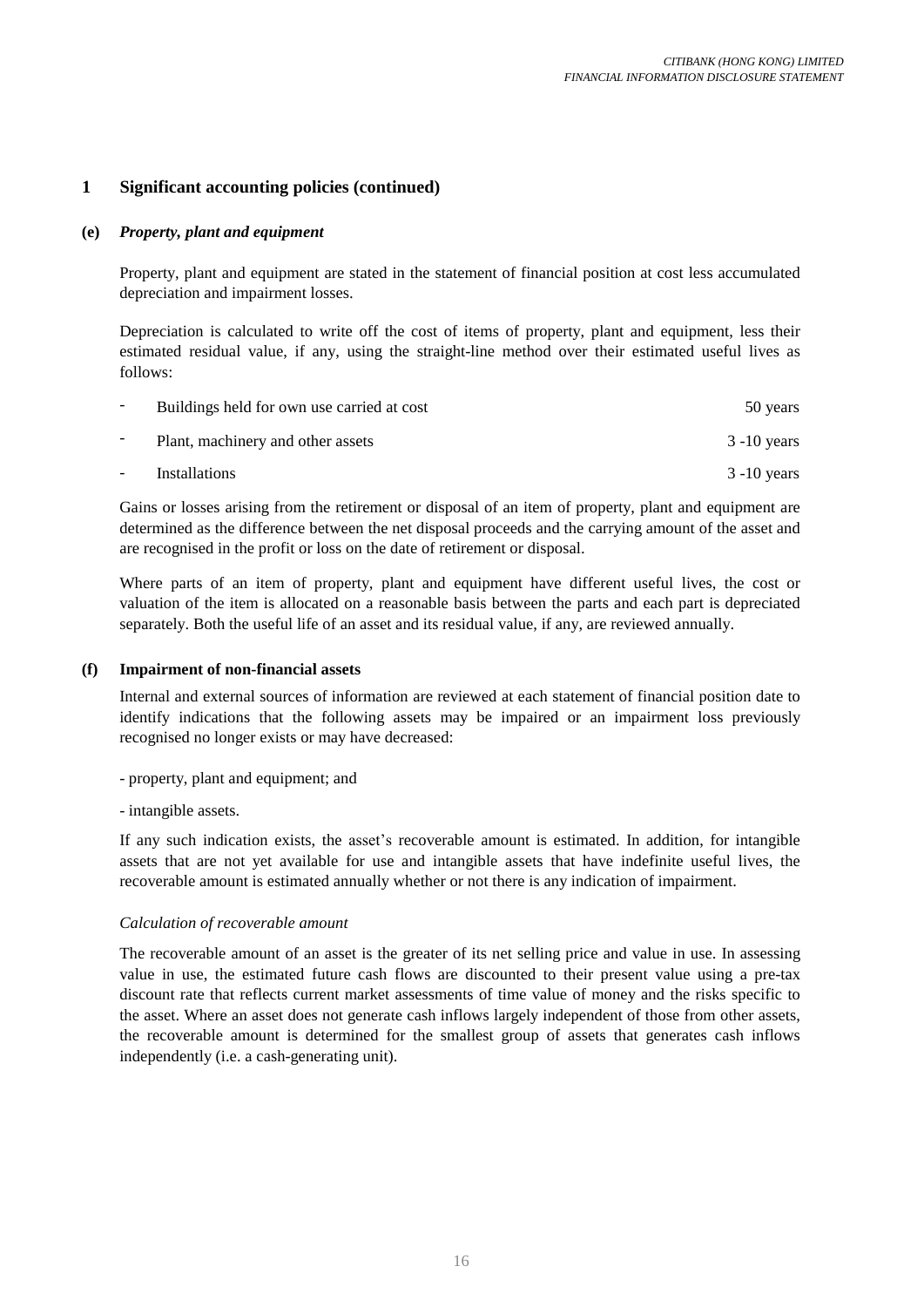# **(f) Impairment of non-financial assets (continued)**

# *Recognition of impairment losses*

An impairment loss is recognised in profit or loss whenever the carrying amount of an asset, or the cash-generating unit to which it belongs, exceeds its recoverable amount. Impairment losses recognised in respect of cash-generating units are allocated first to reduce the carrying amount of any goodwill allocated to the cash-generating unit (or group of units) and then, to reduce the carrying amount of the other assets in the unit (or group of units) on a pro rata basis, except that the carrying value of an asset will not be reduced below its individual fair value less costs of disposal (if measurable) or value in use (if determinable).

## *Reversals of impairment losses*

An impairment loss is reversed if there has been a favourable change in the estimates used to determine the recoverable amount.

A reversal of impairment losses is limited to the asset's carrying amount that would have been determined had no impairment loss been recognised in prior years. Reversals of impairment losses are credited to the profit or loss in the year in which the reversals are recognised.

# **(g)** *Cash and cash equivalents*

Cash and cash equivalents comprise cash at bank and on hand, balances with banks and other financial institutions, and short-term, highly liquid investments that are readily convertible into known amounts of cash and which are subject to an insignificant risk of changes in value, having been within three months of maturity at acquisition. Bank overdrafts that are repayable on demand and form an integral part of the Company's cash management are also included as a component of cash and cash equivalents for the purpose of the cash flow statement.

#### **(h)** *Employee benefits*

(i) Short-term employee benefits and contributions to defined contribution retirement plans

Salaries, annual bonuses, paid annual leave, contributions to defined contribution plans and the cost of non-monetary benefits are accrued in the year in which the associated services are rendered by employees. Where payment or settlement is deferred and the effect would be material, these amounts are stated at their present values.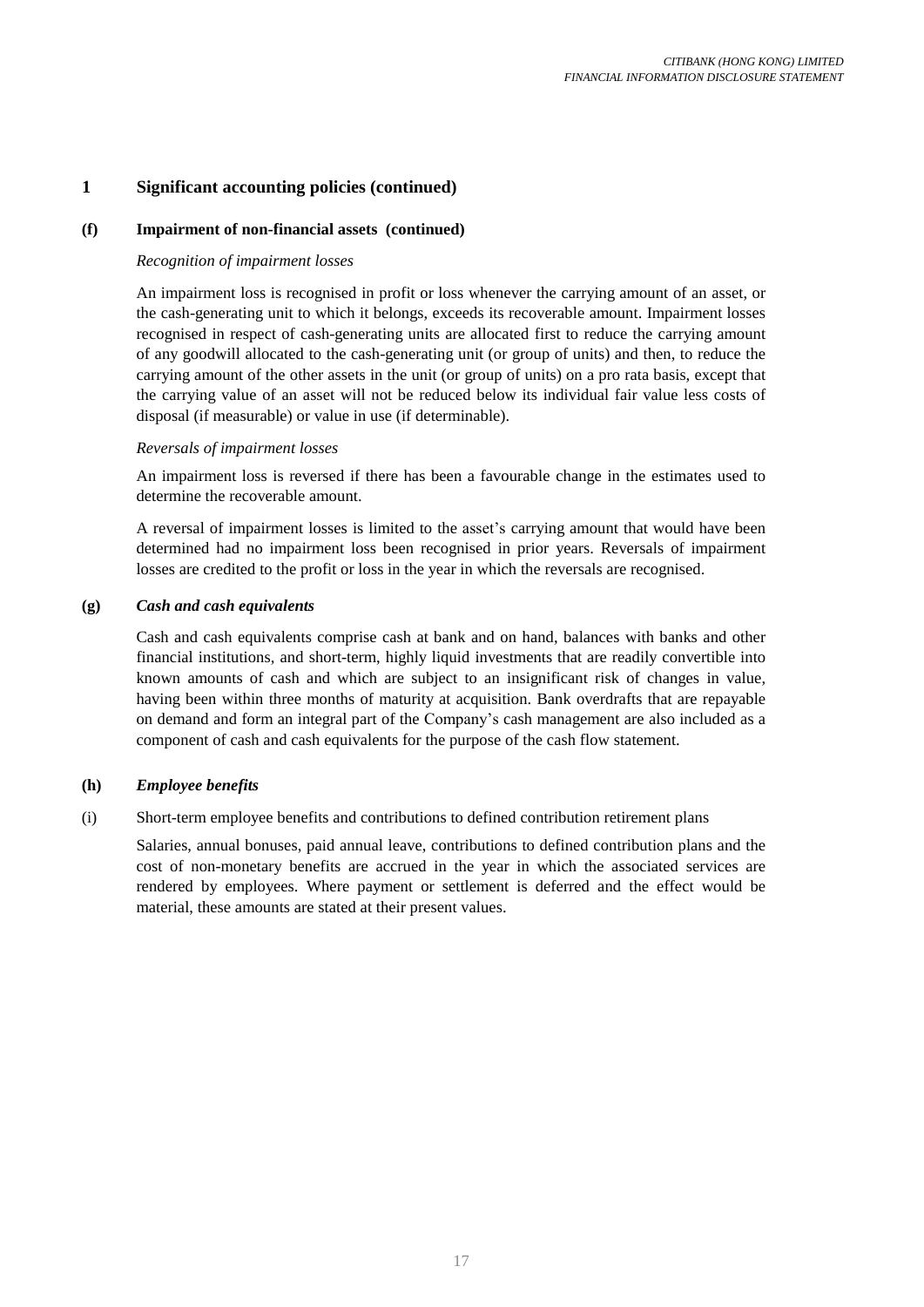# **(h)** *Employee benefits (continued)*

## (ii) Defined benefit retirement plan obligations

The Company's net obligation in respect of defined benefit retirement plans is calculated separately for each plan by estimating the amount of future benefit that employees have earned in return for their service in the current and prior periods; that benefit is discounted to determine the present value and the fair value of any plan assets is deducted. The calculation is performed by a qualified actuary using the projected unit credit method. When the calculation results in a benefit to the Company, the recognized asset is limited to the present value of economic benefits available in the form of any future refunds from the plan or reductions in future contributions to the plan.

Service cost and net interest expense/(income) on the net defined benefit liability/(asset) are recognized in operating expenses. Current service cost is measured as the increase in the present value of the defined benefit obligation resulting from employee service in the current period. When the benefits of a plan are changed, or when a plan is curtailed, the portion of the changed benefit related to past service by employees, or the gain or loss on curtailment, is recognized as an expense in profit or loss at the earlier of when the plan amendment or curtailment occurs and when related restructuring costs or termination benefits are recognized. Net interest expense/(income) for the period is determined by applying the discount rate used to measure the defined benefit obligation at the beginning of the reporting period to the net defined benefit liability/(asset). The discount rate is the yield at the statement of financial position date on high quality corporate bonds that have maturity dates approximating the terms of the Company's obligations.

Remeasurements arising from defined benefit retirement plans are recognized in other comprehensive income and reflected immediately in retained earnings. Remeasurements comprise actuarial gains and losses, the return on plan assets (excluding amounts included in net interest on the net defined benefit liability (asset)) and any change in the effect of the asset ceiling (excluding amounts included in net interest on the net defined benefit liability (asset)). The asset ceiling is the present value of any economic benefits available in the form of refunds from the plan or reductions in future contributions to the plan.

## (iii) Termination benefits

Termination benefits are recognized at the earlier of when the Company can no longer withdraw the offer of those benefits and when it recognizes restructuring costs involving the payment of termination benefits.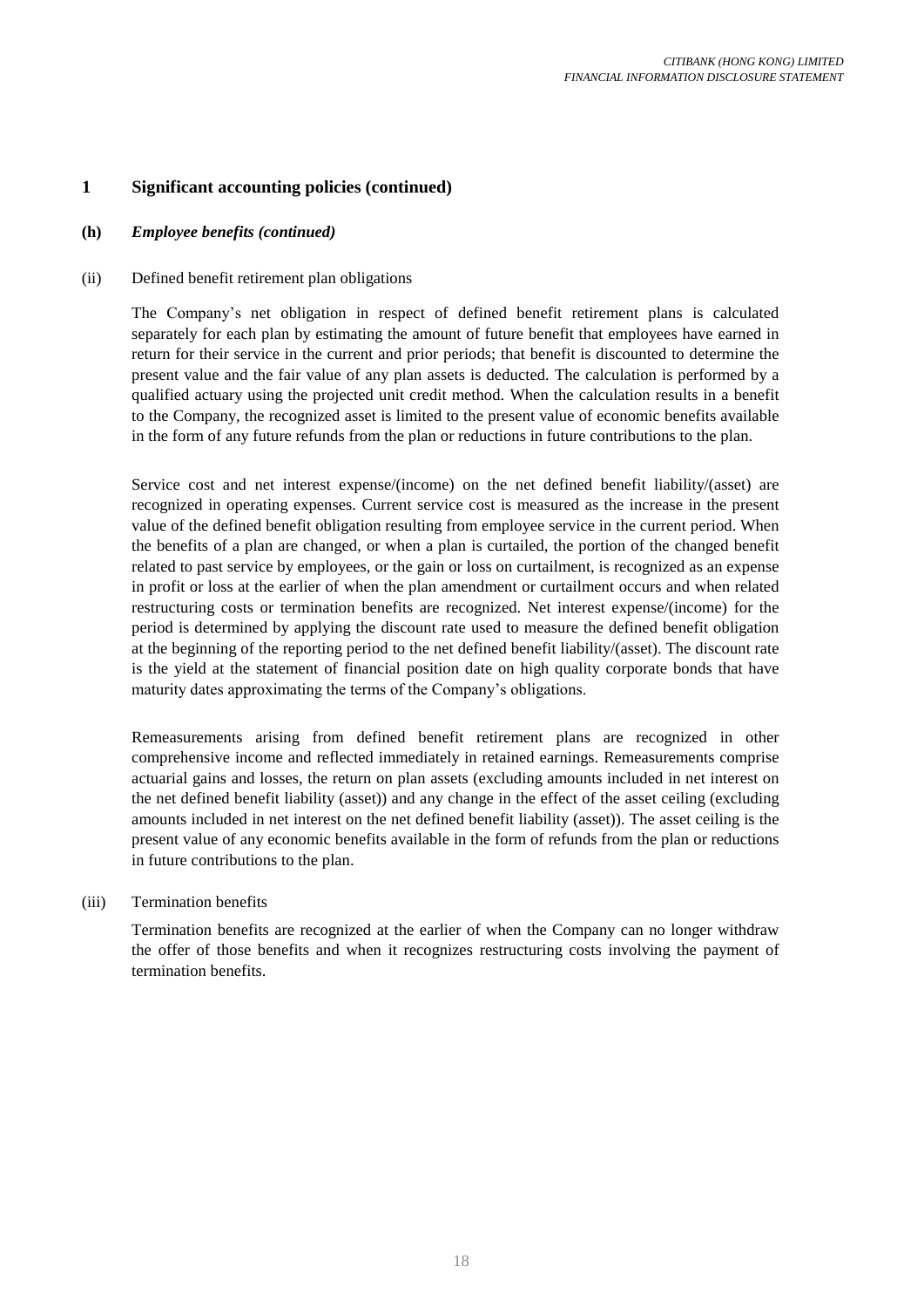# **(h)** *Employee benefits (continued)*

#### (iv) Share-based payments

The Company participates in a number of Citigroup Inc. ("Citigroup") share-based incentive plans under which Citigroup grants shares to the Company's employees. Pursuant to a separate Stock Plans Affiliate Participation Agreement ("SPAPA"), the Company reimburses Citigroup for the fair value of the share-based incentive awards delivered to the Company's employees under these plans. The Company accounts for these plans as equity-settled plans, with separate accounting for its associated obligations to make payments to Citigroup. The Company recognizes the fair value of the awards at grant date as compensation expense over the vesting period with a corresponding credit in equity as a capital contribution from Citigroup. The Company's liability to Citigroup under the SPAPA is remeasured annually until settlement date and any changes in value are recognized in equity.

## *(i) Income tax*

Income tax for the year comprises current tax and movements in deferred tax assets and liabilities. Current tax and movements in deferred tax assets and liabilities are recognized in the profit or loss except to the extent that they relate to items recognized in other comprehensive income or directly in equity, in which case the relevant amounts of tax are recognized in other comprehensive income or directly in equity, respectively.

Current tax is the expected tax payable on the taxable income for the year, using tax rates enacted or substantively enacted at the end of the reporting period, and any adjustment to tax payable in respect of previous years.

Deferred tax assets and liabilities arise from deductible and taxable temporary differences respectively, being the differences between the carrying amounts of assets and liabilities for financial reporting purposes and their tax bases. Deferred tax assets also arise from unused tax losses and unused tax credits.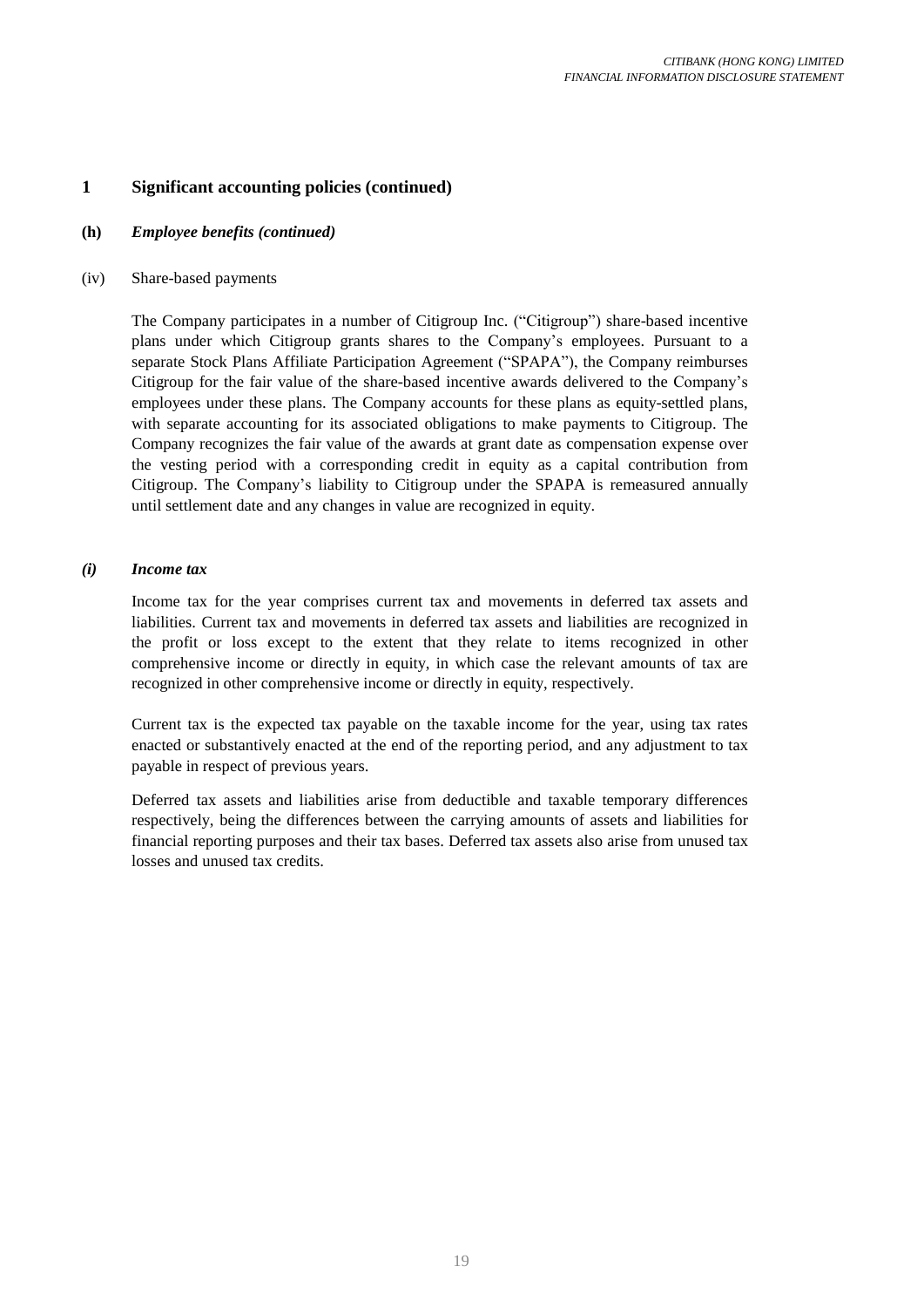#### *(i) Income tax (continued)*

All deferred tax liabilities, and all deferred tax assets to the extent that it is probable that future taxable profits will be available against which the asset can be utilised, are recognised. Future taxable profits that may support the recognition of deferred tax assets arising from deductible temporary differences include those that will arise from the reversal of existing taxable temporary differences, provided those differences relate to the same taxation authority and the same taxable entity, and are expected to reverse either in the same period as the expected reversal of the deductible temporary difference or in periods into which a tax loss arising from the deferred tax asset can be carried back or forward. The same criteria are adopted when determining whether existing taxable temporary differences support the recognition of deferred tax assets arising from unused tax losses and credits, that is, those differences are taken into account if they relate to the same taxation authority and the same taxable entity, and are expected to reverse in a period, or periods, in which the tax loss or credit can be utilised. If the amount of taxable temporary differences is insufficient to recognise a deferred tax asset in full, then future taxable profits, adjusted for reversals of existing temporary differences, are considered, based on the business plans for the Company.

The amount of deferred tax recognised is measured based on the expected manner of realisation or settlement of the carrying amount of the assets and liabilities, using tax rates enacted or substantively enacted at the statement of financial position date. Deferred tax assets and liabilities are not discounted.

The carrying amount of a deferred tax asset is reviewed at each statement of financial position date and is reduced to the extent that it is no longer probable that sufficient taxable profit will be available to allow the related tax benefit to be utilized. Any such reduction is reversed to the extent that it becomes probable that sufficient taxable profit will be available.

Current tax balances and deferred tax balances, and movements therein, are presented separately from each other and are not offset. Current tax assets are offset against current tax liabilities, and deferred tax assets against deferred tax liabilities if the Company has the legally enforceable right to set off current tax assets against current tax liabilities and the following additional conditions are met:

- in the case of current tax assets and liabilities, the Company intends either to settle on a net basis, or to realize the asset and settle the liability simultaneously; or
- in the case of deferred tax assets and liabilities, if they relate to income taxes levied by the same taxation authority on either:
	- the same taxable entity; or
	- different taxable entities, which, in each future period in which significant amounts of deferred tax liabilities or assets are expected to be settled or recovered, intend to realize the current tax assets and settle the current tax liabilities on a net basis or realize and settle simultaneously.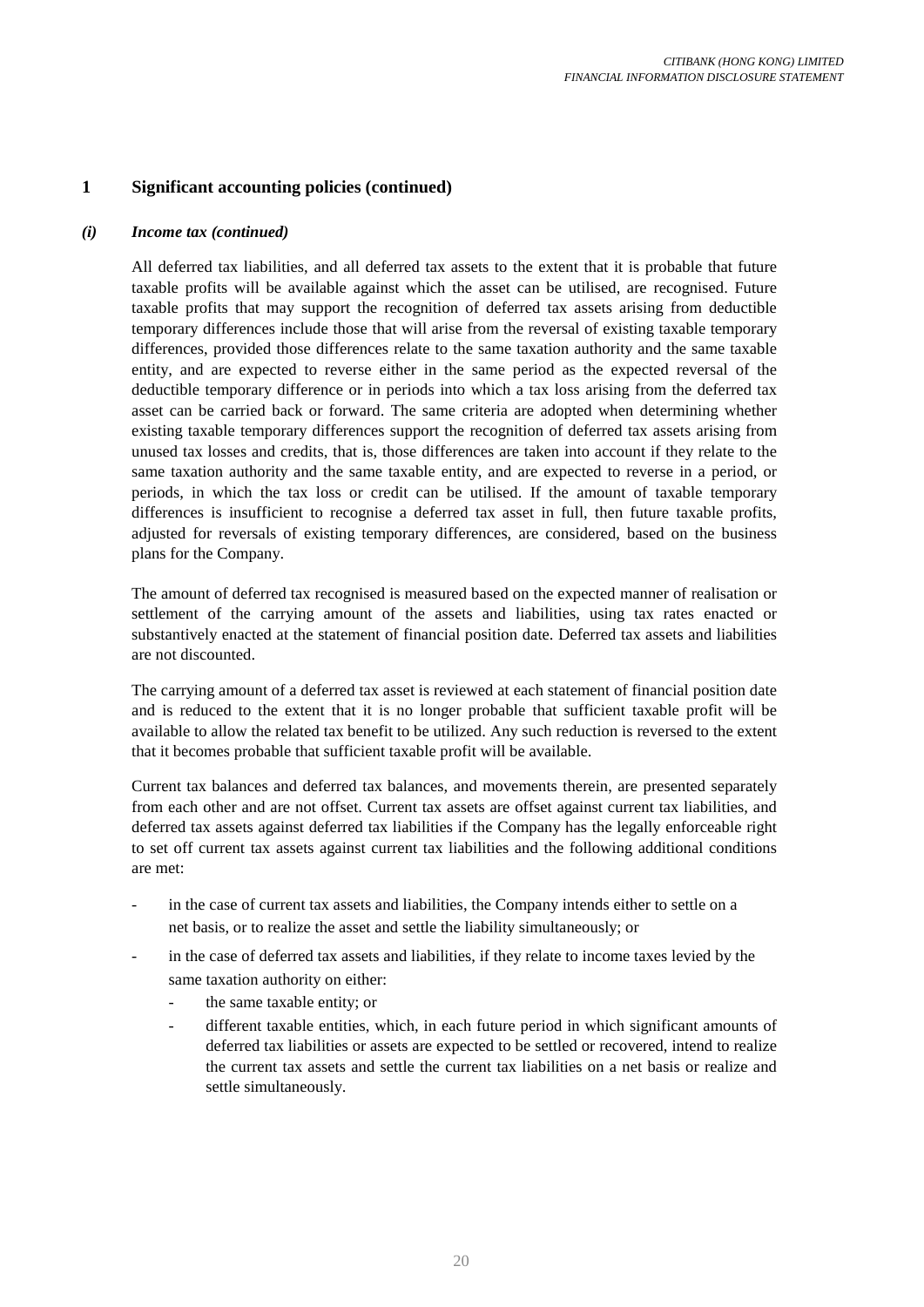# *(j) Provisions and contingent liabilities*

Provisions are recognized for liabilities of uncertain timing or amount when the Company has a legal or constructive obligation arising as a result of a past event, it is probable that an outflow of economic benefits will be required to settle the obligation and a reliable estimate can be made. Where the time value of money is material, provisions are stated at the present value of the expenditure expected to settle the obligation.

Where it is not probable that an outflow of economic benefits will be required, or the amount cannot be estimated reliably, the obligation is disclosed as a contingent liability, unless the probability of outflow of economic benefits is remote. Possible obligations, whose existence will only be confirmed by the occurrence or non-occurrence of one or more future events are also disclosed as contingent liabilities unless the probability of outflow of economic benefits is remote.

## *(k) Revenue recognition*

Income is classified by the Company as revenue when it arises from the sale of goods, the provision of services in the ordinary course of the Company's business.

Revenue is recognised when control over a product or service is transferred to the customer, or the lessee has the right to use the asset, at the amount of promised consideration to which the Company is expected to be entitled, excluding those amounts collected on behalf of third parties. Revenue excludes value added tax or other sales taxes and is after deduction of any trade discounts.

Further details of the Company's revenue and other income recognition policies are as follows:

## (i) Interest income

## *Effective interest rate*

Interest income and expense are recognised in profit or loss using the effective interest method. The 'effective interest rate' is the rate that exactly discounts estimated future cash payments or receipts through the expected life of the financial instrument to:

- the gross carrying amount of the financial asset; or
- the amortised cost of the financial liability.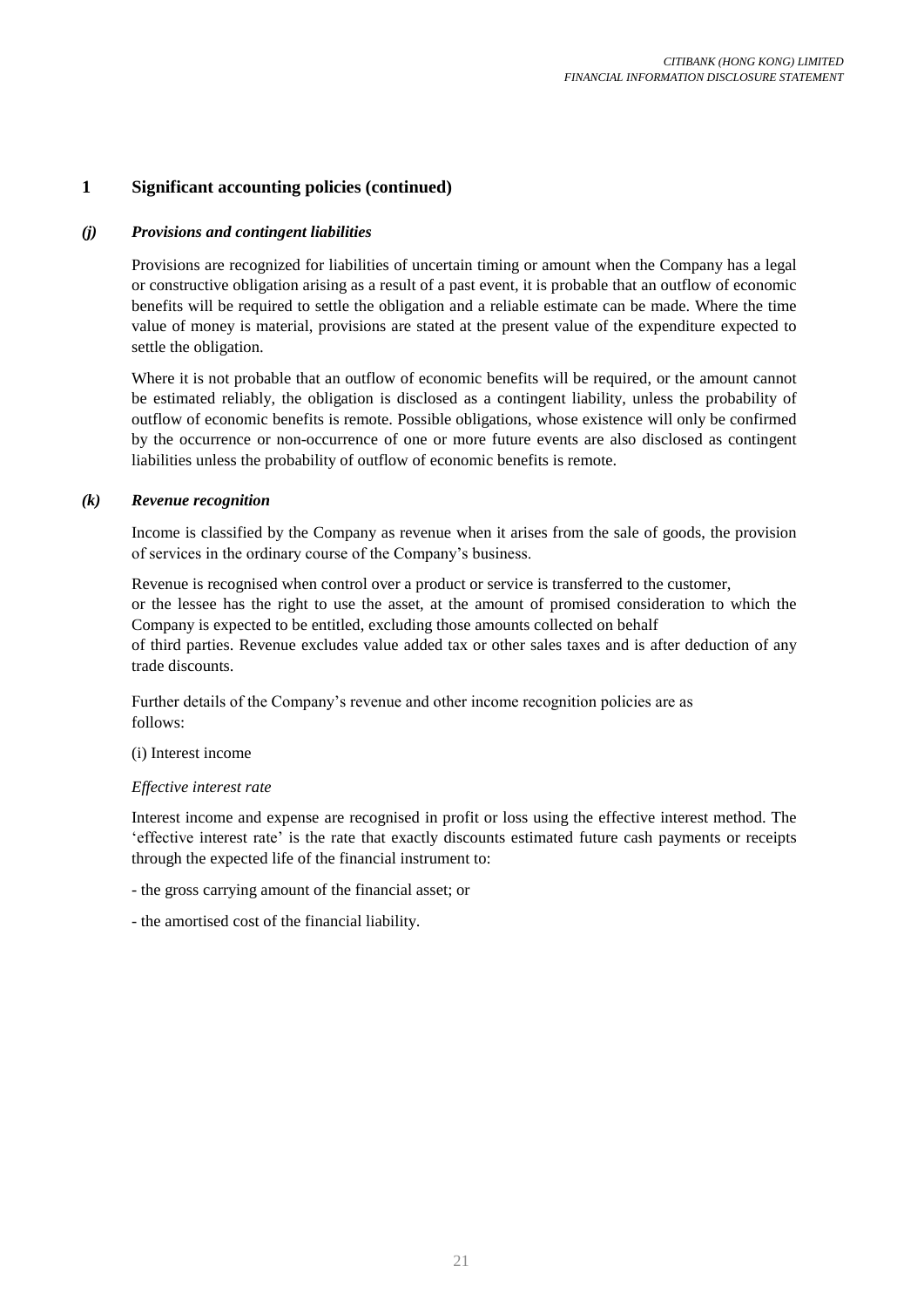When calculating the effective interest rate for financial instruments other than purchased or originated credit-impaired assets, the Company estimates future cash flows considering all contractual terms of the financial instrument, but not ECL. For purchased or originated creditimpaired financial assets, a credit-adjusted effective interest rate is calculated using estimated future cash flows including ECL.

The calculation of the effective interest rate includes transaction costs and fees and points paid or received that are an integral part of the effective interest rate. Transaction costs include incremental costs that are directly attributable to the acquisition or issue of a financial asset or financial liability.

# *Amortised cost and gross carrying amount*

The 'amortised cost' of a financial asset or financial liability is the amount at which the financial asset or financial liability is measured on initial recognition minus the principal repayments, plus or minus the cumulative amortisation using the effective interest method of any difference between that initial amount and the maturity amount and, for financial assets, adjusted for any expected credit loss allowance.

The 'gross carrying amount of a financial asset' is the amortised cost of a financial asset before adjusting for any expected credit loss allowance.

# *Calculation of interest income and expense*

The effective interest rate of a financial asset or financial liability is calculated on initial recognition of a financial asset or a financial liability. In calculating interest income and expense, the effective interest rate is applied to the gross carrying amount of the asset (when the asset is not credit-impaired) or to the amortised cost of the liability. The effective interest rate is revised as a result of periodic re-estimation of cash flows of floating rate instruments to reflect movements in market rates of interest.

However, for financial assets that have become credit-impaired subsequent to initial recognition, interest income is calculated by applying the effective interest rate to the amortised cost of the financial asset. If the asset is no longer credit-impaired, then the calculation of interest income reverts to the gross basis.

For financial assets that were credit-impaired on initial recognition, interest income is calculated by applying the credit-adjusted effective interest rate to the amortised cost of the asset. The calculation of interest income does not revert to a gross basis, even if the credit risk of the asset improves.

For information on when financial assets are credit-impaired, see Note 1(d)(vii).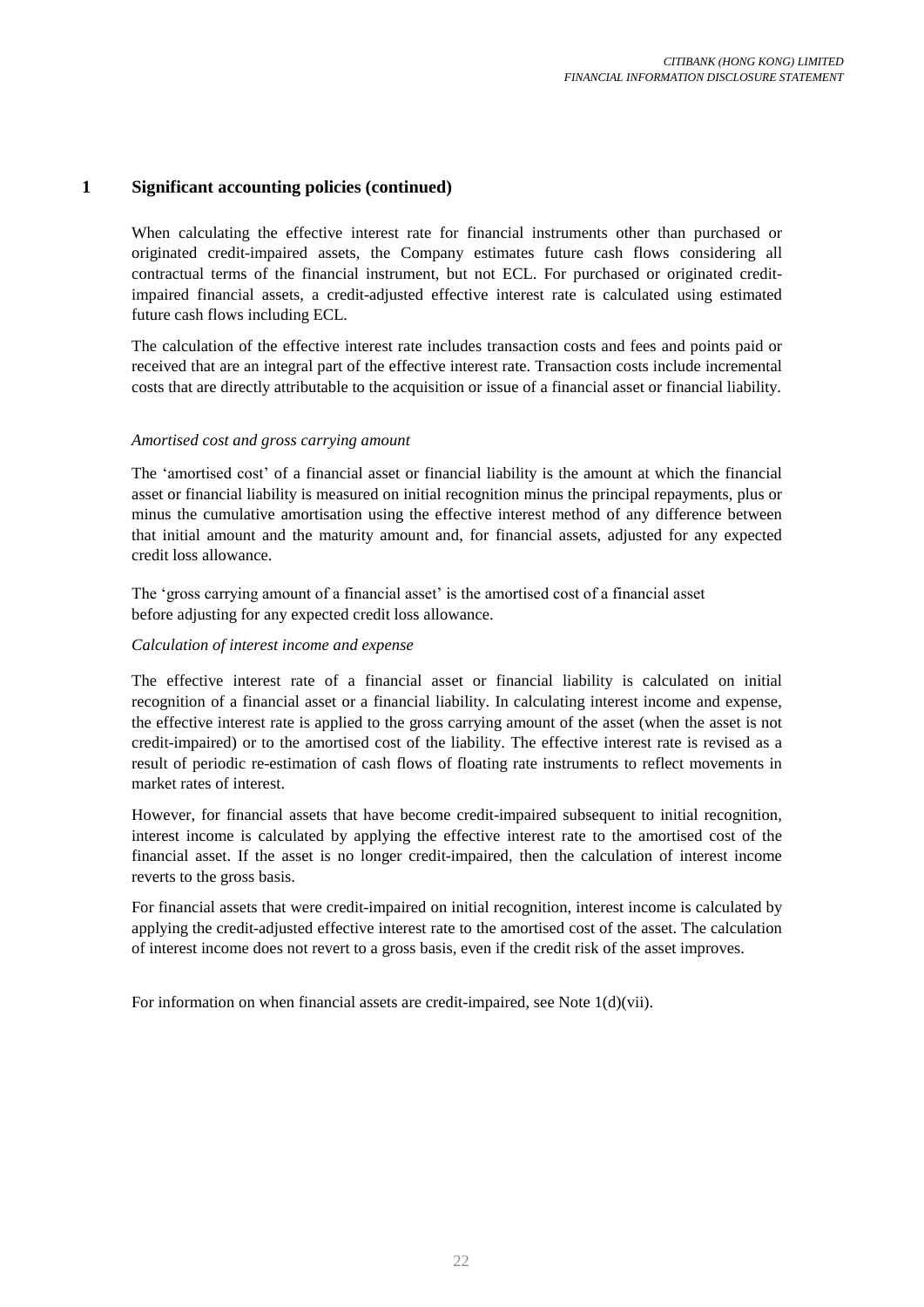(ii) Membership fee income

Annual card membership fees are deferred and amortized on a straight-line basis over twelve months which represent the membership period.

(iii) Finance charges

Finance charges are mainly derived from interest income on cash advances and other amounts due from cardmembers.

Finance charges on cardmember receivables, excluding cash advances, are recognized from the respective transaction dates, on balances which remain unpaid as at the payment due date, to the extent they are considered recoverable, and at the rates applicable.

Finance charges on cash advance receivables are recognized from the date of the advance, to the extent they are considered recoverable on the principal outstanding and at the rates applicable.

(iv) Commission income

Commission income is recognized on a time-apportioned basis on the assets under management outstanding and at the rate applicable. For the card business, commission income is recognized in the financial statements on the date when the sales transaction is recorded, at which time the income is deemed to be earned.

(v) Service fee income

Service fee income is recognized when services are rendered.

# *(l) Leased assets*

At inception of a contract, the Company assesses whether the contract is, or contains, a lease. A contract is, or contains, a lease if the contract conveys the right to control the use of an identified asset for a period of time in exchange for consideration. Control is conveyed where the customer has both the right to direct the use of the identified asset and to obtain substantially all of the economic benefits from that use.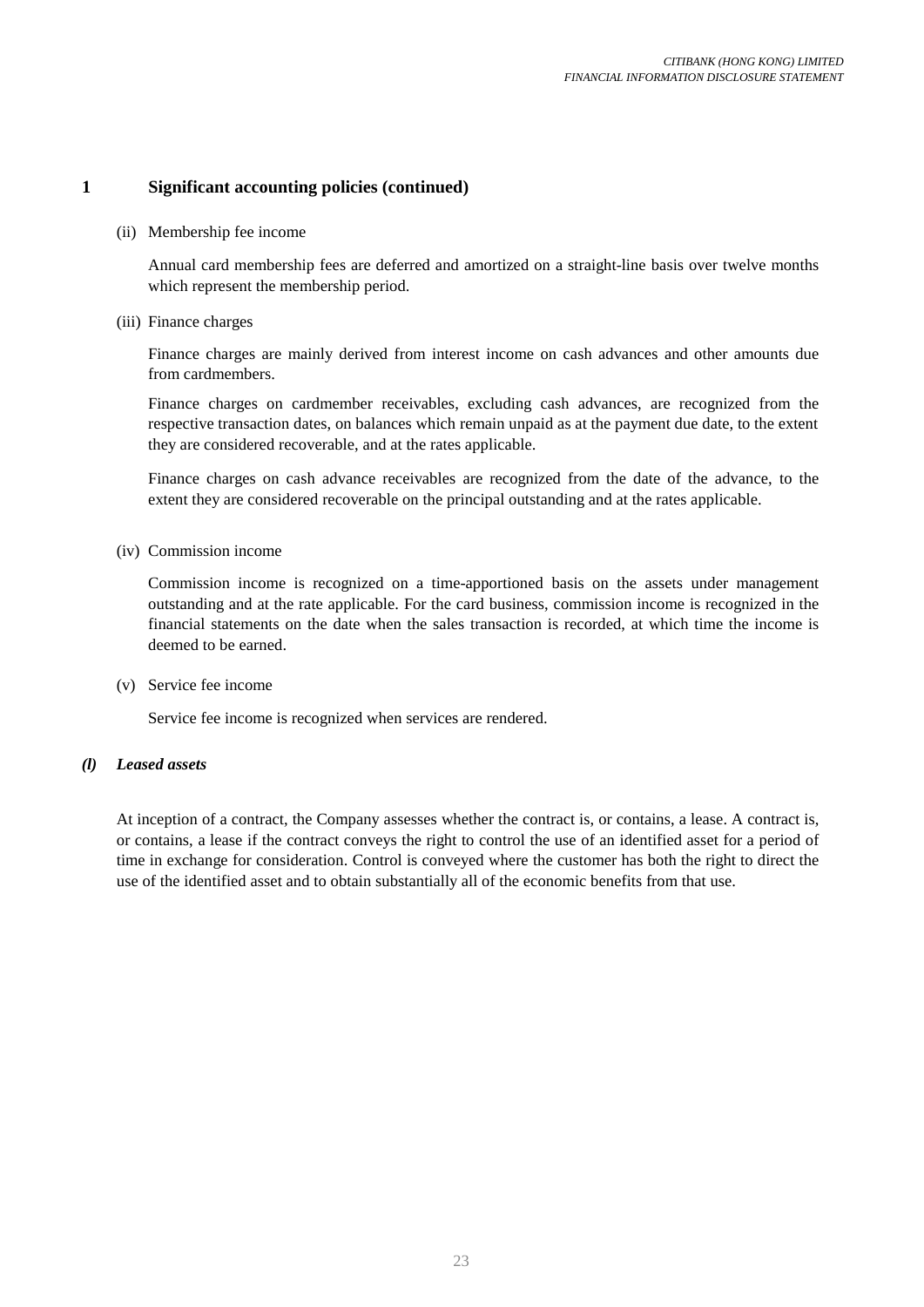(i) As a lessee

Where the contract contains lease component(s) and non-lease component(s), the Company has elected not to separate non-lease components and accounts for each lease component and any associated non-lease components as a single lease component for all leases.

At the lease commencement date, the Company recognises a right-of-use asset and a lease liability, except for short-term leases that have a lease term of 12 months or less and leases of low-value assets which, for the Company, are primarily laptops and office furniture. When the Company enters into a lease in respect of a low-value asset, the Company decides whether to capitalise the lease on a lease-by-lease basis. The lease payments associated with those leases which are not capitalised are recognised as an expense on a systematic basis over the lease term.

Where the lease is capitalised, the lease liability is initially recognised at the present value of the lease payments payable over the lease term, discounted using the interest rate implicit in the lease or, if that rate cannot be readily determined, using a relevant incremental borrowing rate. After initial recognition, the lease liability is measured at amortised cost and interest expense is calculated using the effective interest method. Variable lease payments that do not depend on an index or rate are not included in the measurement of the lease liability and hence are charged to profit or loss in the accounting period in which they are incurred.

The right-of-use asset recognised when a lease is capitalised is initially measured at cost, which comprises the initial amount of the lease liability plus any lease payments made at or before the commencement date, and any initial direct costs incurred. Where applicable, the cost of the right-of-use assets also includes an estimate of costs to dismantle and remove the underlying asset or to restore the underlying asset or the site on which it is located, discounted to their present value, less any lease incentives received. The right-of-use asset is subsequently stated at cost less accumulated depreciation and impairment losses (see notes 1(f)).

The lease liability is remeasured when there is a change in future lease payments arising from a change in an index or rate, or there is a change in the Company's estimate of the amount expected to be payable under a residual value guarantee, or there is a change arising from the reassessment of whether the Company will be reasonably certain to exercise a purchase, extension or termination option. When the lease liability is remeasured in this way, a corresponding adjustment is made to the carrying amount of the right-of-use asset, or is recorded in profit or loss if the carrying amount of the right-of-use asset has been reduced to zero.

The lease liability is also remeasured when there is a change in the scope of a lease or the consideration for a lease that is not originally provided for in the lease contract ("lease modification") that is not accounted for as a separate lease. In this case the lease liability is remeasured based on the revised lease payments and lease term using a revised discount rate at the effective date of the modification.

The Company presents right-of-use assets in 'Property, plant and equipment' and lease liabilities in 'Other liabilities' in the statement of financial position.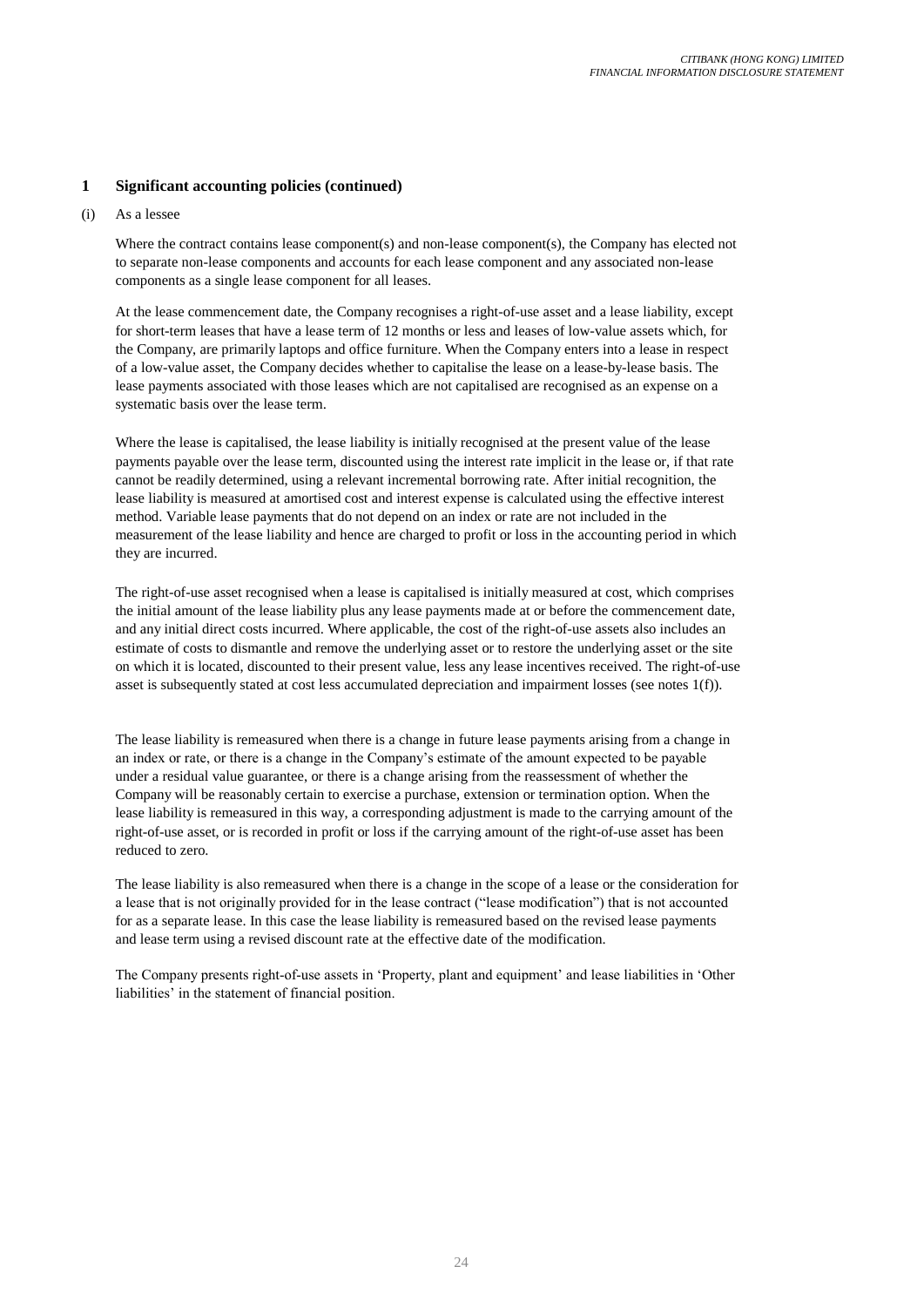#### *(m) Translation of foreign currencies*

Foreign currency transactions during the year are translated into Hong Kong dollars at the foreign exchange rates ruling at the transaction dates. Monetary assets and liabilities denominated in foreign currencies are translated into Hong Kong dollars at the foreign exchange rates ruling at the statement of financial position date. Exchange gains and losses are recognized in the profit or loss.

Non-monetary assets and liabilities that are measured in terms of historical cost in a foreign currency are translated into Hong Kong dollars using the foreign exchange rates ruling at the transaction dates. Nonmonetary assets and liabilities denominated in foreign currencies that are stated at fair value are translated using the foreign exchange rates ruling at the dates the fair value was determined.

Exchange differences relating to investments at fair value through profit or loss and derivative financial instruments are included in gains less losses from trading securities or financial instruments measured at fair value through profit or loss. All other exchange differences relating to monetary items are presented as gains less losses from dealing in foreign currencies in the profit or loss.

#### *(n) Related parties*

- (a) A person, or a close member of that person's family, is related to the Company if that person:
	- (i) has control or joint control over the Company;
	- (ii) has significant influence over the Company; or
	- (iii) is a member of the key management personnel of the Company or the Company's parent.
- (b) An entity is related to the Company if any of the following conditions applies:
	- (i) The entity and the Company are members of the same group (which means that each parent, subsidiary and fellow subsidiary is related to the others).
	- (ii) One entity is an associate or joint venture of the other entity (or an associate or joint venture of a member of a group of which the other entity is a member).
	- (iii) Both entities are joint ventures of the same third party.
	- (iv) One entity is a joint venture of a third entity and the other entity is an associate of the third entity.
	- (v) The entity is a post-employment benefit plan for the benefit of employees of either the Company or an entity related to the Company.
	- (vi) The entity is controlled or jointly controlled by a person identified in (a).
	- (vii) A person identified in (a)(i) has significant influence over the entity or is a member of the key management personnel of the entity (or of a parent of the entity).
	- (viii) The entity, or any member of a group of which it is a part, provides key management services to the Compnay or the Company's parent.

Close members of the family of a person are those family members who may be expected to influence, or be influenced by, that person in their dealings with the entity.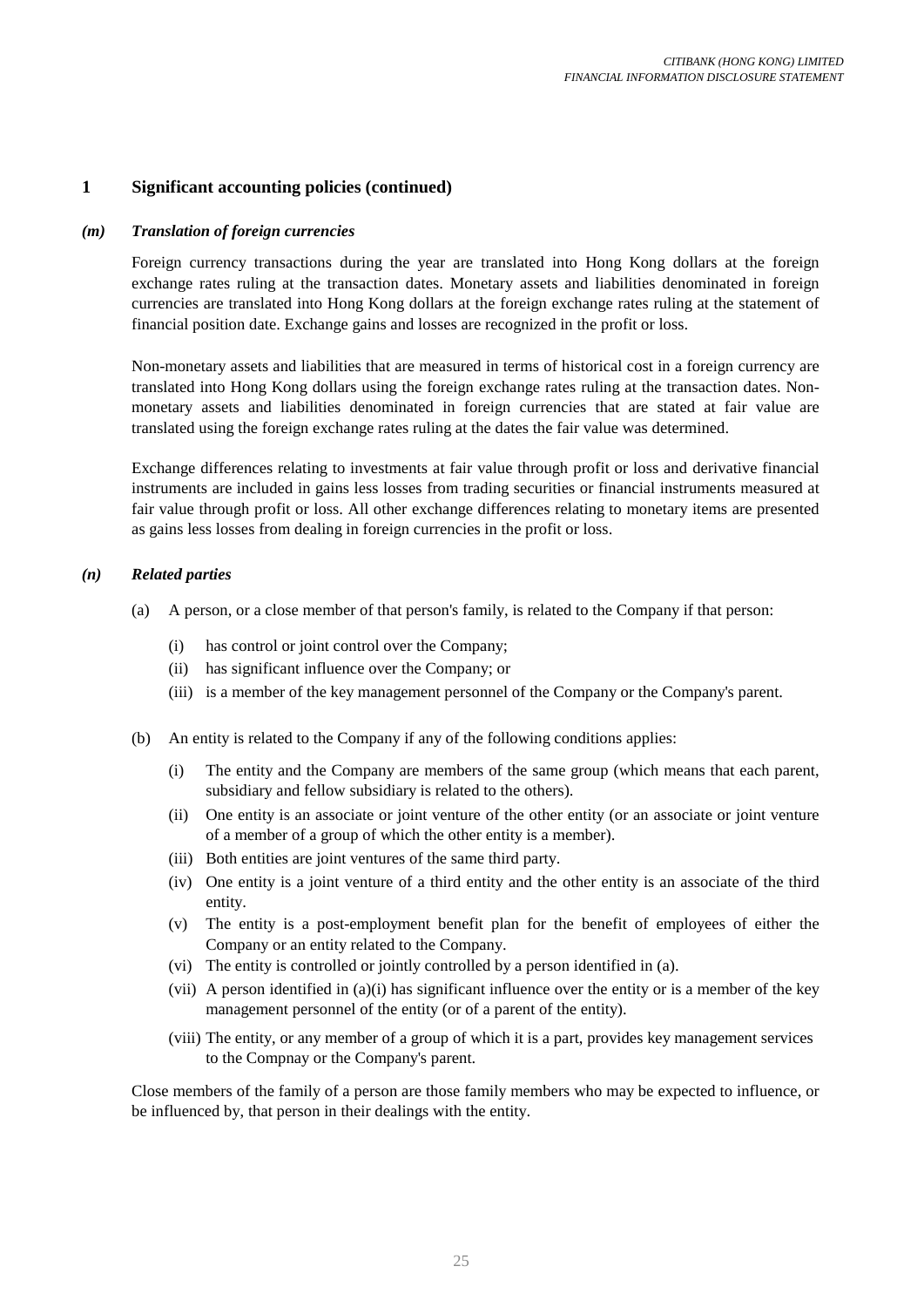#### **2 Interest income and interest expense**

#### **(a) Interest income**

|                                                              | 2021      | 2020      |
|--------------------------------------------------------------|-----------|-----------|
| Interest income on loans to customers                        | 2,343,321 | 2,805,816 |
| Interest income on placements with banks and other financial |           |           |
| institutions                                                 | 822,912   | 817,173   |
| Interest income on investments at amortised cost             | 72,206    | 8.618     |
| Interest income on investments at fair value                 |           |           |
| through other comprehensive income                           |           |           |
| Listed                                                       | 10,120    | 6,189     |
| Unlisted                                                     | 30,428    | 307,688   |
| Interest income on financial instruments that are            |           |           |
| not measured at fair value through profit or loss            | 3,278,987 | 3,945,484 |
| Interest income on financial assets designated at fair value |           |           |
| through profit or loss                                       |           |           |
| Listed                                                       | 471       | 5,765     |
| Unlisted                                                     | 21,373    | 276,511   |
| Total interest income from all financial assets              | 3,300,831 | 4,227,760 |

Included in the above is interest income accrued on impaired financial assets of HK\$3,051 thousand (2020: HK\$3,684 thousand).

#### **(b) Interest expense**

|                                                             | 2021    | 2020      |
|-------------------------------------------------------------|---------|-----------|
| Interest expense on deposits from customers                 | 464,378 | 820,259   |
| Interest expense on deposits from banks and other financial |         |           |
| institutions                                                | 201,933 | 340,580   |
| Interest on lease liabilities                               | 5.798   | 8,143     |
| Other interest expense                                      | 3.790   |           |
| Total Interest expense                                      | 675,899 | 1,168,982 |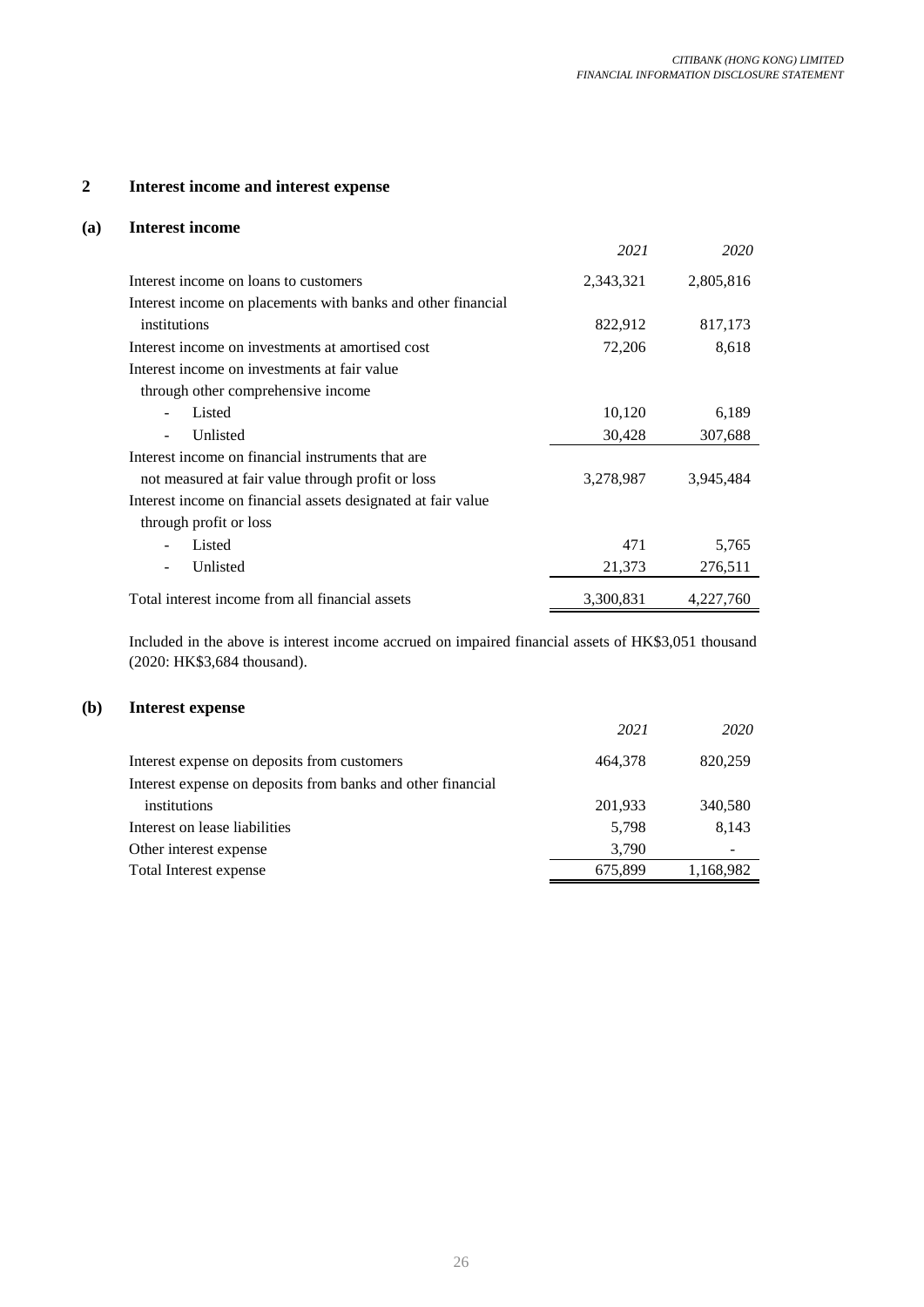# **3 Fee and commission income**

|                                               | 2021       | 2020       |
|-----------------------------------------------|------------|------------|
| Fee and commission income from retail banking | 2,015,564  | 1,813,915  |
| Fee and commission income from card business  | 744,741    | 714,434    |
| Service fee from group companies              | 882,048    | 912,131    |
|                                               | 3,642,353  | 3,440,480  |
| Fee and commission expenses                   | (155, 821) | (106, 161) |
|                                               | 3,486,532  | 3,334,319  |
|                                               |            |            |

Above amounts entirely represent net fee and commission income, other than fees included in determining the effective interest rate, arising from financial assets or financial liabilities that are neither held for trading nor measured at fair value through profit or loss.

# **4 Net trading income**

|   |                                                                 | 2021       | 2020    |
|---|-----------------------------------------------------------------|------------|---------|
|   | Net gain from foreign exchange                                  | 631,706    | 652,030 |
|   | Net (loss)/gain from financial assets measured at               |            |         |
|   | fair value through profit or loss                               | (163, 138) | 49,153  |
|   |                                                                 | 468,568    | 701,183 |
|   |                                                                 |            |         |
| 5 | <b>Impairment losses</b>                                        |            |         |
|   |                                                                 | 2021       | 2020    |
|   | Cash and balances with banks and other financial                |            |         |
|   | institutions                                                    | 926        | 1,497   |
|   | Placements with banks and other financial institutions          | 784        | 5,578   |
|   | Loans and advances with banks                                   | 1,436      | 997     |
|   | Loans and advances with customers                               | 97,807     | 197,595 |
|   | Financial assets at fair value through other comphensive income | 297        | 534     |
|   | Other assets                                                    | 894        | 1,455   |
|   |                                                                 | 102,144    | 207,656 |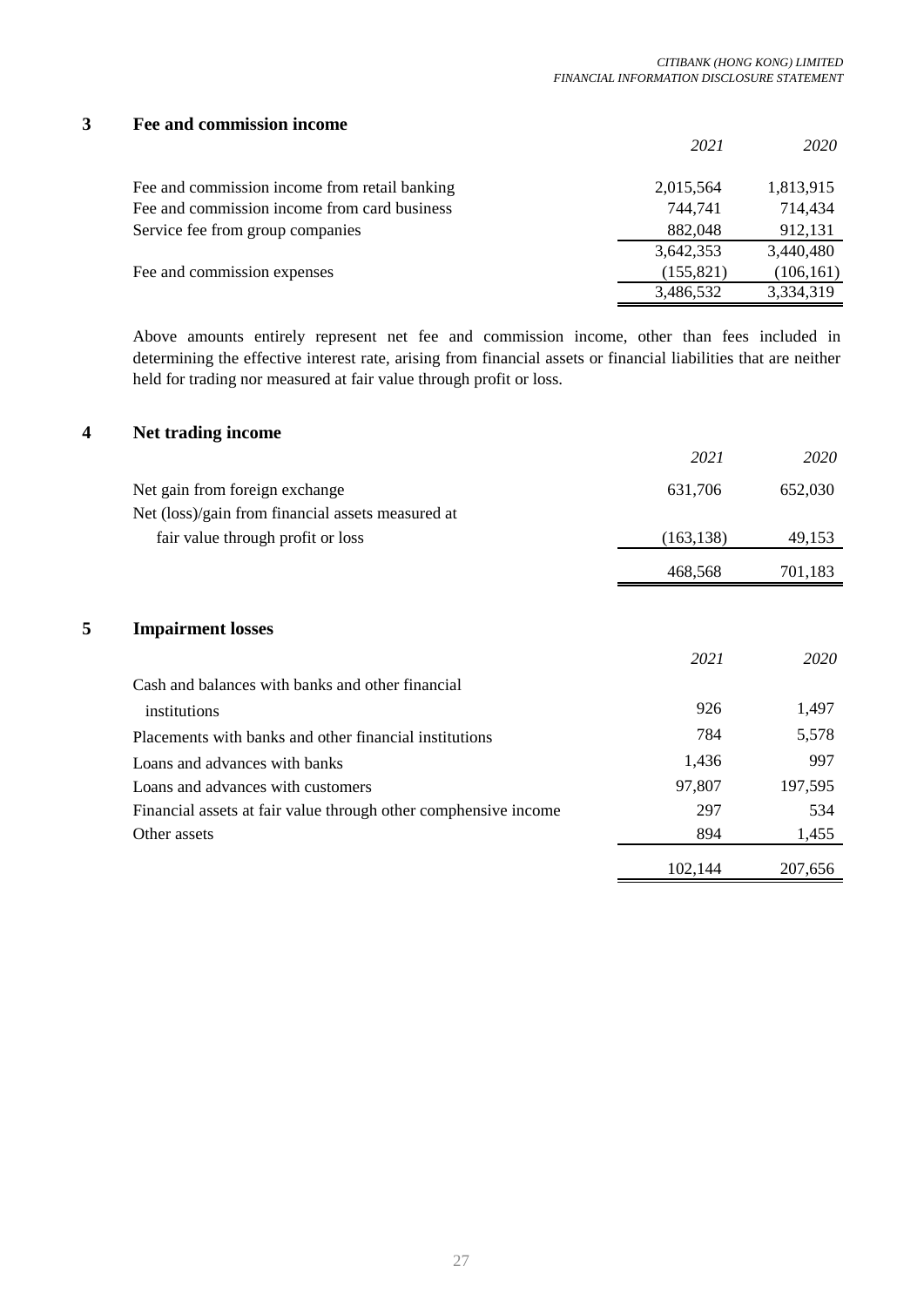*2021 2020*

# **6 Taxation**

|                                     | 2021    | 2020    |
|-------------------------------------|---------|---------|
| Provision for Hong Kong Profits Tax | 279.984 | 395.786 |
| <b>Overseas Taxation</b>            | 2.531   | 2.639   |
| Deferred Taxation                   | 26.112  | (1,619) |
|                                     | 308.627 | 396,806 |

The provision for Hong Kong Profits Tax for 2021 is calculated at 16.5% (2020: 16.5%) of the estimated assessable profits for the year.

#### **7 Placements with banks and other financial institutions**

|                                         | 2021       | 2020       |
|-----------------------------------------|------------|------------|
| Maturing between one month and one year | 14,729,236 | 13,628,205 |
| Less: Impairment allowances             |            |            |
| - Stage 1                               | (2,322)    | (1,538)    |
| - Stage $2$                             |            |            |
| - Stage $3$                             |            |            |
|                                         | 14,726,914 | 13,626,667 |
|                                         |            |            |

# **8 Loans and advances**

# *(a) Loans and advances less impairment*

| Gross loans and advances to customers | 118,050,853   | 101,016,647 |
|---------------------------------------|---------------|-------------|
| Less: Impairment allowances           |               |             |
| Stage 1                               | (148, 415)    | (177,082)   |
| Stage 2                               | (114,984)     | (141, 482)  |
| Stage 3                               | (27,092)      | (39, 822)   |
|                                       | 117,760,362   | 100,658,261 |
| Gross loans and advances to banks     | 45,430,651    | 51,080,394  |
| Less: Impairment allowances           |               |             |
| - Stage 1                             | (7,160)       | (5, 724)    |
| Stage 2                               |               |             |
| - Stage 3                             |               |             |
|                                       | 163, 183, 853 | 151,732,931 |
|                                       |               |             |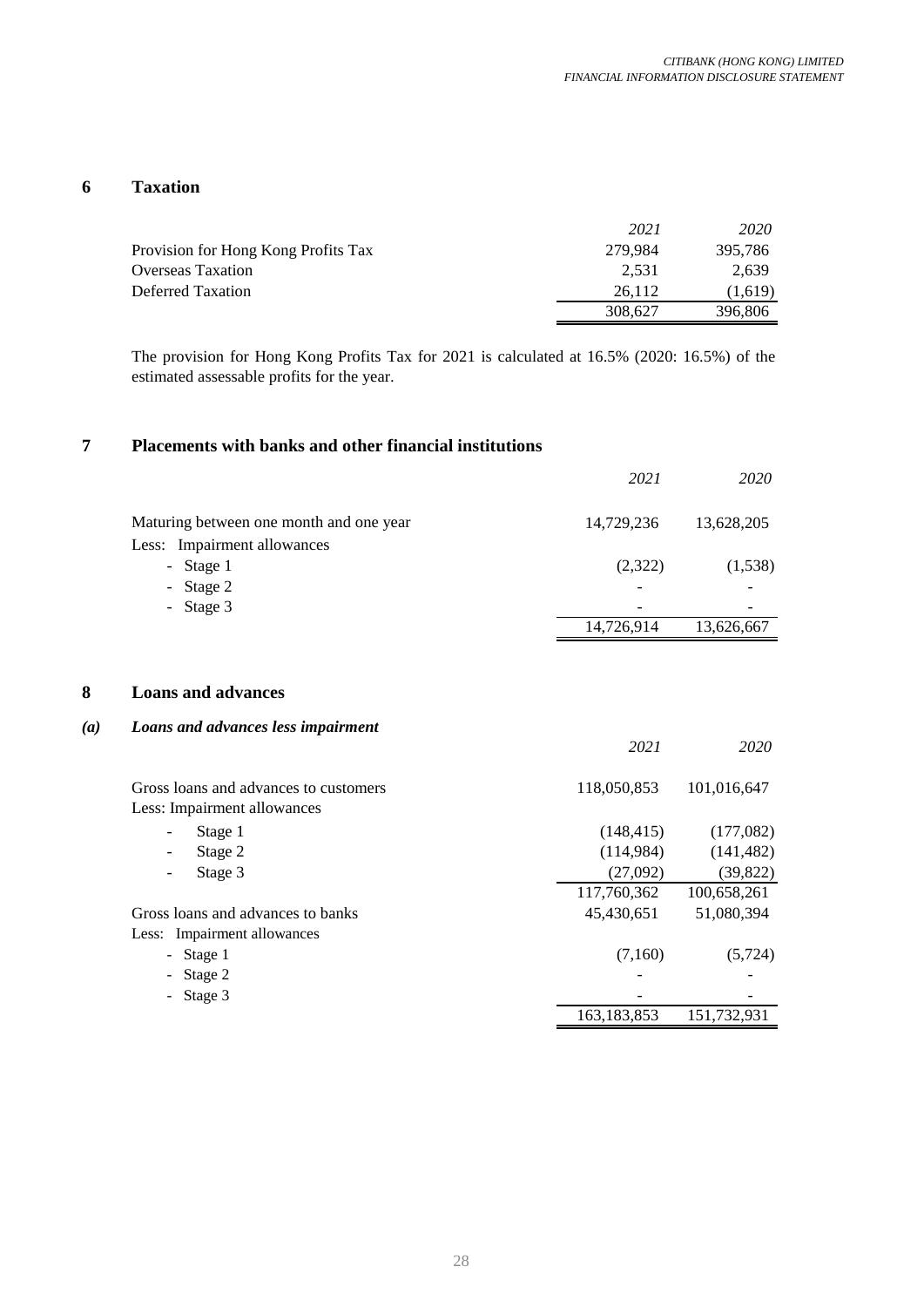# **8 Loans and advances (continued)**

#### *(b) Movement in impairment allowances on loans and advances*

The following tables show reconciliations from the opening to the closing balance of the impairment allowances on loans and advances to customers. Explanation of the terms: 12-month ECL, lifetime ECL and credit-impaired are included in Note 1(d)(vii).

|                                                                                 | 2021         |                                     |                                 |            |
|---------------------------------------------------------------------------------|--------------|-------------------------------------|---------------------------------|------------|
|                                                                                 | 12-month ECL | Lifetime ECL not<br>credit-impaired | Lifetime ECL<br>credit-impaired | Total      |
| At January 1, 2021                                                              | 177,082      | 141,482                             | 39,822                          | 358,386    |
| Transfer to 12-month ECL                                                        | 78,069       | (74,686)                            | (3,383)                         |            |
| Transfer to lifetime ECL not credit-impaired                                    | (979)        | 1,340                               | (361)                           |            |
| Transfer to lifetime ECL credit-impaired<br>Impairment losses charged to        | (796)        | (38,790)                            | 40,449                          | 863        |
| income statement:                                                               |              |                                     |                                 |            |
| Net remeasurement of loss allowance                                             | (103, 549)   | 80,144                              | 110,894                         | 87,489     |
| New financial assets originated or purchased,<br>assets derecognised, repayment |              |                                     |                                 |            |
| and further lending                                                             | (1,412)      | 5,494                               | 5,373                           | 9,455      |
| Amounts written off                                                             |              |                                     | (262, 171)                      | (262, 171) |
| Recoveries of loans and advances written off                                    |              |                                     | 96,469                          | 96,469     |
| At December 31, 2021                                                            | 148,415      | 114.984                             | 27,092                          | 290.491    |

|                                              | 2020         |                                     |                                 |            |
|----------------------------------------------|--------------|-------------------------------------|---------------------------------|------------|
|                                              | 12-month ECL | Lifetime ECL not<br>credit-impaired | Lifetime ECL<br>credit-impaired | Total      |
| At January 1, 2020                           | 174,832      | 182,760                             | 38,720                          | 396,312    |
| Transfer to 12-month ECL                     | 102,669      | (101,081)                           | (1,588)                         | ۰          |
| Transfer to lifetime ECL not credit-impaired | (1,101)      | 1,116                               | (15)                            |            |
| Transfer to lifetime ECL credit-impaired     | (4,904)      | (51,262)                            | 56,166                          |            |
| Impairment losses charged to                 |              |                                     |                                 |            |
| income statement:                            |              |                                     |                                 |            |
| Net remeasurement of loss allowance          | (89, 288)    | 102,073                             | 177,019                         | 189,804    |
| New financial assets originated or puchased, |              |                                     |                                 |            |
| assets derecognised, repayment               |              |                                     |                                 |            |
| and futher lending                           | (5,126)      | 7,876                               | 5,041                           | 7,791      |
| Amounts written off                          |              |                                     | (328, 590)                      | (328, 590) |
| Recoveries of loans and advances written off |              |                                     | 93,069                          | 93,069     |
| At December 31, 2020                         | 177,082      | 141,482                             | 39,822                          | 358,386    |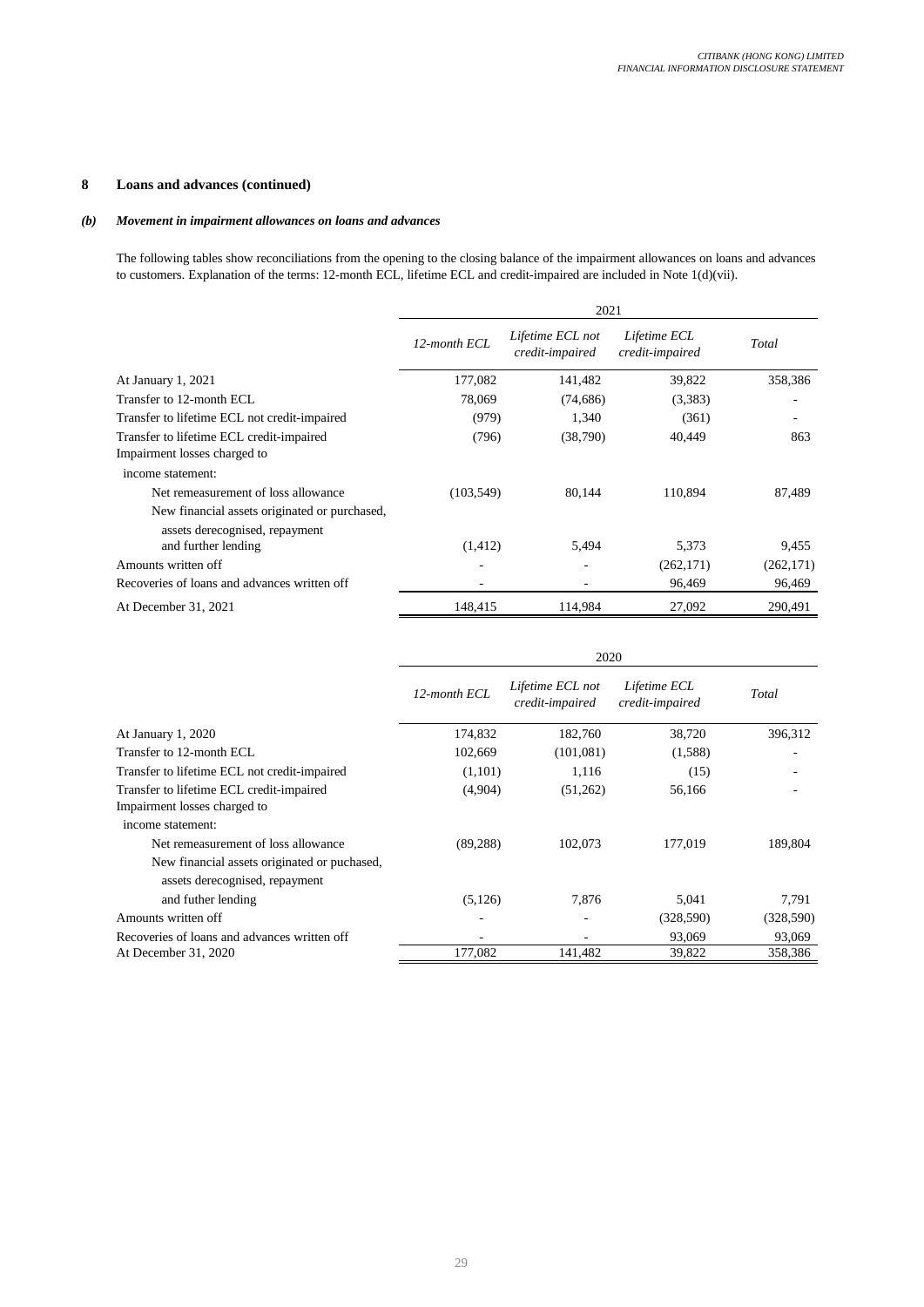# **8 Loans and advances (continued)**

#### *(c) Analysis of amount of loans and advances to customers classified into industry categories*

| Loans and advances to customers for use in Hong Kong       | 2021        | 2020        |
|------------------------------------------------------------|-------------|-------------|
| Industrial, commercial and financial                       |             |             |
| Property investment                                        | 2,394,784   | 2,716,231   |
| Wholesale and retail trade                                 | 3,325       | 24,652      |
| Manufacturing                                              | 2,143       | 3,784       |
| Others                                                     | 4,000       | 15,348      |
| Individuals                                                |             |             |
| Loans for the purchase of other residential properties     | 76,496,019  | 62,791,623  |
| Credit card advances                                       | 12,619,584  | 12,320,965  |
| Others                                                     | 26,869,155  | 23,549,253  |
|                                                            | 118,389,010 | 101,421,856 |
| Netting adjustment on account of foreign currency margin   |             |             |
| products                                                   | (341, 996)  | (408, 530)  |
| Total loans and advances to customers for use in Hong Kong | 118,047,014 | 101,013,326 |
| Loans and advances to customers for use outside Hong Kong  | 3,839       | 3,321       |
| Total                                                      | 118,050,853 | 101,016,647 |
|                                                            |             |             |

The above economic sector analysis is based on the categories and definitions used by the Hong Kong Monetary Authority ("HKMA").

After taking into account the transfer of risk, there were no exposures to a single country outside Hong Kong exceeding 10% of the aggregate gross amount of loans and advances to customers as at the above respective reporting dates.

#### *(d) Impaired loans and advances to customers*

|                                | 2021   |                    | 2020    |                    |
|--------------------------------|--------|--------------------|---------|--------------------|
|                                |        | % of total         |         | $%$ of total       |
|                                |        | loans and          |         | loans and          |
|                                |        | <i>advances</i> to |         | <i>advances to</i> |
|                                | Amount | customers          | Amount  | customers          |
| Overdue loans and advances to  |        |                    |         |                    |
| customers                      | 31,629 | 0.03%              | 80,468  | 0.07%              |
| Rescheduled loans and advances |        |                    |         |                    |
| to customers                   | 23,966 | 0.02%              | 29,140  | 0.03%              |
| Gross impaired loans and       |        |                    |         |                    |
| advances to customers          | 55,595 | 0.05%              | 109,608 | 0.10%              |

The gross impaired loans and advances disclosed above correspond to the total loans and advances to customers.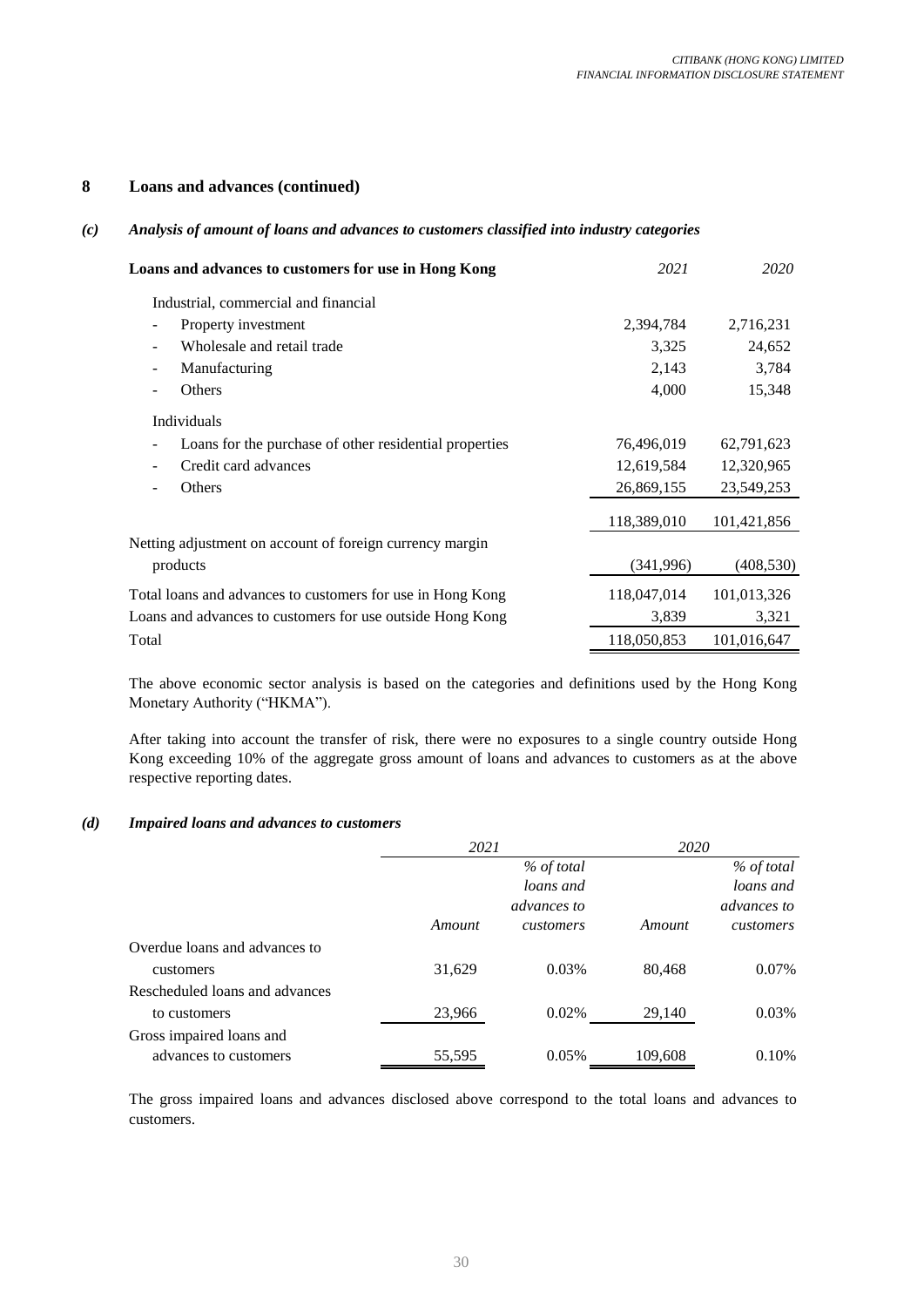# **9 Financial assets at fair value through profit or loss**

**10**

**11**

|                                                                   | 2021       | 2020       |
|-------------------------------------------------------------------|------------|------------|
| Financial assets designated at fair value through                 |            |            |
| profit or loss                                                    |            |            |
| Treasury bills (including exchange fund notes)                    | 69,480,276 | 71,652,003 |
| Equity securities                                                 | 538,667    | 696,000    |
| <b>Trading financial assets</b>                                   |            |            |
| Positive fair value of derivatives (note 17b)                     | 159,242    | 130,136    |
|                                                                   | 70,178,185 | 72,478,139 |
| Issued by:                                                        |            |            |
| Sovereigns<br>$\blacksquare$                                      | 69,480,276 | 71,652,003 |
| Corporates<br>$\blacksquare$                                      | 538,667    | 696,000    |
|                                                                   | 70,018,943 | 72,348,003 |
|                                                                   |            |            |
| Analyzed by place of listing:                                     |            |            |
| Listed outside Hong Kong<br>$\overline{\phantom{a}}$<br>Unlisted  | 689,132    | 792,683    |
| $\overline{\phantom{a}}$                                          | 69,329,811 | 71,555,320 |
|                                                                   | 70,018,943 | 72,348,003 |
|                                                                   |            |            |
| Financial assets at fair value through other comprehensive income | 2021       |            |
|                                                                   |            | 2020       |
| Exchange fund notes                                               | 44,065,706 | 36,440,049 |
| Debt securities                                                   |            | 2,379,480  |
|                                                                   | 44,065,706 | 38,819,529 |
| Issued by:                                                        |            |            |
| Sovereigns<br>ä,                                                  | 44,065,706 | 36,440,049 |
| Corporates<br>$\overline{a}$                                      |            | 2,379,480  |
|                                                                   | 44,065,706 | 38,819,529 |
|                                                                   |            |            |
| Analyzed by place of listing:                                     |            |            |
| Listed in Hong Kong                                               | 3,882,590  | 1,191,105  |
| Unlisted                                                          | 40,183,116 | 37,628,424 |
|                                                                   | 44,065,706 | 38,819,529 |
|                                                                   |            |            |
| <b>Financial assets at Amortised Cost</b>                         | 2021       |            |
|                                                                   |            | 2020       |
| Debt securities                                                   | 3,898,275  | 3,875,900  |
|                                                                   |            |            |
| Issued by:<br>Corporates                                          | 3,898,275  | 3,875,900  |
|                                                                   |            |            |
| Analyzed by place of listing:                                     |            |            |
| Unlisted<br>$\overline{\phantom{a}}$                              | 3,898,275  | 3,875,900  |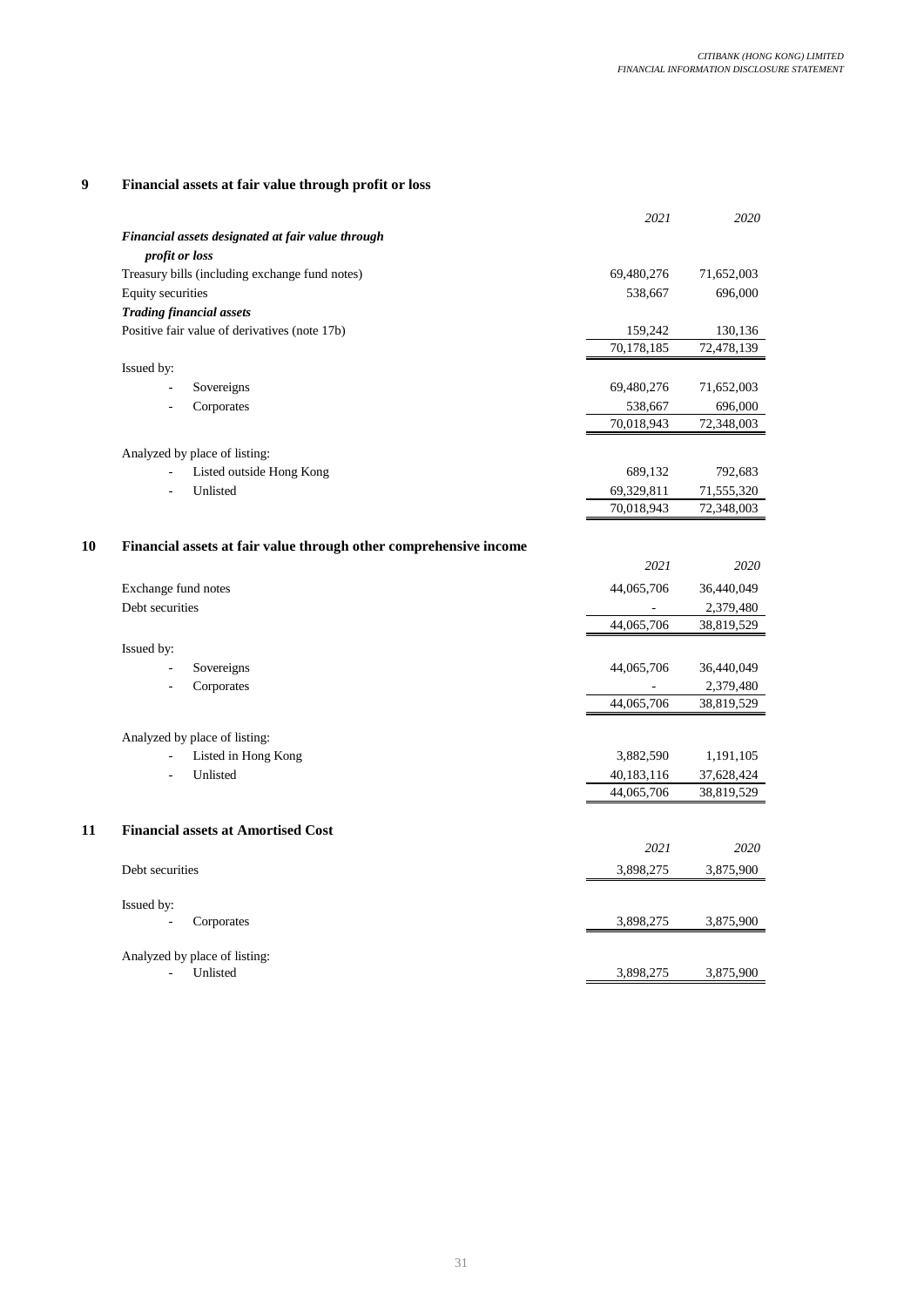# **12 Property, plant and equipment**

|                                    |                       |         | Installations,              |                 |                 |
|------------------------------------|-----------------------|---------|-----------------------------|-----------------|-----------------|
|                                    | <b>Buildings held</b> |         | plant,                      |                 | Total preperty, |
|                                    | for own use           |         | Right-of-use manchinery and | Construction in | plant and       |
|                                    | carried at cost       | assets  | other assets                | progress        | equipment       |
| Cost:                              |                       |         |                             |                 |                 |
| At January 1, 2021                 | 405,528               | 701,359 | 399,731                     | 9,431           | 1,516,049       |
| <b>Additions</b>                   |                       | 228,659 | 720                         | 34,035          | 263,414         |
| Transfer                           |                       |         | 27,989                      | (27,989)        |                 |
| Disposal/write-off                 | (405, 528)            |         | (267)                       | (691)           | (406, 486)      |
| At December 31, 2021               |                       | 930,018 | 428,173                     | 14,786          | 1,372,977       |
| Accumulated depreciation:          |                       |         |                             |                 |                 |
| At January 1, 2021                 | 129,096               | 408,933 | 317,223                     |                 | 855,252         |
| Charge for the year                | 5,407                 | 188,000 | 41,174                      |                 | 234,581         |
| Write-back upon disposal/write-off | (134, 503)            |         | (265)                       |                 | (134, 768)      |
| At December 31, 2021               |                       | 596,933 | 358,132                     |                 | 955,065         |
| Net book value:                    |                       |         |                             |                 |                 |
| At December 31, 2021               |                       | 333,085 | 70,041                      | 14,786          | 417,912         |

|                                    |                                                         |         | Installations,                                        |                             |                                           |
|------------------------------------|---------------------------------------------------------|---------|-------------------------------------------------------|-----------------------------|-------------------------------------------|
|                                    | <b>Buildings</b> held<br>for own use<br>carried at cost | assets  | plant,<br>Right-of-use manchinery and<br>other assets | Construction in<br>progress | Total preperty,<br>plant and<br>equipment |
| Cost:                              |                                                         |         |                                                       |                             |                                           |
| At January 1, 2020                 | 405,528                                                 | 624,654 | 429,258                                               | 60,113                      | 1,519,553                                 |
| <b>Additions</b>                   |                                                         | 76,705  | 1,986                                                 | 19,311                      | 98,002                                    |
| Transfer                           |                                                         |         | 59,484                                                | (59, 484)                   |                                           |
| Disposal/write-off                 |                                                         |         | (90, 997)                                             | (10, 509)                   | (101, 506)                                |
| At December 31, 2020               | 405,528                                                 | 701,359 | 399,731                                               | 9,431                       | 1,516,049                                 |
| <b>Accumulated depreciation:</b>   |                                                         |         |                                                       |                             |                                           |
| At January 1, 2020                 | 120,985                                                 | 211,440 | 359,233                                               |                             | 691,658                                   |
| Charge for the year                | 8,111                                                   | 197,493 | 44,151                                                |                             | 249,755                                   |
| Write-back upon disposal/write-off |                                                         |         | (86,161)                                              | $\overline{\phantom{a}}$    | (86,161)                                  |
| At December 31, 2020               | 129,096                                                 | 408,933 | 317,223                                               |                             | 855,252                                   |
| Net book value:                    |                                                         |         |                                                       |                             |                                           |
| At December 31, 2020               | 276,432                                                 | 292,426 | 82,508                                                | 9,431                       | 660,797                                   |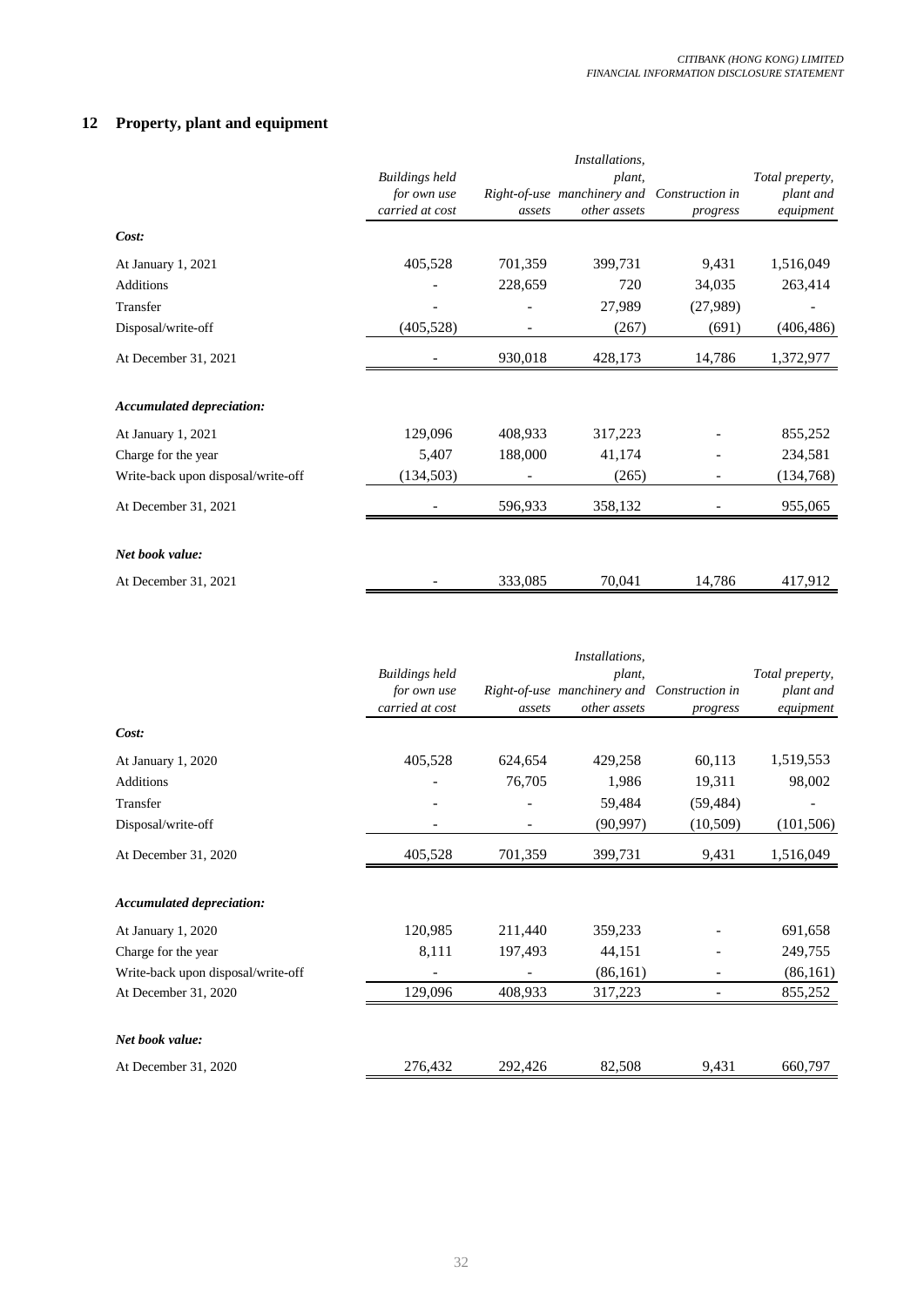# **13 Deposits from customers**

|    |                                               | 2021        | 2020          |
|----|-----------------------------------------------|-------------|---------------|
|    | Demand deposits and current accounts          | 75,246,423  | 58,271,442    |
|    | Savings deposits                              | 144,497,688 | 139, 167, 015 |
|    | Time, call and notice deposits                | 15,983,016  | 18, 104, 258  |
|    |                                               | 235,727,127 | 215,542,715   |
| 14 | <b>Trading financial liabilities</b>          |             |               |
|    |                                               | 2021        | 2020          |
|    | Negative fair value of derivatives (note 17b) | 36,853      | 10.425        |

#### **15 Reserves**

|                                                     | Capital             | Fair value            |                  |             |
|-----------------------------------------------------|---------------------|-----------------------|------------------|-------------|
|                                                     | reserves            | reserve               | Retained profits | Total       |
| At January 1, 2021                                  | (12, 817)           | 10,453                | 16,302,692       | 16,300,328  |
| Changes in reserves for 2021:                       |                     |                       |                  |             |
| Share-based payment<br>transactions, net of tax     | 1,765               |                       |                  | 1,765       |
| Total comprehensive income<br>for the year          |                     | (31, 341)             | 1,670,567        | 1,639,226   |
| Dividend declared in respect<br>of the current year |                     |                       |                  |             |
| At December 31, 2021                                | (11,052)            | (20, 888)             | 17,973,259       | 17,941,319  |
|                                                     | Capital<br>reserves | Fair value<br>reserve | Retained profits | Total       |
| At January 1, 2020                                  | (10, 809)           | (6,327)               | 15,504,203       | 15,487,067  |
| Changes in reserves for 2020:                       |                     |                       |                  |             |
| Share-based payment<br>transactions, net of tax     | (2,008)             |                       |                  | (2,008)     |
| Total comprehensive income<br>for the year          |                     | 16,780                | 2,209,210        | 2,225,990   |
| Dividend declared in respect<br>of the current year |                     |                       | (1,410,721)      | (1,410,721) |
| At December 31, 2020                                | (12, 817)           | 10,453                | 16,302,692       | 16,300,328  |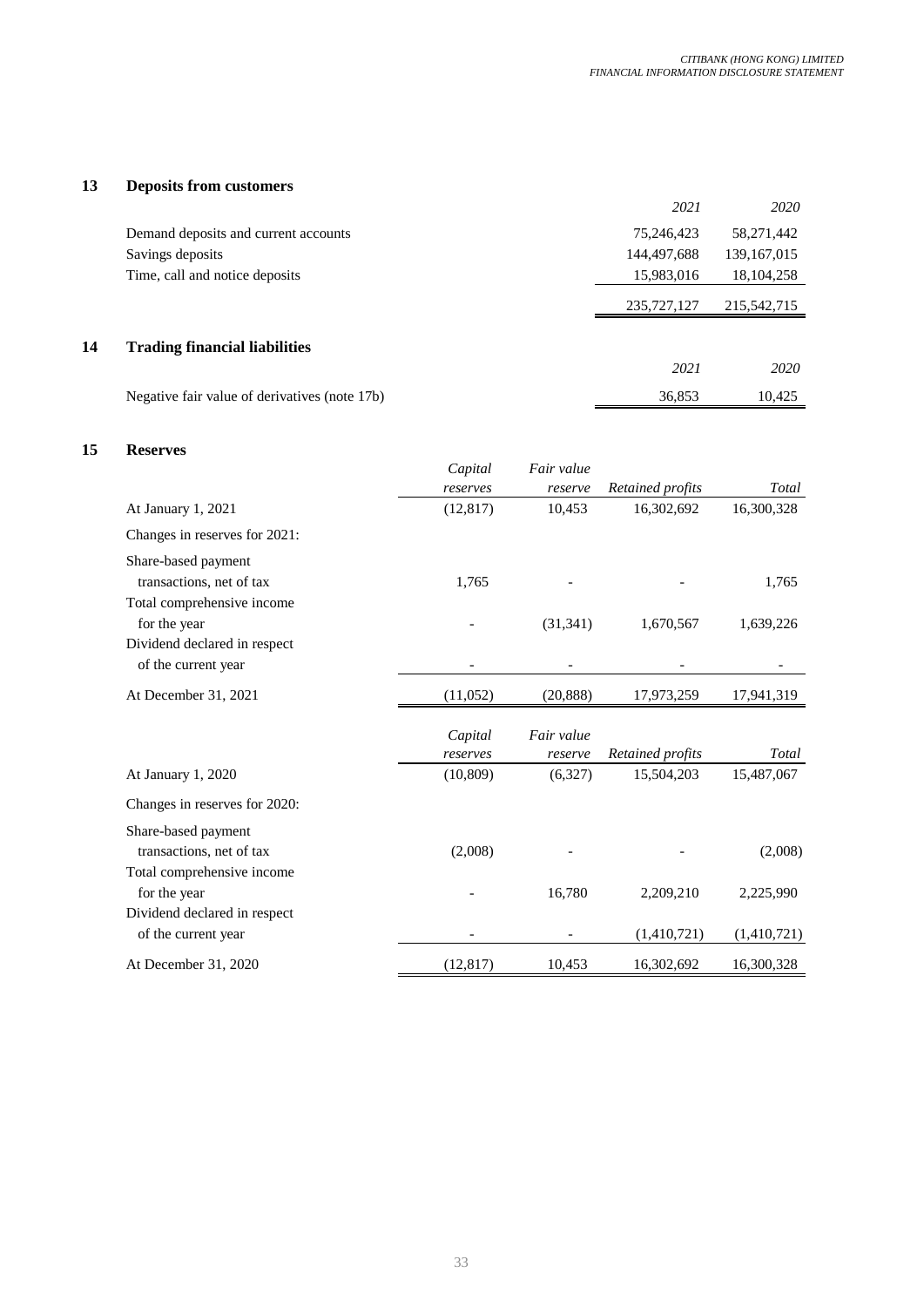#### **15 Reserves (continued)**

#### *(a) Nature and purpose of reserves*

#### Fair value reserve

This reserve comprises the cumulative net change in fair value of FVOCI debt securities measured at FVOCI under HKFRS 9 held at the end of the reporting period (note  $1(d)$ ).

#### Capital reserves

The capital reserves comprise the subsequent change in fair value of the share awards granted to employees of the Company recognized in accordance with the accounting policy for share-based payments in notes 1(h)(iv).

#### *(b) Regulatory reserve*

To satisfy the provisions of the Hong Kong Banking Ordinance and local regulatory requirements for prudential supervision purposes, the Company has earmarked a regulatory reserve directly from retained profits. As of December 31, 2021, the effect of this requirement is to reduce the amount of reserves which can be distributed to equity shareholders by \$529,833 thousand (2020: \$360,985 thousand).

#### *(c) Distributability of reserves*

A Level 3 reserve comprises the cumulative net change in the fair value of Level 3 securities held until the securities are derecognised. The derecognition policy is set out in Note 1(d). At 31 December 2021, the Level 3 reserve balance was \$504,839 thousand (2020: \$653,167 thousand). The amount is deducted from the aggregate amount of reserves available for distribution.

At 31 December 2021, the aggregate amount of reserves available for distribution to equity shareholders of the Company was HK\$16,906,647 thousand (2020: HK\$15,286,176 thousand).

*(d)* The directors did not propose any final dividend (2020: \$Nil) after the year end.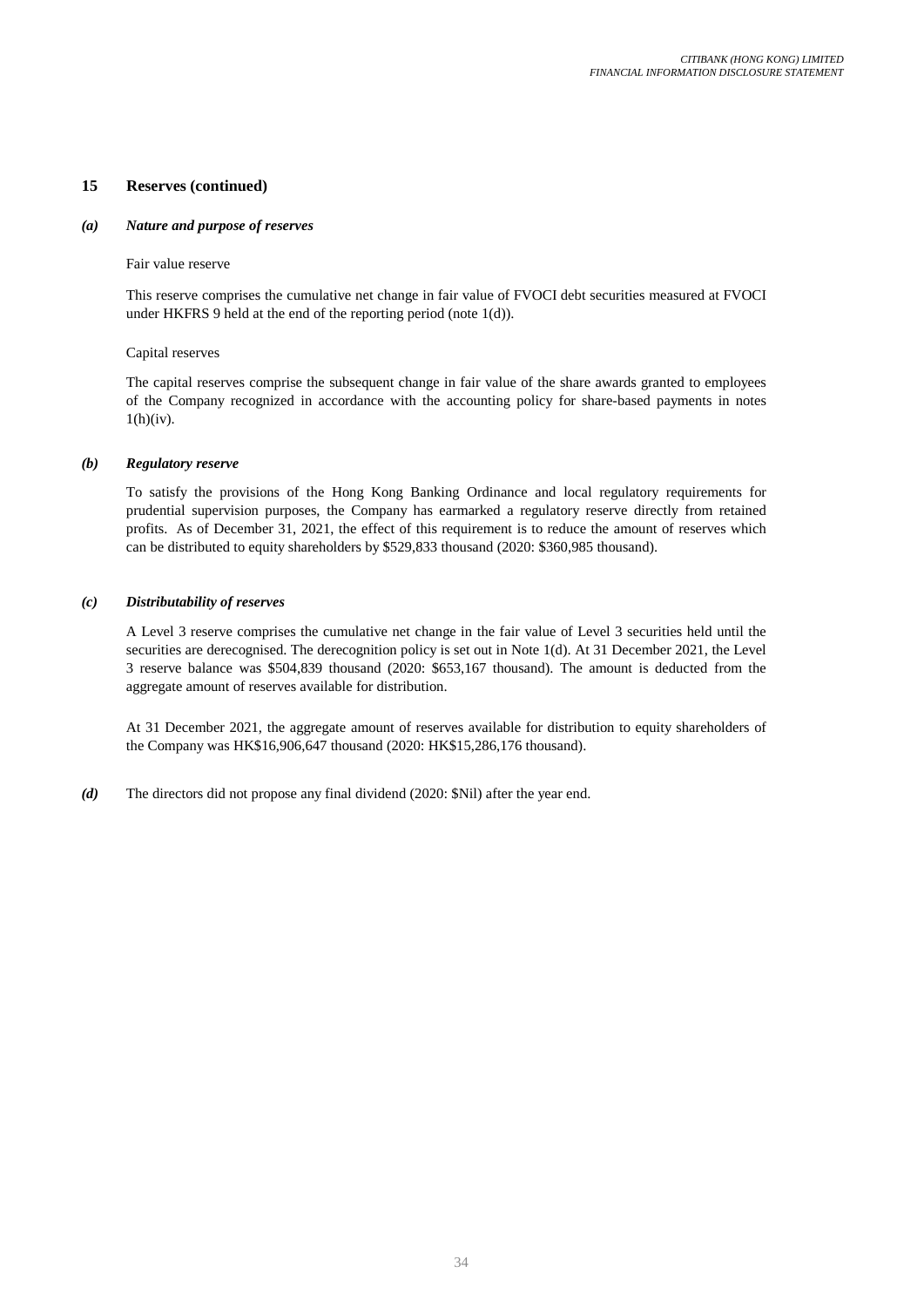# **16 Cash and cash equivalents**

# *(a) Cash and cash equivalents in the cash flow statement*

|                               |                                                                  | 2021            | 2020         |
|-------------------------------|------------------------------------------------------------------|-----------------|--------------|
|                               | Cash and balances with banks, central banks and other financial  |                 |              |
|                               | institutions with original maturity within three months          | 10,679,409      | 7,489,456    |
|                               | Placements with banks and other financial institutions with      |                 |              |
|                               | original maturity within three months                            | 247,378         | 193,838      |
|                               | Financial assets designated at fair value through profit or loss |                 |              |
|                               | with original maturity within three months                       | 8,042,628       | 39,308,671   |
|                               |                                                                  | 18,969,415      | 46,991,965   |
|                               | Less: Overdrafts                                                 | (459, 187)      | (1,020,729)  |
|                               | Cash and cash equivalents in the cash flow statement             | 18,510,228      | 45,971,236   |
| $\left(\boldsymbol{b}\right)$ | Reconciliation with the statement of financial position          |                 |              |
|                               |                                                                  | 2021            | 2020         |
|                               | Cash and balances with banks, central banks and other            |                 |              |
|                               | financial institutions                                           | 12,571,968      | 9,410,918    |
|                               | Placements with banks and other financial institutions           | 14,729,236      | 13,628,205   |
|                               | Financial assets designated at fair value through profit or loss |                 |              |
|                               | Treasury bills                                                   | 69,480,276      | 71,652,003   |
|                               | Financial assets designated at fair value through                |                 |              |
|                               | other comprehensive income                                       |                 |              |
|                               | Exchange fund notes                                              | 44,065,706      | 36,440,049   |
|                               | Debt securities                                                  |                 | 2,379,480    |
|                               | Amounts shown in the statement of financial position             | 140,847,186     | 133,510,655  |
|                               | Less: Amounts with an original maturity of beyond                | (121, 877, 771) | (86,518,690) |
|                               | three months                                                     |                 |              |
|                               | Less: Overdrafts                                                 | (459, 187)      | (1,020,729)  |
|                               | Cash and cash equivalents in the cash flow statement             | 18,510,228      | 45,971,236   |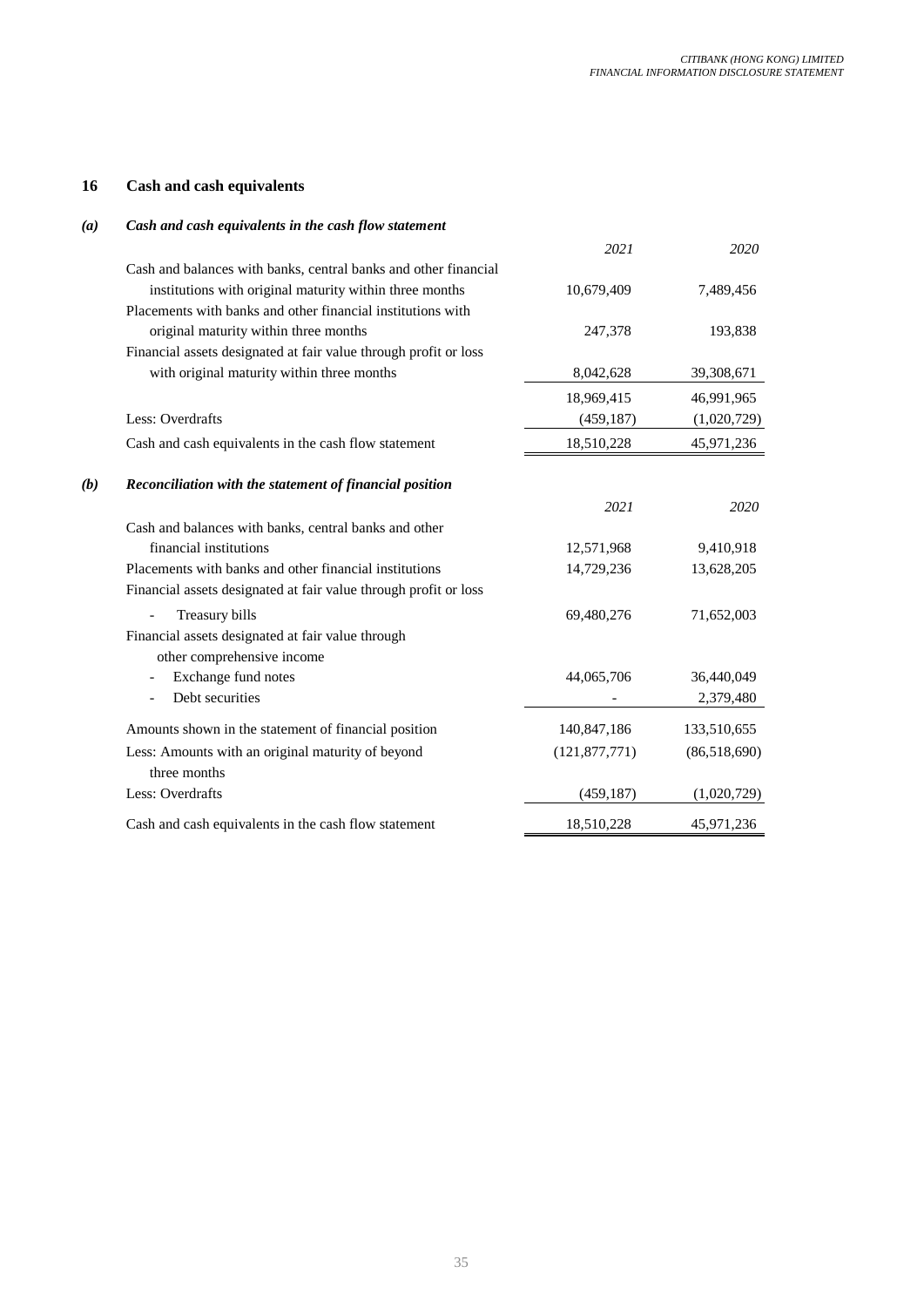#### **17 Derivatives**

Derivatives are used for managing the Company's own exposures to market risk as part of its asset and liability management process and their sale to customers as part of the Company's business activities. The principal derivative instruments used by the Company are foreign exchange rate related contracts, which are primarily overthe-counter derivatives.

#### *(a) Notional amount of derivatives*

Derivatives refer to financial contracts whose value depends on the value of one or more underlying assets or indices. The notional amounts of these instruments indicate the volume of outstanding transactions and do not represent amounts at risk.

|                      | 2021       | <i>2020</i> |
|----------------------|------------|-------------|
| Currency derivatives |            |             |
| Forwards and futures | 24,362,668 | 16,266,785  |
| Options purchased    | 786,774    | 1,759,429   |
| Options written      | 786,774    | 1,759,429   |
|                      | 25,936,216 | 19,785,643  |

Currency forwards and futures are acquired or incurred principally for hedging purposes. Currency options are customer driven transactions and hedging transactions. The Company has elected not to use hedge accounting.

#### *(b) Fair values and credit risk weighted amounts of derivatives*

|             | 2021                  |                           |         |             |                    |             |
|-------------|-----------------------|---------------------------|---------|-------------|--------------------|-------------|
|             |                       | Credit risk<br>Fair value |         | Fair value  |                    | Credit risk |
|             | Liabilities<br>Assets | weighted<br>amount        | Assets  | Liabilities | weighted<br>amount |             |
| Currency    |                       |                           |         |             |                    |             |
| derivatives | 159,242               | 36,853                    | 164,097 | 130,136     | 10.425             | 73,233      |

The credit equivalent amounts are assessed in accordance with the Banking (Capital) Rules and depend on the status of the counterparty and maturity characteristics of the instrument. The risk weights used range from 0% to 1250%.

The fair value and credit risk weighted amounts do not take into account any bilateral netting arrangements entered into during the year and accordingly these amounts are shown on a gross basis.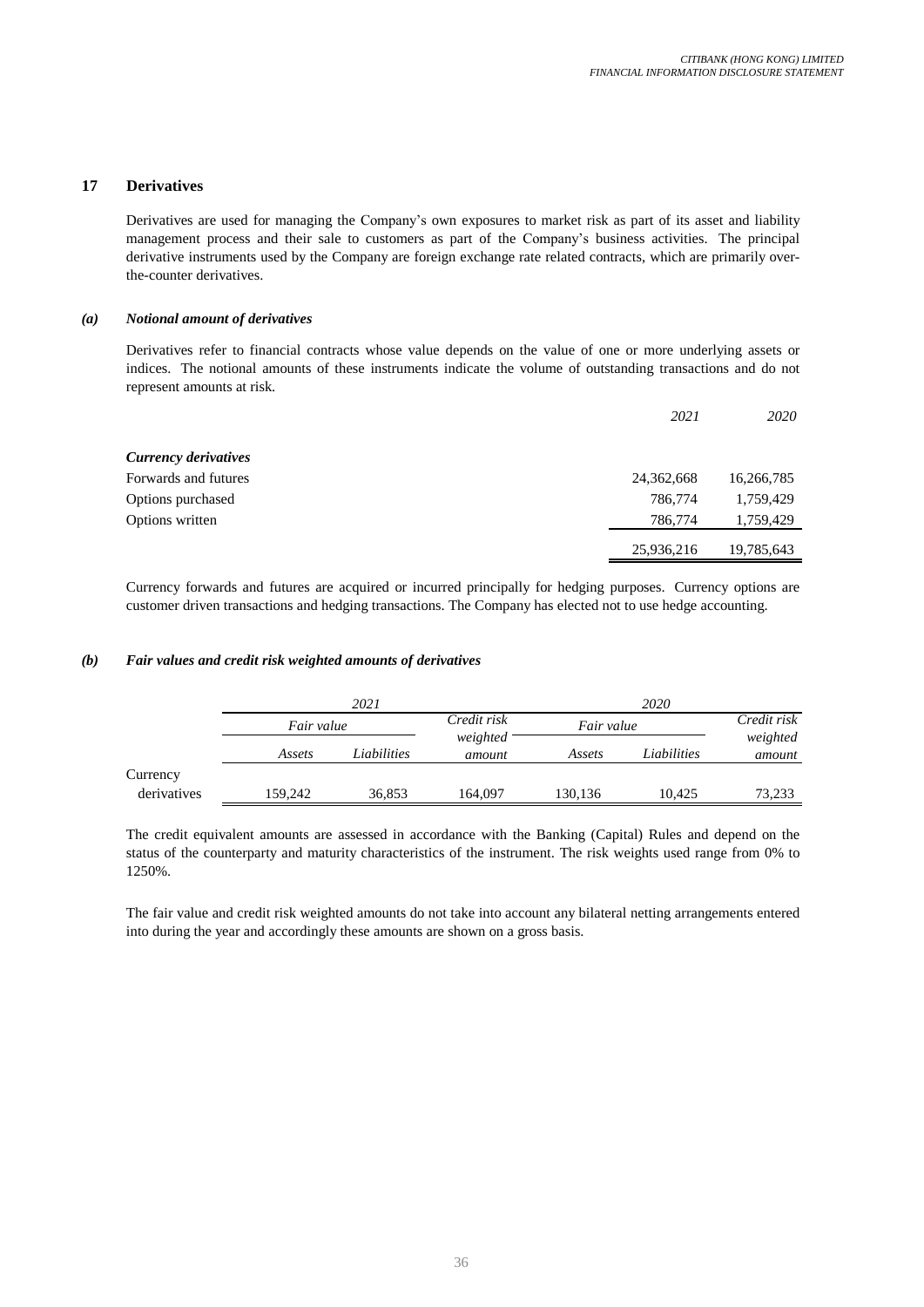# **18 Contingent liabilities and commitments**

|                                                                             | 2021       | 2020       |
|-----------------------------------------------------------------------------|------------|------------|
| <b>Contractual or notional amounts</b>                                      |            |            |
| Trade-related contingencies                                                 |            |            |
| Forward forward deposits placed                                             | 47         | 901,789    |
| Other commitments                                                           |            |            |
| with an original maturity of not more than one year                         | 2,046,776  | 1,698,635  |
| with an original maturity of more than one year<br>$\overline{\phantom{a}}$ | 572,719    | 749,303    |
| which are unconditionally cancellable<br>$\overline{\phantom{a}}$           | 82,048,560 | 81,254,645 |
|                                                                             | 84,668,102 | 84,604,372 |
| Credit risk weighted amounts                                                | 357,090    | 519,254    |

Contingent liabilities and commitments are forward deposits placed as well as credit-related instruments. The risk involved is similar to the credit risk involved in extending loan facilities to customers. These transactions are, therefore, subject to the same credit application, portfolio maintenance and collateral requirements as for customers applying for loans. The contractual amounts represent the amounts at risk should the contract be fully drawn upon and the client default. Since a significant portion of other commitments is expected to expire without being drawn upon, the total of contractual amounts is not representative of future liability requirements.

The credit risk-weighted amounts are assessed in accordance with the Banking (Capital) Rules and depend on the status of the counterparty and the maturity characteristics of the instrument. The risk weights used range from 0% to 1250%.

# **19 Financial risk management**

This section presents information about the Company's exposure to and its management and control of risks, in particular, the primary risks associated with its use of financial instruments:

- credit risk: risk of loss resulting from the decline in credit quality (or downgrade risk) or failure of a borrower, counterparty, third party or issuer to honor its financial or contractual obligations.
- market risk: risk that the fair value or future cash flows of a financial instrument will fluctuate because of changes in market prices and market risk comprises currency risk, interest rate risk and other price risk.
- liquidity and funding risk: risk that the Company is unable to meet its payment obligations when due, or that it is unable, on an ongoing basis, to borrow funds in the market on an unsecured, or even secured basis at an acceptable price to fund actual or proposed commitments.
- operational risk: risk arising from matters such as non-adherence to systems and procedures or from frauds resulting in financial or reputation loss.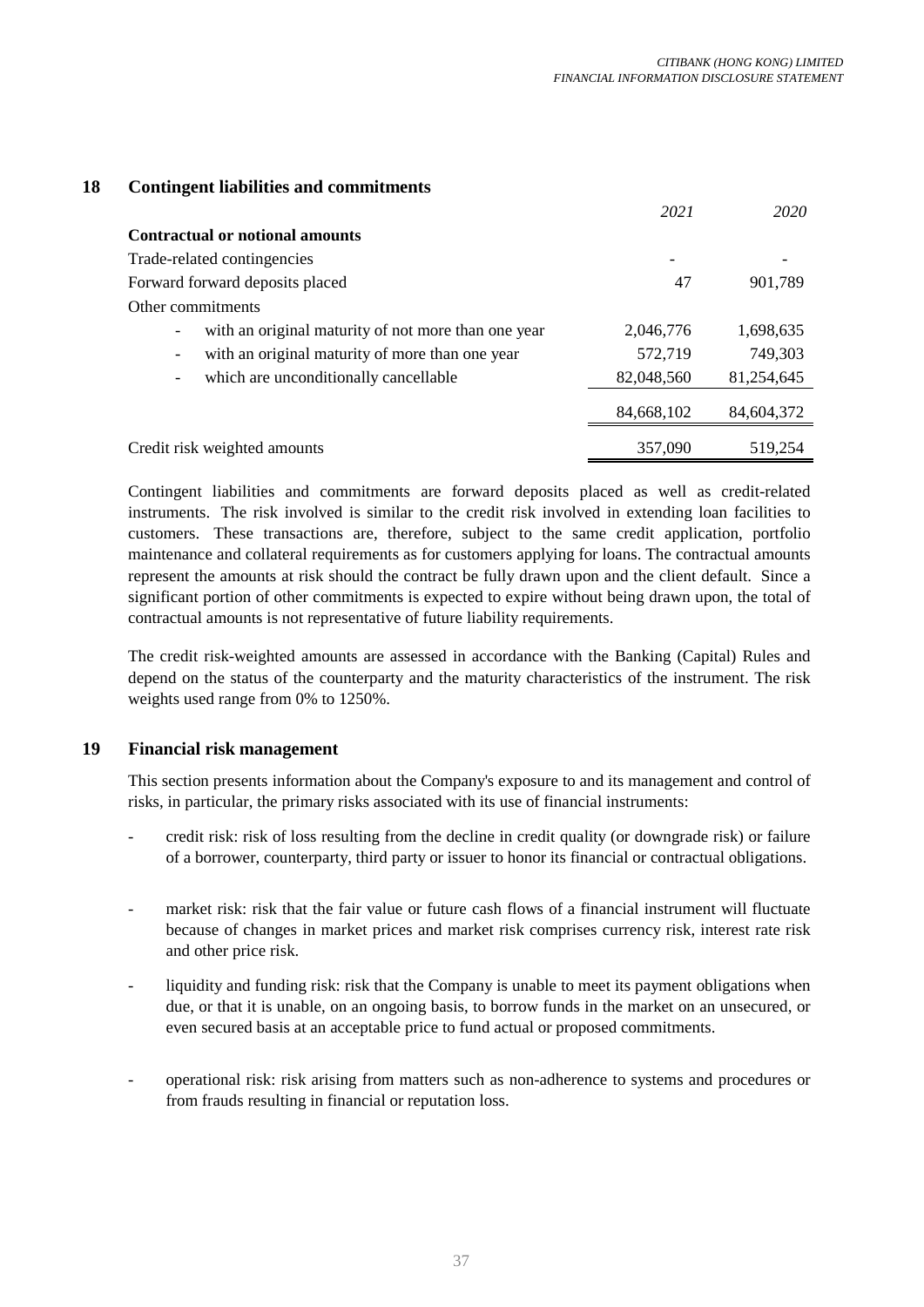The Company has established policies and procedures to identify and analyze these risks, to set appropriate risk limits and controls, and to monitor the risks and limits continually by means of reliable and up-to-date management and information systems. The Company continually modifies and enhances its risk management policies and systems to reflect changes in markets, products and best practice risk management processes. Internal Audit also performs regular audits to ensure compliance with the policies and procedures.

This note presents information about the Company's exposure to each of the above risks, the Company's objectives, policies and processes for measuring and managing risks, and the Company's management of capital.

#### (a) *Credit risk management*

This category includes credit and counterparty risks from loans and advances and counterparty risks from trading and investing activities and also third parties to either hold, collect or settle the funds on behalf of the Company. The Company identifies and manages this risk through its (a) target market definitions, (b) credit approval process, (c) post-disbursement monitoring and (d) remedial management procedures.

Credit Risk Management is responsible for the quality and performance of credit portfolios of the Company, through which it can pursue a long-term sustainable and profitable growth. It manages, monitors and controls all credit risks within the Company through:

- formulating credit policies on new acquisition, portfolio management, collection and recovery for credit portfolios;
- developing risk acceptance criteria for portfolios towards segments, sectors, industries, usages and collateral;
- undertaking an independent review and objective assessment of credit risks;
- controlling exposures to portfolios, industries, counterparties and countries etc by setting limits;
- monitoring the performance of credit portfolios, including collateral positions, and developing effective remedial strategies;
- evaluating potentially adverse scenario that many impact the quality and performance of credit portfolios;
- establishing key risk indicators that assess the market situation on on-going basis; and
- providing advice and guidance to business units on various credit-related issues.

The Company's credit risk arises mainly from its consumer and treasury operations.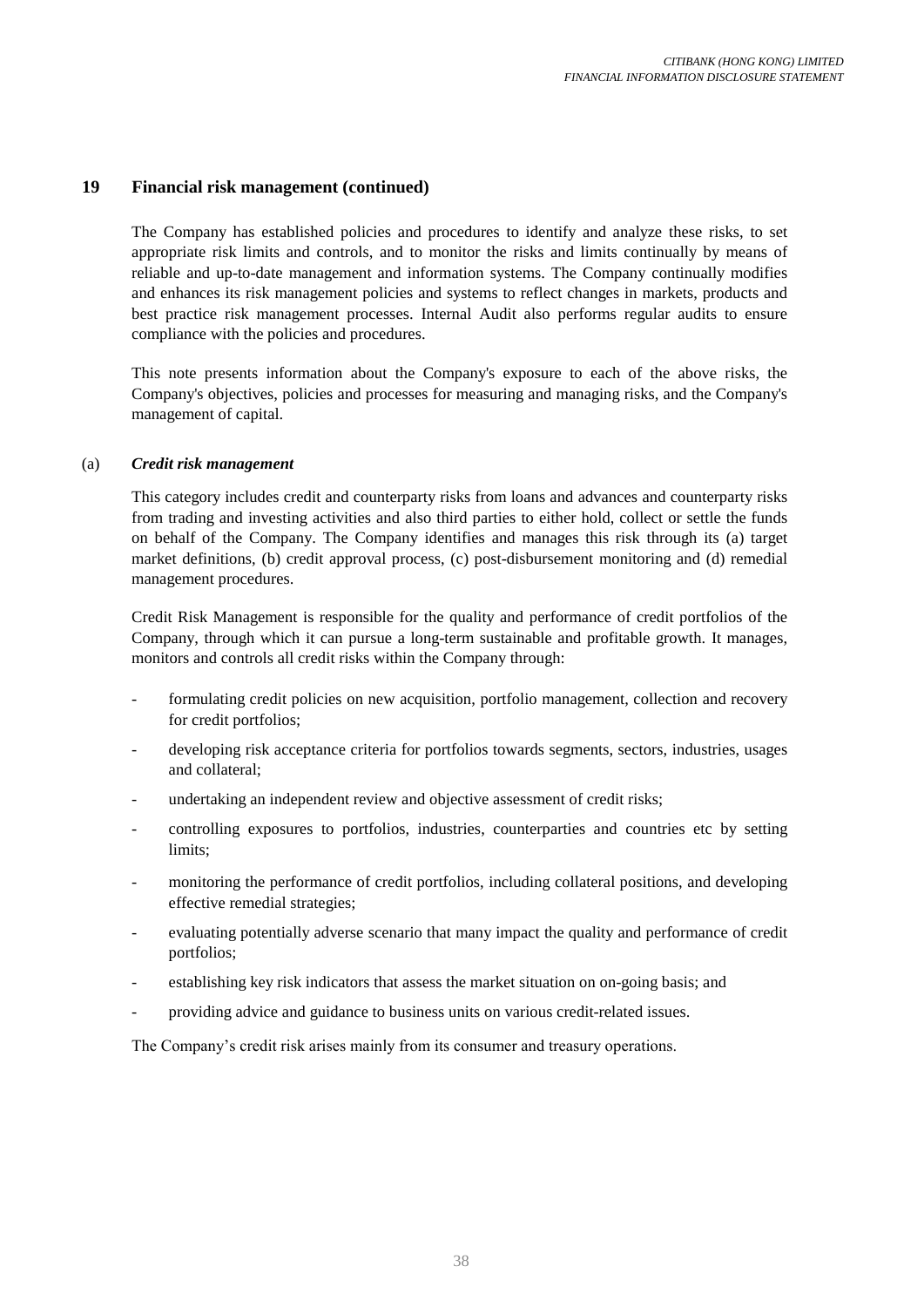# *(a) Credit risk management (continued)*

# *Consumer credit risk*

The Company's consumer credit policy, approval process and credit delegation authority are designed for the fact that there are high volumes of relatively homogeneous, small value transactions in each consumer loan category. Because of the nature of consumer banking, the credit policies are based primarily on statistical analyzes of risks with respect to different products and types of customers. The Company has established methodologies on risk assessment for new product launch as well as periodic review of the terms of existing products, so as to achieve the desired customer profiles.

# *Credit risk for treasury transactions*

The Company's treasury activities are predominantly with group entities or with institutions and governments with strong credit standing. As such, credit risk for the Company's treasury activities is not significant.

## *Credit-related commitments*

The risks involved in credit-related commitments and contingencies are essentially the same as the credit risk involved in extending loan facilities to customers. These transactions, are therefore, subject to the same credit application, portfolio maintenance and collateral requirements as for customers applying for loans.

## *Master netting arrangements*

The Company enters into master netting arrangements with counterparties whenever possible. Netting agreements provide that, if an event of default occurs, all outstanding transactions with the counterparty will be terminated and all amounts outstanding will be settled on a net basis.

## *Concentration of credit risk*

The Company pursues a strategy of mitigating any concentration in credit risk by diversifying the asset portfolio. The total asset portfolio consists of a balanced mix of collateralized products (mortgages and margin finance), as well as credit cards and unsecured credit facility but is concentrated in Hong Kong.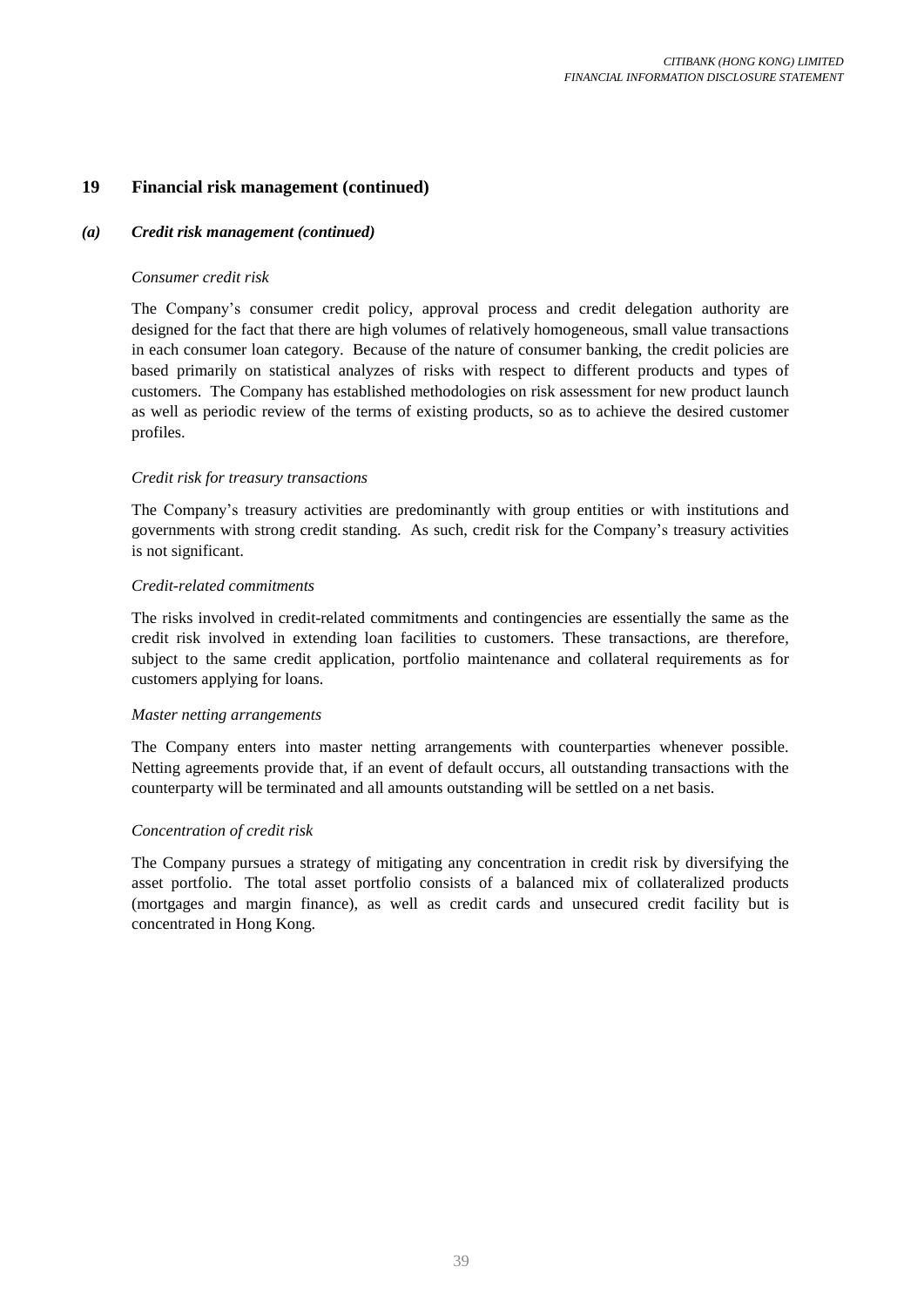#### *(b) Market risk management*

Market risk arises on all market risk sensitive financial instruments, including securities, foreign exchange contracts, etc. The objective of market risk management is to avoid excessive exposure of earnings and equity to loss and to manage the Company's exposure to the price volatility inherent in financial instruments.

The Treasury Department manages interest rate risks within the limits approved by the Market Risk Management and/or Asset and Liability Management Committee (ALCO), and these risks are monitored and reported by an independent Reporting unit. It also reviews and sets limits package as well as permitted product list, ensuring adherence to risk management objectives. These are governed by Citi Mark to Market Policy.

Derivative instruments are used to manage the Company's own exposures to market risk as part of its asset and liability management process. The principal derivative instruments used by the Company are foreign exchange rate related contracts, which are primarily over-the-counter derivatives.

Derivative instruments shall be reflected in the trading systems which feed to Risk system. Market Risk Reporting Unit prepares risk reports for exposure usage monitoring against the limits as approved. Reporting Unit sends the report to the business, market risk management for limit monitoring purpose. Once there are limit excesses, it will be communicated between Treasury Department and Market Risk Management on the resolution plan and timeline and trace of resolution. The models and parameters in the systems are regularly updated and assessed as defined in the Citi policies.

The Company sets various positions and sensitivity limit structures. Additionally, the Company applies quantitative techniques and simulation models to identify and assess the potential net interest income and market value effects of these interest rate positions in different interest rate scenarios. The primary objective of such interest rate risk management is to limit the potential adverse effect of interest rate movements on net interest income. The Market Risk Manager monitors interest rate risks against set limits on a daily basis. All exceptions are reviewed and approved by the appropriate level of Market Risk Management.

(i) Currency risk

The Company's foreign currency positions arise from foreign exchange transactions. All foreign currency positions are managed by the Treasury Department within limits approved by the Market Risk Management and ALCO.

The Company seeks to match closely its foreign currency denominated assets with corresponding liabilities in the same currencies.

The Company is exposed to currency risks primarily arising from financial instruments that are denominated in the United States dollar ("USD"). In respect of financial instruments denominated in other currencies, the Company ensures that the next exposure is kept to an acceptable level by buying or selling foreign currencies at market rates where necessary to address short-term imbalances.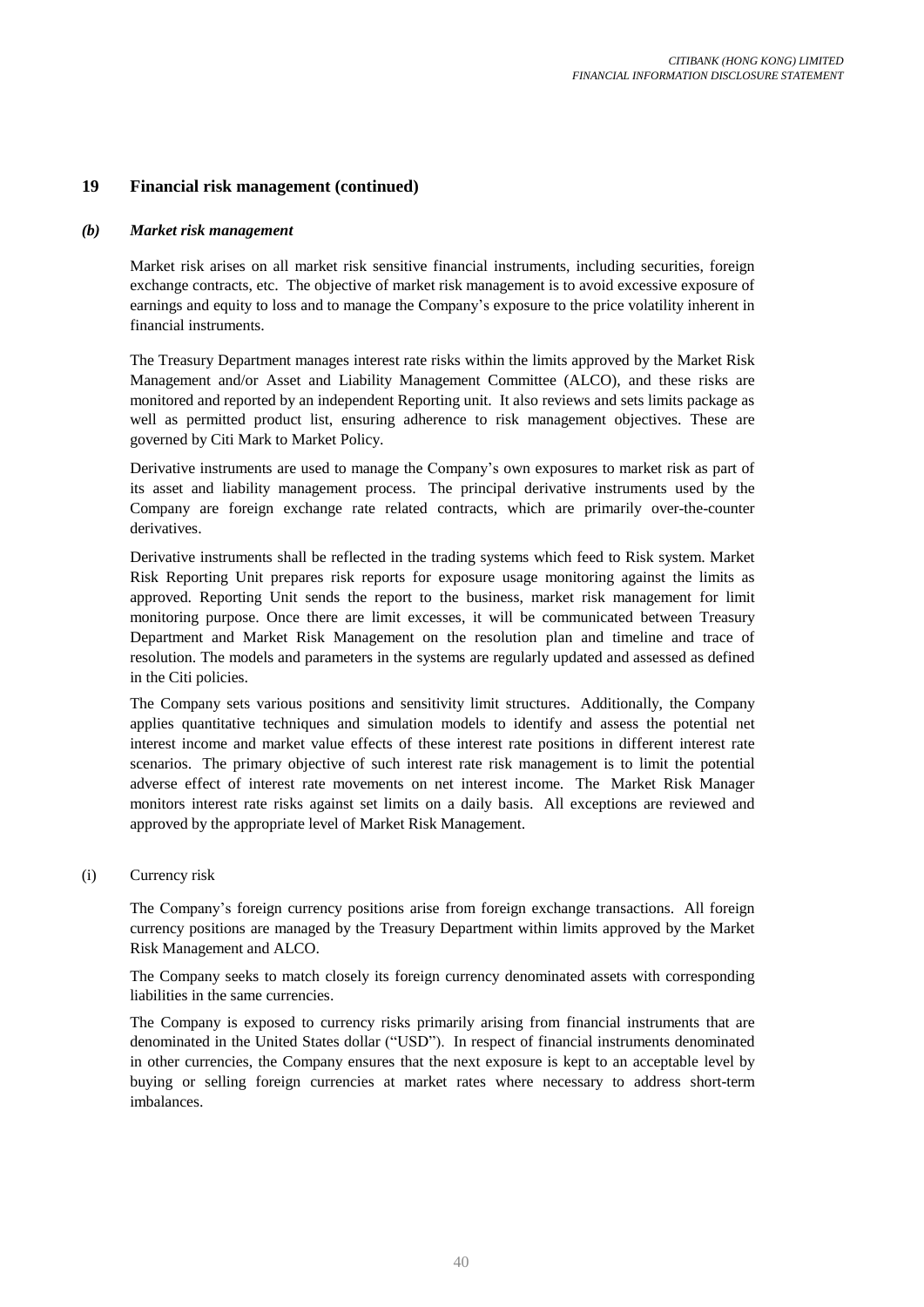# *(b) Market risk management (continued)*

## (ii) Interest rate risk

Interest Rate Risk in the Banking Book ("IRRBB") pertains to the risk to the Company's financial condition resulting from adverse movements in interest rates that affect the Company's capital and earnings. The Company's principal measures of risk to economic value of equity ("EVE") and net interest income ("NII") are defined based on the standardized framework described in the Supervisory Policy Manual module IR-1 "Interest Rate Risk in the Banking Book" and in accordance with the method used in the Return on Interest Rate Risk in the Banking Book (MA(BS)12A).

Through the treasury discipline, IRRBB is managed within the limits that are reviewed and monitored by the Company's independent Treasury Risk organization, Asset and Liability Committee (ALCO) and the Board. The Company has an established IRRBB limit framework for identified risk factors that clearly defines approved risk profiles and is within the Treasury Risk Appetite Framework. In order to manage IRRBB effectively, the Company may take hedging actions or restructure existing positions to reduce IRRBB. The Company regularly assesses viability of these actions and other strategies, including further strengthening its capital position, and implement such strategies when deemed prudent, ensuring the Company operates well within established limits.

IRRBB regulatory reporting and monitoring is done on a quarterly basis. IRRBB measures from this return, including any hedging strategies or actions to reduce IRRBB, are presented to the ALCO and the Board. In addition to and in accordance with global firm-specific standards, IRRBB based on internal methodologies and assumptions is monitored on a daily as well as monthly basis. While the Company uses internally defined standard interest rate shocks and scenario assumptions for internal risk reports, rate models and other assumptions that relate to interest rate risk sensitivity are consistent between internal monitoring and regulatory reporting. These models and assumptions are reviewed and validated on an annual basis, at the minimum, and where applicable, are governed by an established Model Risk Management Policy.

The Company employs additional measurements of vulnerability to loss, including stress testing based on the six standardized interest rate shocks defined by the HKMA and internally selected scenarios that reflect plausible balance sheet and risk changes as observed in the past as well as based on hypothetical or forward-looking assumptions. Potential impact from these changes is considered when reviewing policy, setting limits as well as assessing capital adequacy.

In calculating change in NII, the Company assumes that businesses and/or the Treasury make no additional changes in balances or positioning in response to the unanticipated rate changes. A static balance sheet is maintained throughout the 12 month forecast horizon, remaining constant in terms of size and product mix regardless of the interest rate scenario with maturing instruments being replaced with ones of the same original tenor and repricing terms. No prepayment and early redemption assumptions are considered for loans and time deposits as risk from these options have been assessed as immaterial and impact is curbed by the penalty fee structure in place. Optionality risks in existing as well as new products are assessed and reviewed on a regular basis, and when it is believed to be material, are incorporated into the IRRBB measurements.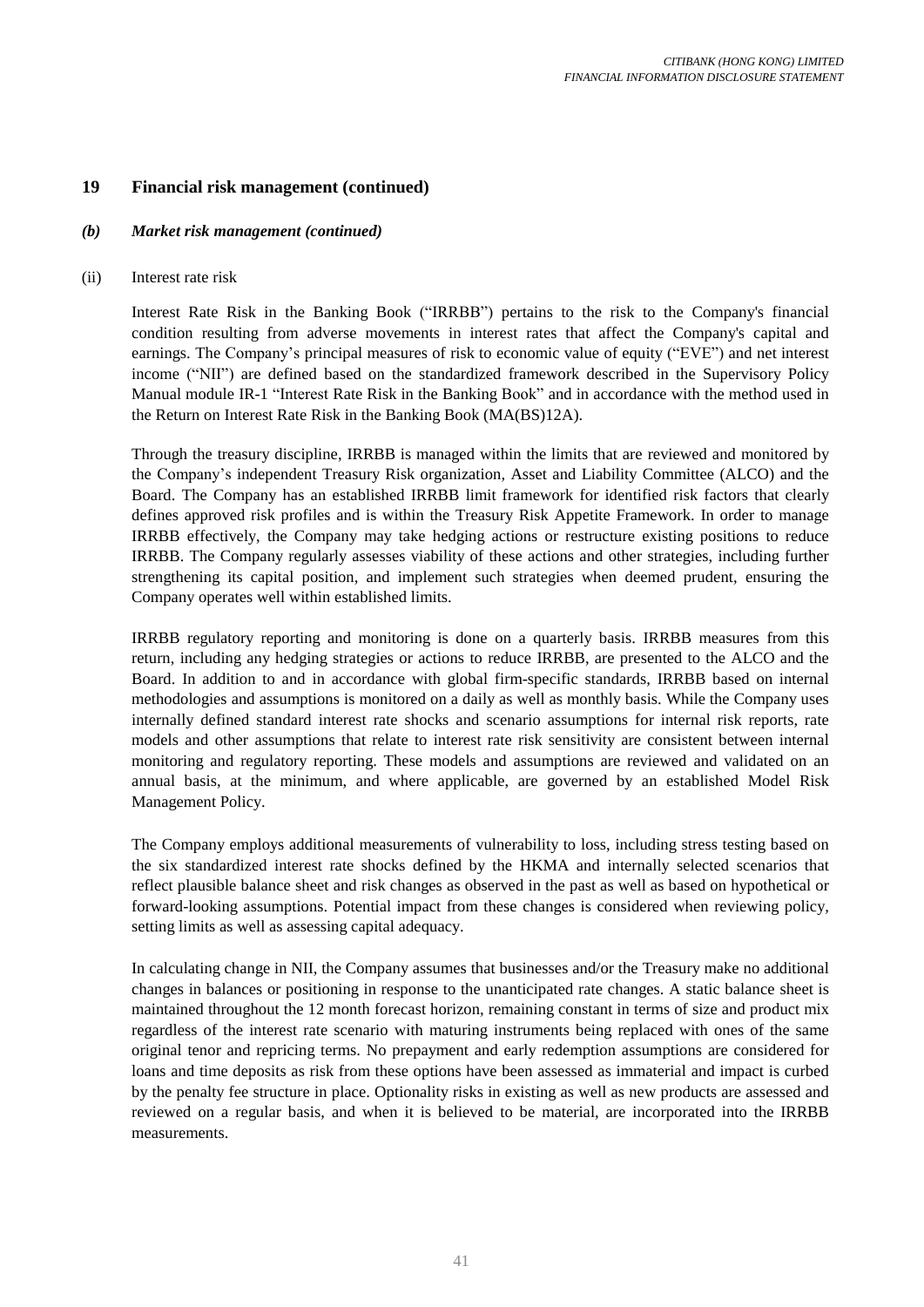#### *(c) Liquidity risk mangement*

The Company's liquidity risk management process is integrated into the overall Citi liquidity and funding process and liquidity monitoring framework. Liquidity is managed at the Citi-level, the Citibank, N.A.-level, the Country level and the level of Material Legal Entity ("MLE").

Citigroup policy requires all MLE (which is the level at which the Company is operating at) to maintain a strong liquidity position and ensure sufficient cash flows to meet all financial commitment and to capitalize on opportunities for business expansion. This includes the Company's ability to meet deposit withdrawals either on demand or at contractual maturity, to repay borrowings as they mature, to comply with the statutory liquidity ratio, and make new loans and investments as opportunities arise. The Company maintains a pool of customer deposits, which are made up of current and savings accounts and time deposits. The customer deposits are widely diversified by type and maturity and represent a stable source of funding.

#### *Policies and Procedures*

The Company has established an Asset and Liability Management Committee ("ALCO"). The ALCO Charter includes the monitoring and control of liquidity and funding. ALCO monitors trends in statement of financial position and ensures that any concerns that might impact the stability of the customer deposits are addressed effectively.

It is the responsibility of the Company's management to ensure compliance with local regulatory requirements and limits set by ALCO. The Company's liquidity resources are managed by the treasurer. Liquidity is managed on a daily basis by treasury function. The Board is ultimately responsible for overseeing liquidity risk that the Company is able to take and ensure that there is a robust liquidity management process in place.

The Company's liquidity risk management framework requires limits to be set for prudent liquidity management, the limits and internal targets include:

- Net intragroup balance
- Liquidity ratios
- Loan to deposit ratio
- Daily TLST
- Monthly Local TLST
- Resolution Liquidity Adequacy and Positioning ("RLAP")

All limits and internal targets are reviewed at least annually together with Horizontal Liquidity Review Process and more frequently if required, to ensure that they are remain relevent to current market conditions and business strategy. These limits and targets are monitored and reviewed by ALCO on a regular basis. Any limit excess will be escalated under a delegated authority structure and reviewed by ALCO and the Board. A Contingency Funding and Liquidity Plan ("CFP") playbook is in place for Hong Kong, on a total country basis, which lays out the trigger points and actions in the event of liquidity crisis to ensure that there is an effective response by senior management in case of such an event.

The Company's securities holdings are mainly in government securities that can be liquidated, repurchased or used as collateral in the event of liquidity stress.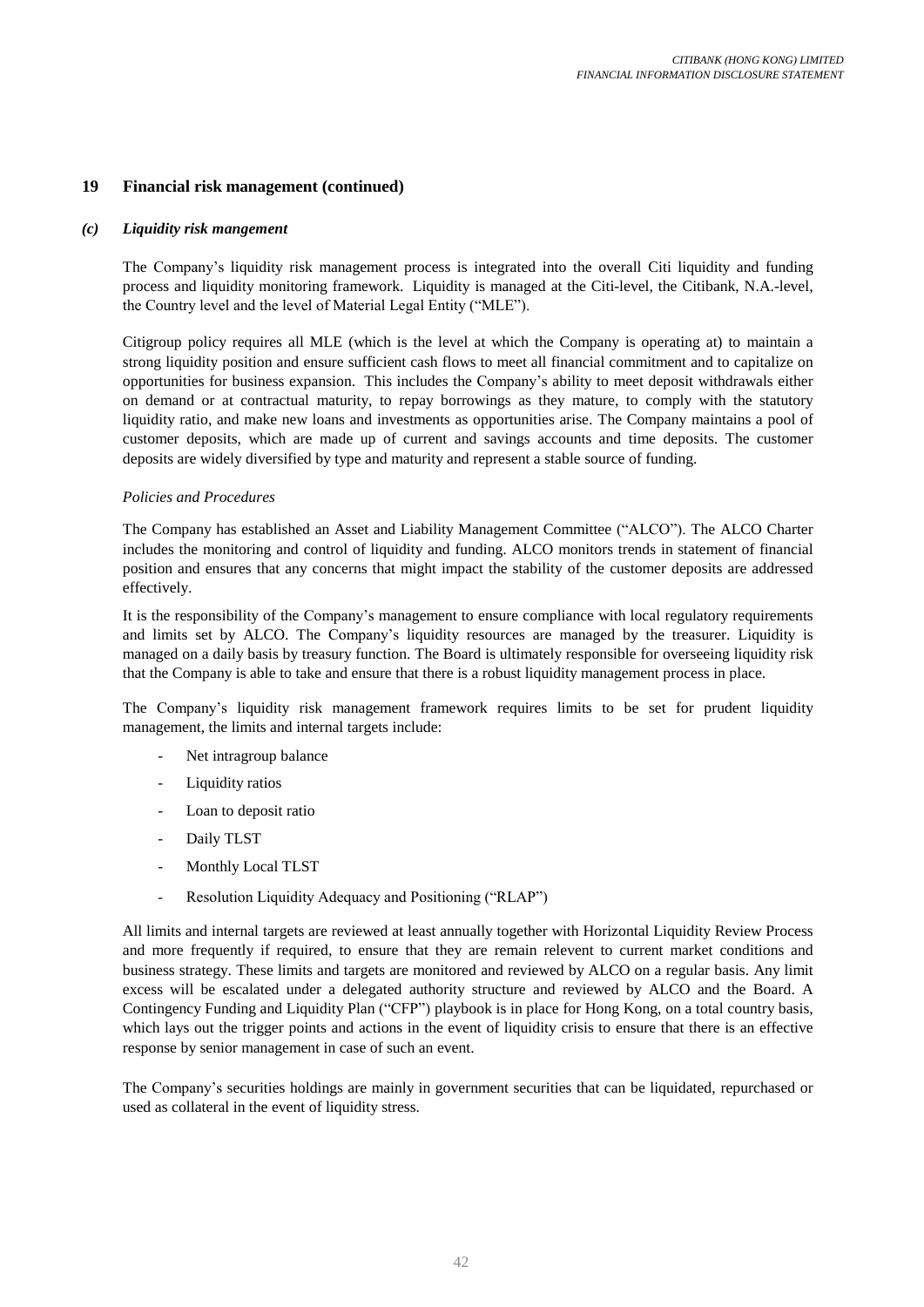# *(c) Liquidity risk management (continued)*

## *Stress Test*

Citi uses multiple measures in monitoring its liquidity, including those described below. In addition, there continues to be numerous regulatory developments relating to future liquidity standards and requirements applicable to financial institutions such as Citi, including certain measures discussed below.

Stress testing and scenario analyzes are intended to quantify the potential impact of a liquidity event on the statement of financial position (including on and off balance sheet), contingent funding obligations and other liquidity exposures, and to identify viable funding alternatives that can be utilized. These scenarios include assumptions about significant changes in key funding sources, market triggers (such as credit ratings), potential uses of funding and political and economic conditions in certain countries. These conditions include standard and stress market conditions as well as firm-specific events.

A wide range of liquidity events are considered to ascertain potential mismatches between liquidity sources and uses over a variety of time horizons by tenor buckets. Liquidity limits are set accordingly. To monitor the liquidity of the Bank, those stress tests and potential mismatches may be calculated with varying frequencies, with several important tests performed daily. All assumptions used in the stress scenarios must be reviewed under the process of "Horizontal Liquidity Review Process".

TLST - "Term Liquidity Stress Test" is the Company's primary long-term internal stress metric. The TLST scenario assumes a market and idiosyncratic backdrop against which the Company can measure its stressed liquidity needs. The scenario describes stress conditions across 365 days including the Company's customer/counterparty behaviour, its ability to access funding markets as well as any mitigating actions management can take to protect franchise. TLST is used to measure a 12-month survival, i.e. the Company must maintain sufficient liquidity to meet all maturing obligations within 12 months under the TLST stress scenario. TLST is prepared and monitored daily for all currencies including HKD, CNY and G10 currencies.

Local TLST - "Institution Specific and Local Market Scenario" represents a significant local market disruption such as a collapse of a major local bank, or an abrupt change in the regulatory or political environment, which will affect the liquidity available to that market. It requires a selfsufficiency period over a 12-month period and it is performed on a monthly basis.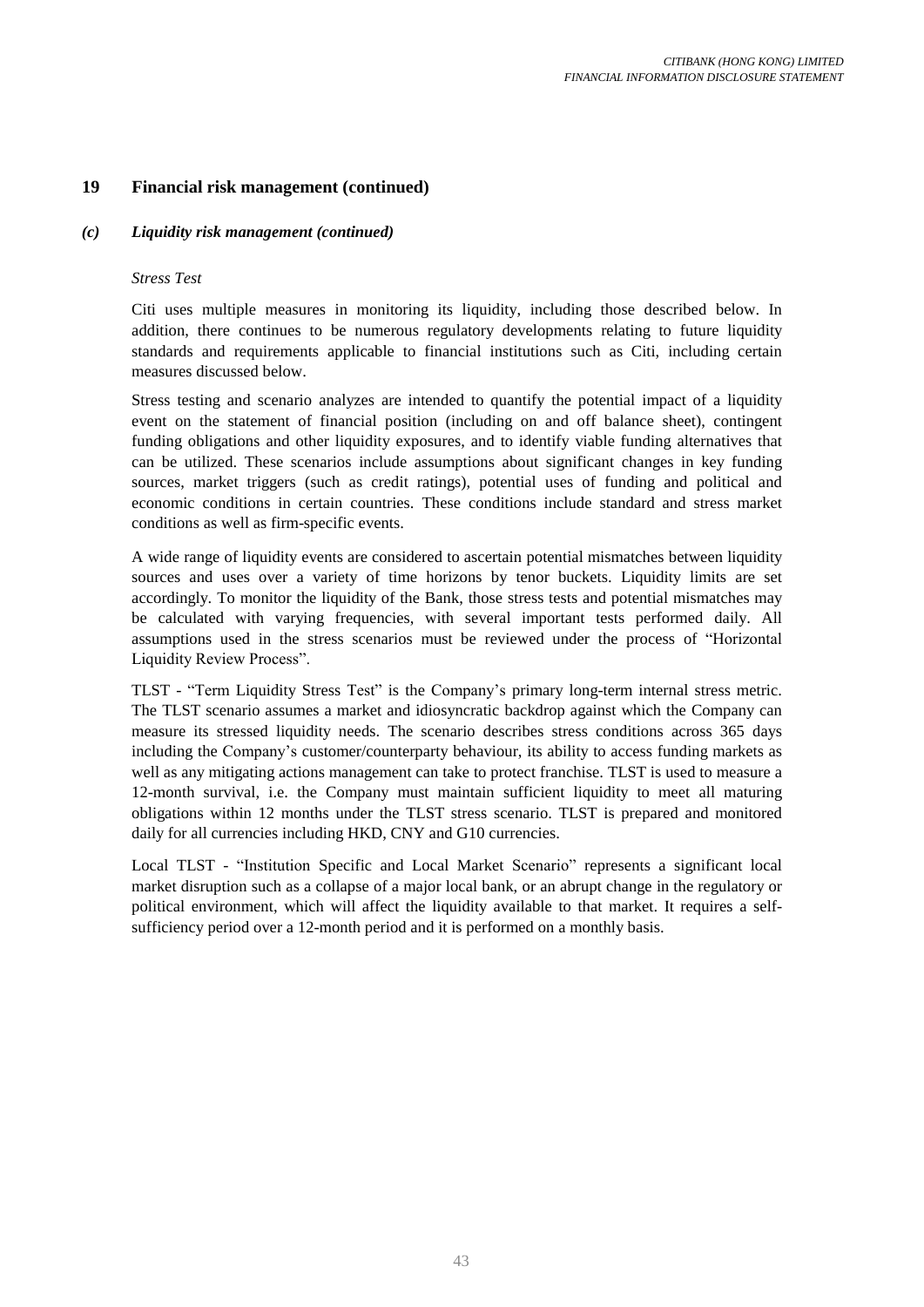# *(c) Liquidity risk management (continued)*

Resolution Liquidity Adequacy and Positioning ("RLAP") is a short term internal stress metric used to measure the short-term (30 days) survival horizon under a Severe Market Disruption stress scenario. It is designed to ensure there are sufficient liquidity resources to withstand outflows associated with Resolution scenario with a 30-day survival period under a severely stress market condition. Assumptions are internally developed and referenced to US LCR and the RLAP is produced and monitored on a daily basis.

## *Encumbered and unencumbered assets*

An asset is defined as encumbered, from a liquidity perspective, if it has been pledged as collateral against an existing liability, and as a result is no longer available to the bank to secure funding, satisfy collateral needs or be sold to reduce the funding requirement. An asset is therefore categorized as unencumbered if it has not been pledged against an existing liability. As of December 31, 2021, High Quality Liquid Assets (HQLA) held by the bank are mostly unencumbered assets, except a small portion of Hong Kong exchange fund bills which are set aside for intraday liquidity needs.

The Company maintains a sufficient cushion of HQLA which can be sold or used as collateral to provide liquidity under stress period. The compositions of the HQLA are mainly in government securities together with a small portion of high investment grade credit securities. The size of the liquidity cushion was approximately HK\$113 billion as of December 31, 2021.

Citibank, N.A.'s credit ratings as at the end of December, 2021 were A+(S&P) and Aa3 (Moody's). Given that Citibank other entities are our only counterparties for these derivative transactions and cash positions are held or posted as collateral according to the mark to market of the contracts. Citibank's credit ratings downgrade has minimal impact on Bank's derivative collateral requirement.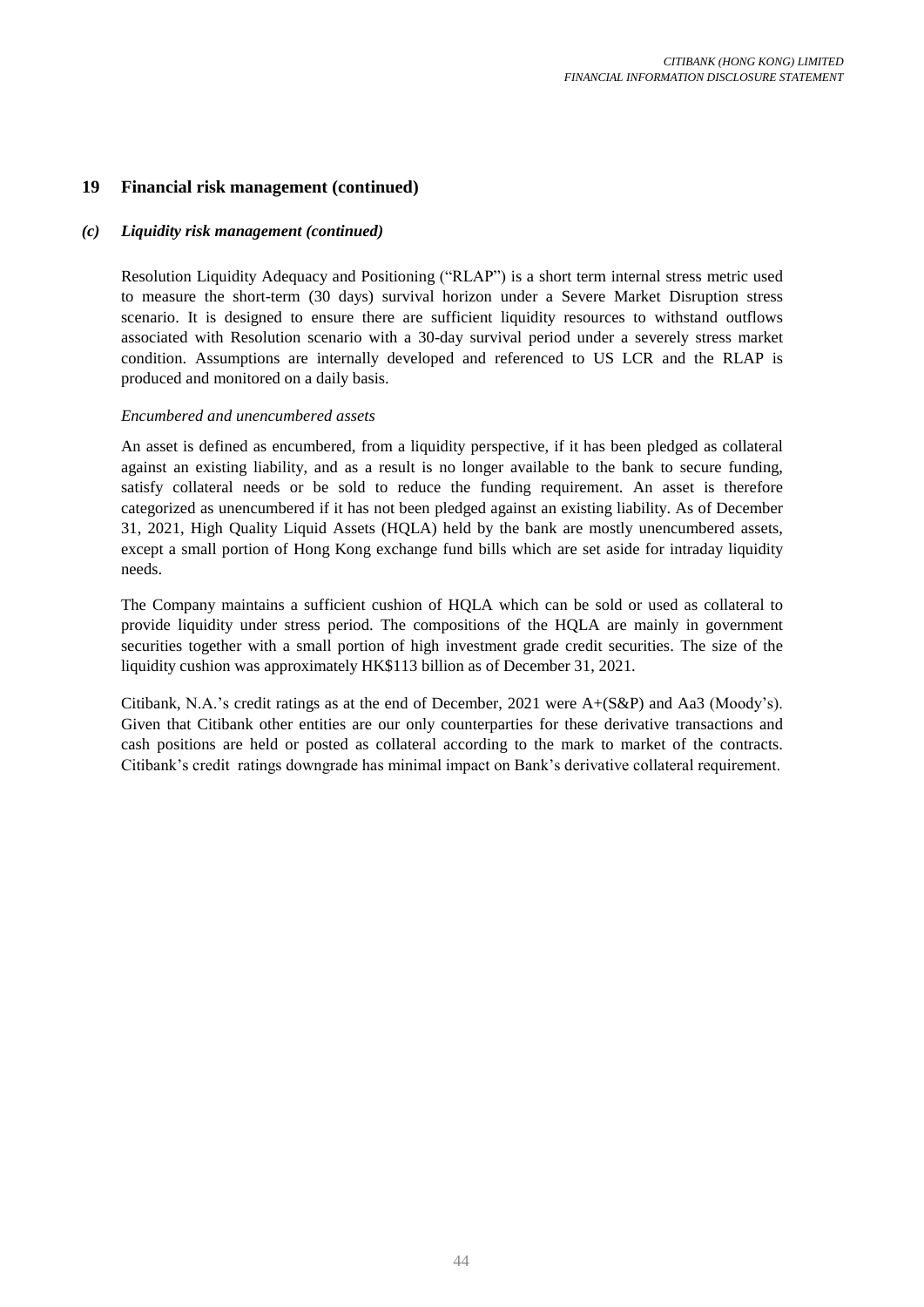# *(c) Liquidity risk management (continued)*

# *Analysis of assets and liabilities by remaining maturity*

The following maturity profile is based on the remaining period at the statement of financial position date to the contractual maturity date.

| 2021                           | Total       | Repayable on  | demand 1 month or less | to 3 months            | Over 1 month Over 3 months Over 1 year to<br>to 1 year | 5 years    | Over 5 years | Undated or<br>overdue |
|--------------------------------|-------------|---------------|------------------------|------------------------|--------------------------------------------------------|------------|--------------|-----------------------|
| Assets                         |             |               |                        |                        |                                                        |            |              |                       |
| Cash and balances with         |             |               |                        |                        |                                                        |            |              |                       |
| banks, central banks           |             |               |                        |                        |                                                        |            |              |                       |
| and other financial            |             |               |                        |                        |                                                        |            |              |                       |
| institutions                   | 12,569,987  | 7,827,852     | 4,742,135              |                        |                                                        |            |              |                       |
| Placements with banks          |             |               |                        |                        |                                                        |            |              |                       |
| and other financial            |             |               |                        |                        |                                                        |            |              |                       |
| institutions                   |             |               |                        |                        |                                                        |            |              |                       |
| Loans and advances             | 14,726,914  | 7,619,852     | 656,641                | 2,243,171<br>4,044,971 | 12,483,743                                             | 69,479,411 | 62,035,107   | 93,612                |
| Financial assets at fair       | 163,183,853 |               |                        |                        | 19,254,259                                             |            |              |                       |
|                                |             |               |                        |                        |                                                        |            |              |                       |
| value through profit           |             |               |                        |                        |                                                        |            |              |                       |
| or loss                        | 70,178,185  |               | 3,609,021              | 50,047,897             | 15,823,358                                             |            |              | 697,909               |
| Financial assets at fair       |             |               |                        |                        |                                                        |            |              |                       |
| value through other            |             |               |                        |                        |                                                        |            |              |                       |
| comprehensive income           | 44,065,706  |               | 6,289,392              | 22,594,920             | 11,298,804                                             | 3,882,590  |              |                       |
| Financial assets at            |             |               |                        |                        |                                                        |            |              |                       |
| amortised cost                 | 3,898,275   |               |                        |                        |                                                        | 3,898,275  |              |                       |
| Non-interest bearing           |             |               |                        |                        |                                                        |            |              |                       |
| assets                         | 3,623,701   |               |                        |                        |                                                        |            |              | 3,623,701             |
|                                | 312,246,621 | 15,447,704    | 15,297,189             | 78,930,959             | 58,860,164                                             | 77,260,276 | 62,035,107   | 4,415,222             |
| Liabilities                    |             |               |                        |                        |                                                        |            |              |                       |
| Deposits and balances from     |             |               |                        |                        |                                                        |            |              |                       |
| banks and other                |             |               |                        |                        |                                                        |            |              |                       |
| financial institutions         | 46,429,581  | 459,187       | 16,191,994             | 885,232                | 6,301,419                                              | 22,591,749 |              |                       |
| Deposits from                  |             |               |                        |                        |                                                        |            |              |                       |
| customers                      | 235,727,127 | 219,744,111   | 8,857,126              | 6,392,816              | 731,508                                                | 1,566      |              |                       |
| Trading financial              |             |               |                        |                        |                                                        |            |              |                       |
| liabilities                    | 36,853      |               |                        |                        |                                                        |            |              | 36,853                |
| Lease liabilities              | 463,397     |               | 16,673                 | 33,419                 | 99,444                                                 | 213,221    | 100,640      |                       |
| Non-interest bearing           |             |               |                        |                        |                                                        |            |              |                       |
| liabilities                    | 4,299,904   |               |                        |                        |                                                        |            |              | 4,299,904             |
|                                |             |               |                        |                        |                                                        |            |              |                       |
|                                | 286,956,862 | 220, 203, 298 | 25,065,793             | 7,311,467              | 7,132,371                                              | 22,806,536 | 100,640      | 4,336,757             |
| <b>Commitments</b>             |             |               |                        |                        |                                                        |            |              |                       |
| Other commitments              | 84,668,055  | 82,621,279    | 1,565,599              | 430,120                | 51,057                                                 |            |              |                       |
| Forward deposits               |             |               |                        |                        |                                                        |            |              |                       |
| placed                         | 47          |               | 47                     |                        |                                                        |            |              |                       |
|                                | 84,668,102  | 82,621,279    | 1,565,646              | 430,120                | 51,057                                                 |            | $\bar{a}$    |                       |
| Of which:                      |             |               |                        |                        |                                                        |            |              |                       |
| Debt securities                |             |               |                        |                        |                                                        |            |              |                       |
| - included in financial assets |             |               |                        |                        |                                                        |            |              |                       |
| at fair value through          |             |               |                        |                        |                                                        |            |              |                       |
| profit or loss                 | 69,480,276  |               | 3,609,021              | 50,047,897             | 15,823,358                                             |            |              |                       |
| - included in financial assets |             |               |                        |                        |                                                        |            |              |                       |
| at fair value through          |             |               |                        |                        |                                                        |            |              |                       |
| other comprehensive income     | 44,065,706  |               | 6,289,392              | 22,594,920             | 11,298,804                                             | 3,882,590  |              |                       |
| - included in financial assets |             |               |                        |                        |                                                        |            |              |                       |
| at amortised cost              | 3,898,275   |               |                        | ÷,                     | $\sim$                                                 | 3,898,275  |              |                       |
|                                |             |               |                        |                        |                                                        |            |              |                       |
|                                | 117,444,257 | ÷,            | 9,898,413              | 72,642,817             | 27,122,162                                             | 7,780,865  |              |                       |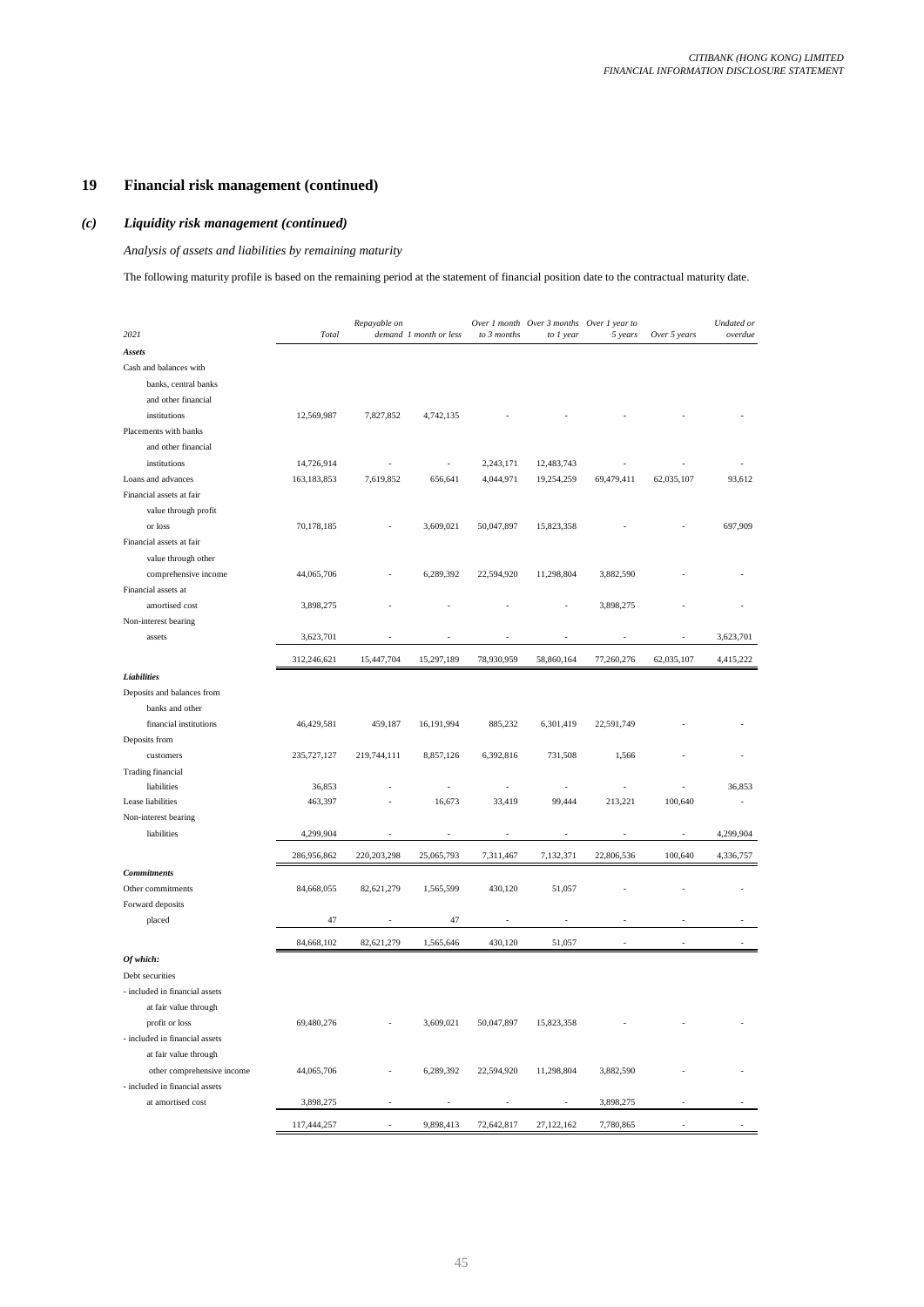## *(c) Liquidity risk management (continued)*

| 2020                           | Total       | Repayable on<br>demand | 1 month or<br>less | to 3 months | Over 1 month Over 3 months Over 1 year to<br>to 1 year | 5 years    | Over 5 years | Undated or<br>overdue |
|--------------------------------|-------------|------------------------|--------------------|-------------|--------------------------------------------------------|------------|--------------|-----------------------|
|                                |             |                        |                    |             |                                                        |            |              |                       |
| Assets                         |             |                        |                    |             |                                                        |            |              |                       |
| Cash and balances with         |             |                        |                    |             |                                                        |            |              |                       |
| banks, central banks           |             |                        |                    |             |                                                        |            |              |                       |
| and other financial            |             |                        |                    |             |                                                        |            |              |                       |
| institutions                   | 9,409,863   | 4,606,159              | 4,803,704          |             |                                                        |            |              |                       |
| Placements with banks          |             |                        |                    |             |                                                        |            |              |                       |
| and other financial            |             |                        |                    |             |                                                        |            |              |                       |
| institutions                   | 13,626,667  |                        |                    | 2,533,151   | 11,093,516                                             |            |              |                       |
| Loans and advances             | 151,732,931 | 7,066,196              | 469,196            | 3,891,416   | 15,717,885                                             | 73,627,350 | 50,807,231   | 153,657               |
| Financial assets at fair       |             |                        |                    |             |                                                        |            |              |                       |
| value through profit           |             |                        |                    |             |                                                        |            |              |                       |
| or loss                        | 72,478,139  |                        | 29,522,739         | 35,854,714  | 6,274,550                                              |            |              | 826,136               |
| Financial assets at fair       |             |                        |                    |             |                                                        |            |              |                       |
| value through other            |             |                        |                    |             |                                                        |            |              |                       |
| comprehensive income           | 38,819,529  |                        | 4,263,935          | 12,445,732  | 18,539,277                                             | 3,570,585  |              |                       |
| Financial assets at            |             |                        |                    |             |                                                        |            |              |                       |
| amortised cost                 | 3,875,900   |                        |                    |             |                                                        | 3,875,900  |              |                       |
| Non-interest bearing           |             |                        |                    |             |                                                        |            |              |                       |
| assets                         | 5,135,743   |                        |                    |             |                                                        |            |              | 5,135,743             |
|                                | 295,078,772 | 11,672,355             | 39,059,574         | 54,725,013  | 51,625,228                                             | 81,073,835 | 50,807,231   | 6,115,536             |
| Liabilities                    |             |                        |                    |             |                                                        |            |              |                       |
| Deposits and balances from     |             |                        |                    |             |                                                        |            |              |                       |
| banks and other                |             |                        |                    |             |                                                        |            |              |                       |
| financial institutions         |             |                        |                    |             | 5,996,109                                              |            |              |                       |
|                                | 49,731,929  | 1,020,729              | 14,726,549         | 772,096     |                                                        | 27,216,446 |              |                       |
| Deposits from                  |             |                        |                    |             |                                                        |            |              |                       |
| customers                      | 215,542,715 | 197,438,457            | 10,925,134         | 6,796,831   | 381,518                                                | 775        |              |                       |
| Trading financial              |             |                        |                    |             |                                                        |            |              |                       |
| liabilities                    | 10,425      |                        |                    |             |                                                        |            |              | 10,425                |
| Lease liabilities              | 296,254     |                        | 15,790             | 31,667      | 134,434                                                | 114,363    |              |                       |
| Non-interest bearing           |             |                        |                    |             |                                                        |            |              |                       |
| liabilities                    | 5,848,681   |                        |                    |             |                                                        |            |              | 5,848,681             |
|                                | 271,430,004 | 198,459,186            | 25,667,473         | 7,600,594   | 6,512,061                                              | 27,331,584 | ÷,           | 5,859,106             |
| <b>Commitments</b>             |             |                        |                    |             |                                                        |            |              |                       |
| Other commitments              | 83,702,583  | 82,003,949             | 1,258,620          | 425,814     | 14,200                                                 |            |              |                       |
| Forward deposits               |             |                        |                    |             |                                                        |            |              |                       |
| placed                         | 901,789     |                        | 901,789            |             |                                                        |            |              |                       |
|                                |             | 82,003,949             | 2,160,409          |             |                                                        |            |              |                       |
|                                | 84,604,372  |                        |                    | 425,814     | 14,200                                                 |            |              |                       |
| Of which:                      |             |                        |                    |             |                                                        |            |              |                       |
| Debt securities                |             |                        |                    |             |                                                        |            |              |                       |
| - included in financial assets |             |                        |                    |             |                                                        |            |              |                       |
| at fair value through          |             |                        |                    |             |                                                        |            |              |                       |
| profit or loss                 | 71,652,003  |                        | 29,522,739         | 35,854,714  | 6,274,550                                              |            |              |                       |
| - included in financial assets |             |                        |                    |             |                                                        |            |              |                       |
| at fair value through          |             |                        |                    |             |                                                        |            |              |                       |
| other comprehensive income     | 38,819,529  |                        | 4,263,935          | 12,445,732  | 18,539,277                                             | 3,570,585  |              |                       |
| - included in financial assets |             |                        |                    |             |                                                        |            |              |                       |
| at amortised cost              | 3,875,900   |                        |                    |             |                                                        | 3,875,900  |              |                       |
|                                | 114,347,432 |                        | 33,786,674         | 48,300,446  | 24,813,827                                             | 7,446,485  |              |                       |

As the trading portfolios may be sold before maturity or deposits from customers may mature without being withdrawn, the contractual maturity dates do not represent expected dates of future cash flows.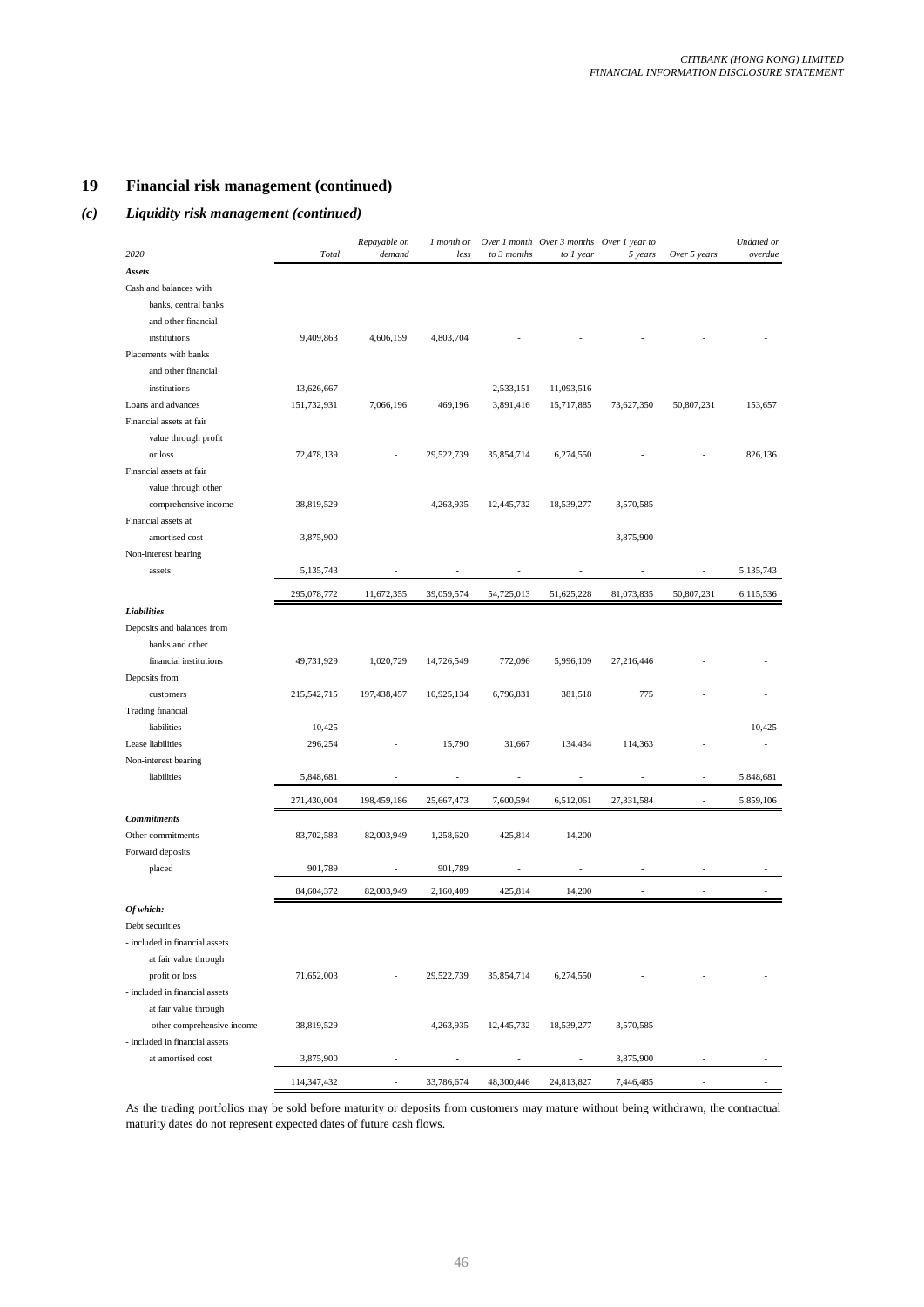#### *(d) Operational risk management*

Operational risk is the risk of loss resulting from inadequate or failed internal processes, people and systems or from external events. The definition of operational risk includes legal risk – which is the risk of loss (including litigation costs, settlements and regulatory fines) resulting from the failure of the bank to comply with laws, regulations, prudent ethical standards, and contractual obligations in any aspect of the bank's business – but excludes strategic and reputation risks. Citi also recognizes the impact of operational risk on reputation risk associated with Citi's business activities.

Operational risk is inherent in the Company's business activities and is managed through an overall framework with checks and balances that include recognized ownership of the risk by the businesses and independent risk management oversight. The Company mitigates its operational risk by setting up its key controls and assessments according to Citigroup's and the Regulators' standards. They are also evaluated, monitored, and managed by its sound governance structure.

The Operational Risk Management ("ORM") team establishes and oversees the design, implementation and maintenance of the Operational Risk Management Framework ("ORMF"). The ORMF establishes standards for consistent identification, measurement, monitoring, reporting and management of operational risk across Citi which are designed to lead to effective anticipation and mitigation of operational risk and improved loss experience. It also provides an enterprise-wide assessment framework for significant current and emerging operational risks. This approach furthers business ownership and accountability in terms of risk management, supported by the ORM team.

Citigroup's Operational Risk Framework includes a governance structure that supports core operational risk management activities of anticipation, mitigation and recovery by three lines of defence which are the Business Management and a number of corporate functions (i.e. Chief Administrative Office, Finance, Enterprise Operations and Technology, Global Public Affairs), independent risk oversight (i.e. Independent Compliance Risk Management and Independent Risk Management), and Internal Audit. Additionally, there are enterprise control and support functions (i.e. Legal, Human Resources).

## **Principles of Good Operational Risk Management:**

#### **Strong Ownership and Oversight**

- Established lines of defense
- Businesses and Functions self-identify issues before Regulators and Internal Audit
- Issues are remediated on time and not reopened
- Significant events are escalated timely and consistently evaluated for lessons learned
- Governance Committees actively oversee risk identification and control remediation
- Management implements effective controls to mitigate significant risks
- Products and services are delivered as intended
- Credible second line operational risk managers

## **Dynamic Framework and Tools**

- Risk Appetite is clearly articulated and monitored with key indicators
- Taxonomies and scoring methodologies are intuitive and used consistently
- Managers Control Assessment (MCA) provides a dynamic residual risk picture and tool for proactive prioritization
- End-to-end processes are assessed by management
- Material risks are identified and aligned with capital/stress projections
- Reporting is timely and clearly articulates the operational risk profile
- Technology platform that integrates all framework elements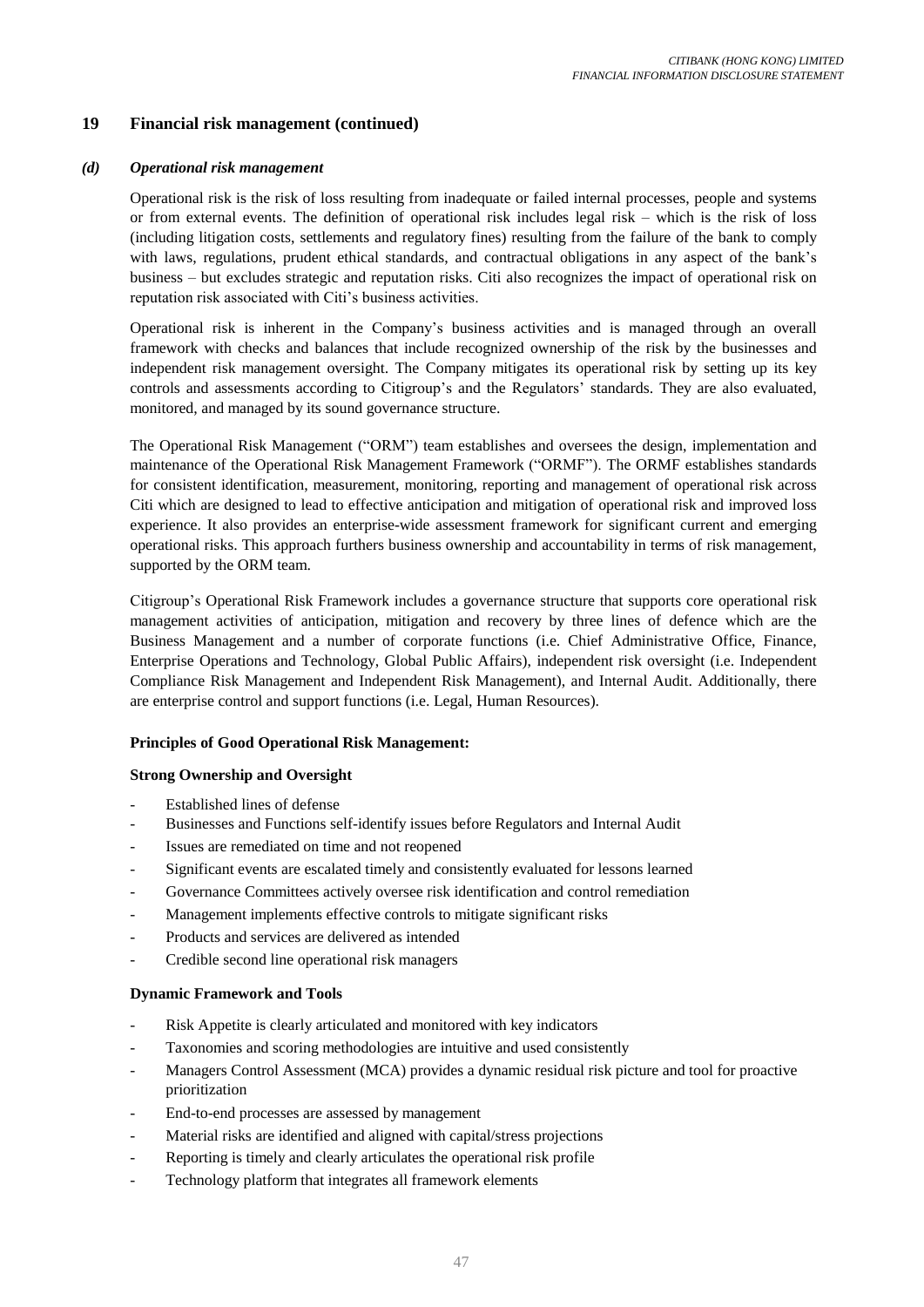## *(e) Capital management*

The Company's primary objectives when managing capital are to safeguard the Company's ability to continue as a going concern, so that it can continue to provide returns for shareholders and benefits for other stakeholders, by pricing products and services commensurately with the level of risk and by securing access to finance at a reasonable cost.

The Company actively and regularly reviews and manages its capital structure to maintain a balance between the higher shareholder returns that might be possible with higher levels of borrowings and the advantages and security afforded by a sound capital position, and makes adjustments to the capital structure in light of changes in economic conditions.

The process of allocating capital to specific operations and activities is undertaken by senior management.

Consistent with industry practice, the Company monitors its capital structure on the basis of the capital adequacy ratio and there have been no material changes in the Company's policy on the management of capital during the year.

The Company has complied with all externally imposed capital requirements, with capital positions well above the minimum capital requirement set by the HKMA, throughout the years ended December 31, 2021 and 2020. Further information on the Company's capital positions can be found in part (a) of the unaudited supplementary information.

# **20 Fair values of financial instruments**

The carrying amounts of the Company's financial instruments are carried at cost or amortized cost and are reasonable approximation of their fair values as at 31 December 2021 and 2020.

# **21 Material related party transactions**

In addition to the transactions and balances disclosed elsewhere in these financial statements, the Company entered into the following material related party transactions. The Company has policies on lending to related parties which define related parties, credit and reporting processes, requirements and restrictions on such lending.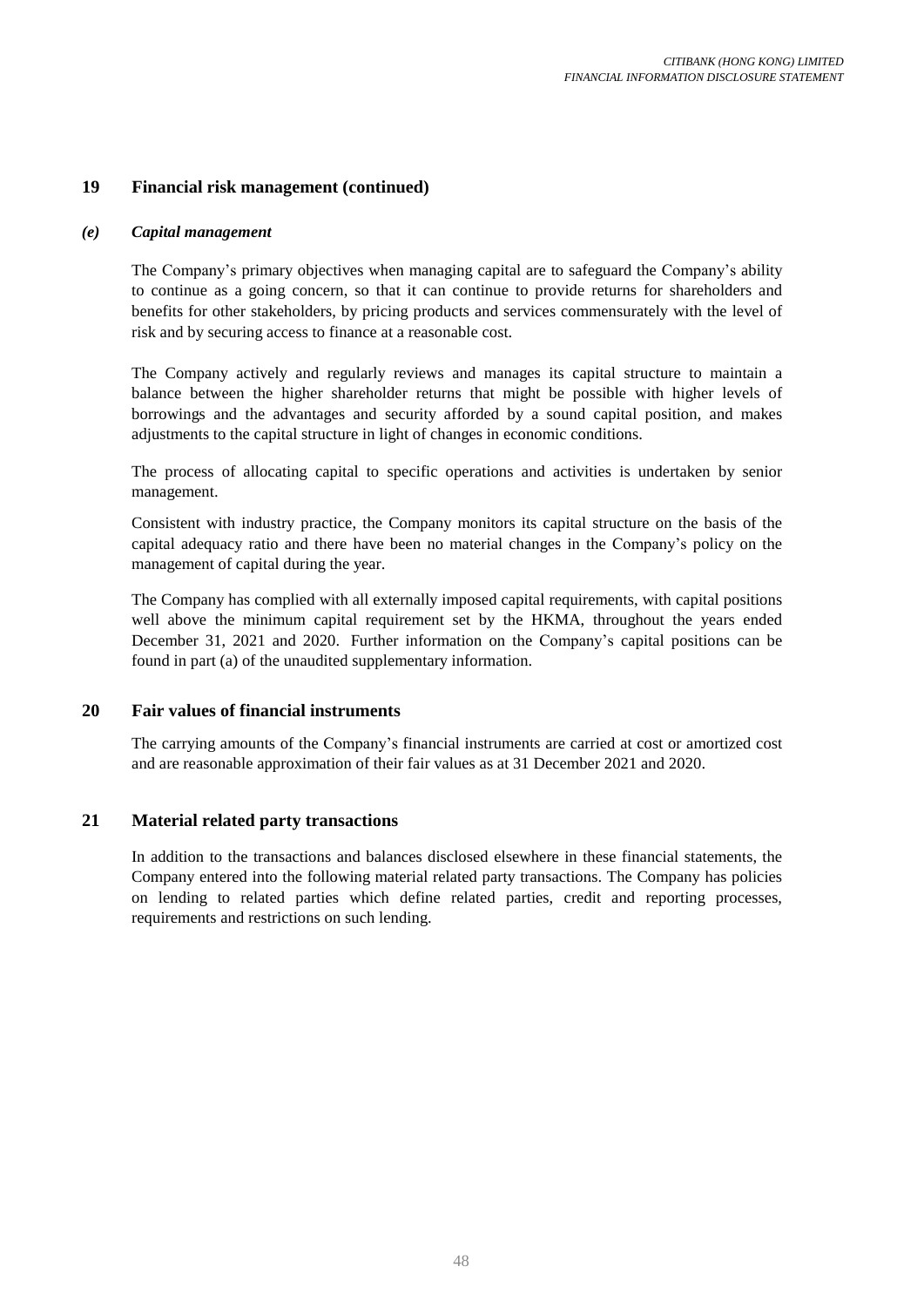# **21 Material related party transactions (continued)**

#### *(a) Transactions with group companies*

During the year, the Company entered into transactions with related parties in the ordinary course of its banking business including lending, acceptance and placement of inter-bank deposits, correspondent banking transactions and off-balance sheet transactions. The transactions were priced at the relevant market rates at the time of each transaction.

The amounts of related-party transactions during the year and outstanding balances at the end of the year are set out below:

|                                                                  | Ultimate holding company |        | Immediate holding company |             | Fellow subsidiaries |            |
|------------------------------------------------------------------|--------------------------|--------|---------------------------|-------------|---------------------|------------|
|                                                                  | 2021                     | 2020   | 2021                      | 2020        | 2021                | 2020       |
| Interest income                                                  |                          |        | 774,249                   | 756,611     | 1,086               | 2,365      |
| Interest expense                                                 |                          |        | (326, 854)                | (393, 532)  |                     | (12)       |
| Fee and commission income                                        |                          |        | 715,941                   | 708,297     | 166,107             | 203,834    |
| Operating expenses                                               | $\sim$                   | ۰      | (1, 541, 134)             | (1,305,345) | (298, 052)          | (204, 821) |
| For the year ended December 31                                   |                          |        | (377, 798)                | (233,969)   | (130, 859)          | 1,366      |
| Placement of deposits                                            |                          |        |                           |             |                     |            |
| At January 1                                                     |                          |        | 68,360,277                | 49,672,632  | 531,882             | 380,489    |
| At December 31                                                   |                          |        | 64,285,351                | 68,360,277  | 616,671             | 531,882    |
| Acceptance of deposits                                           |                          |        |                           |             |                     |            |
| At January 1                                                     |                          |        | 49,731,929                | 30,158,731  | 312,970             | 396,933    |
| At December 31                                                   |                          |        | 46,429,581                | 49,731,929  | 317,202             | 312,970    |
| Cash and balances with banks<br>and other financial institutions |                          |        |                           |             |                     |            |
| At January 1                                                     |                          |        | 2,326,879                 | 1,436,712   |                     |            |
| At December 31                                                   |                          |        | 3,459,963                 | 2,326,879   |                     |            |
| Other assets                                                     |                          |        |                           |             |                     |            |
| At January 1                                                     |                          |        | 1,250,389                 | 1,007,456   | 12,495              | 28,745     |
| At December 31                                                   |                          |        | 1,152,300                 | 1,250,389   | 6,295               | 12,495     |
| Other liabilities                                                |                          |        |                           |             |                     |            |
| At January 1                                                     | 12,663                   | 11,310 | 209,165                   | 171,002     | 9,607               | 31,845     |
| At December 31                                                   | 11,264                   | 12,663 | 193,630                   | 209,165     | 6,479               | 9,607      |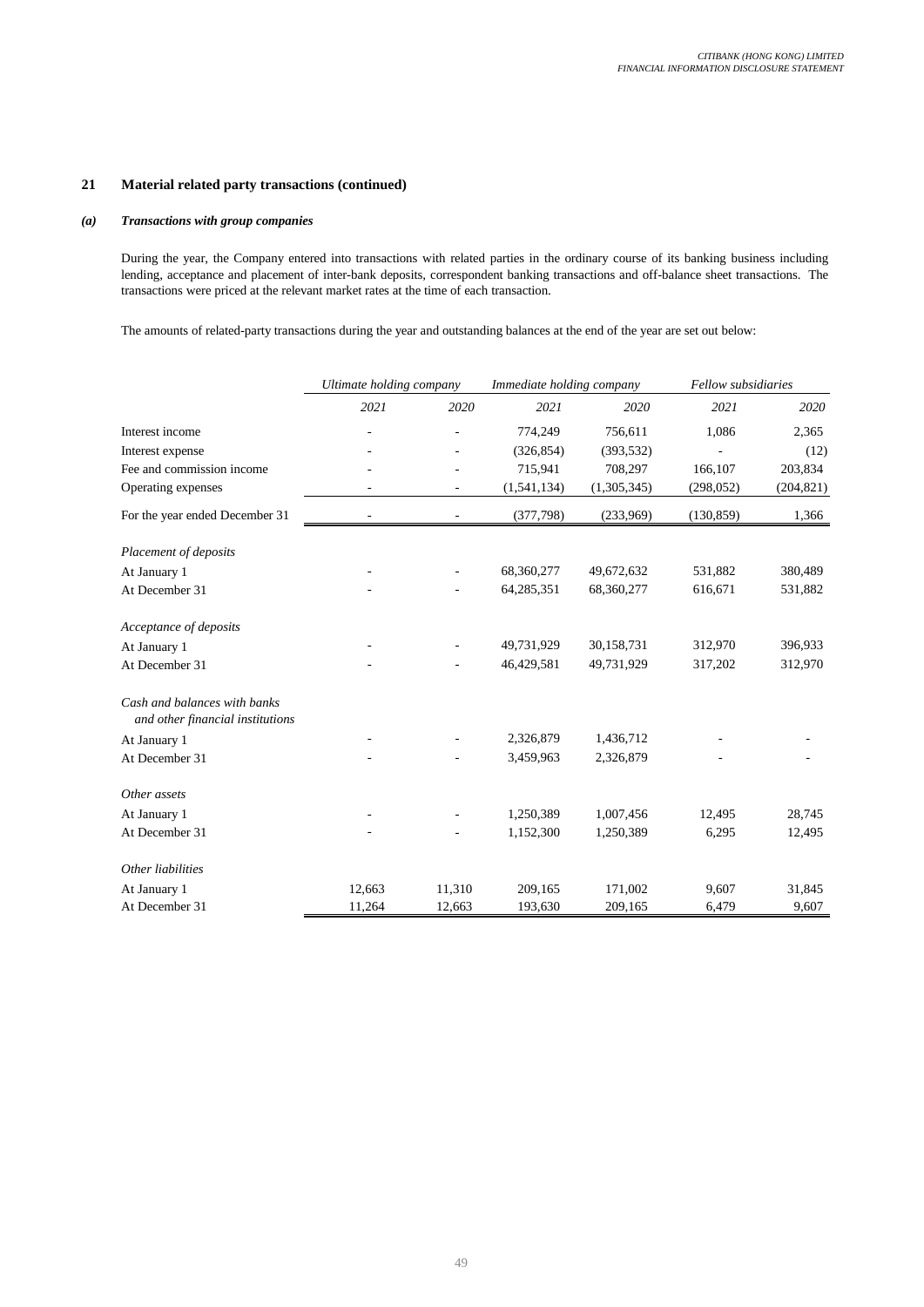# **21 Material related party transactions (continued)**

# *(b) Key management personnel emoluments*

Emoluments for key management personnel, including amounts paid to the Company's directors, are as follows:

|                              | 2021   | 2020   |
|------------------------------|--------|--------|
| Short-term employee benefits | 45,521 | 53,474 |
| Post-employment benefits     | 2.499  | 2,590  |
| Share-based payments         | 4.406  | 4,090  |
|                              | 52,426 | 60.154 |

Amounts disclosed include emoluments totaling HK\$18,587,575 (2020: HK\$22,137,836) to certain key management personnel were paid by group companies of the Company. The Company did not reimburse the group companies for the service provided.

In addition to the amounts disclosed above, emoluments totalling HK\$722,145 (2020: HK\$836,545) to certain key management personnel who provided services to group companies of the Company were paid by the Company. The Company did not receive reimbursement from group companies.

## *(c) Loans to directors*

Loans to directors of the Company disclosed pursuant to section 383(1)(d) of the Hong Kong Companies Ordinance and Part 3 of the Companies (Disclosure of Information about Benefits of Directors) Regulation are as follows:

|                                                        | 2021   | 2020   |
|--------------------------------------------------------|--------|--------|
| Aggregate amount of relevant loans made by the Company |        |        |
| outstanding at December 31                             | 46.540 | 67.149 |
| Maximum aggregate amount of relevant loans made by the |        |        |
| Company outstanding during the year                    | 68.821 | 74,502 |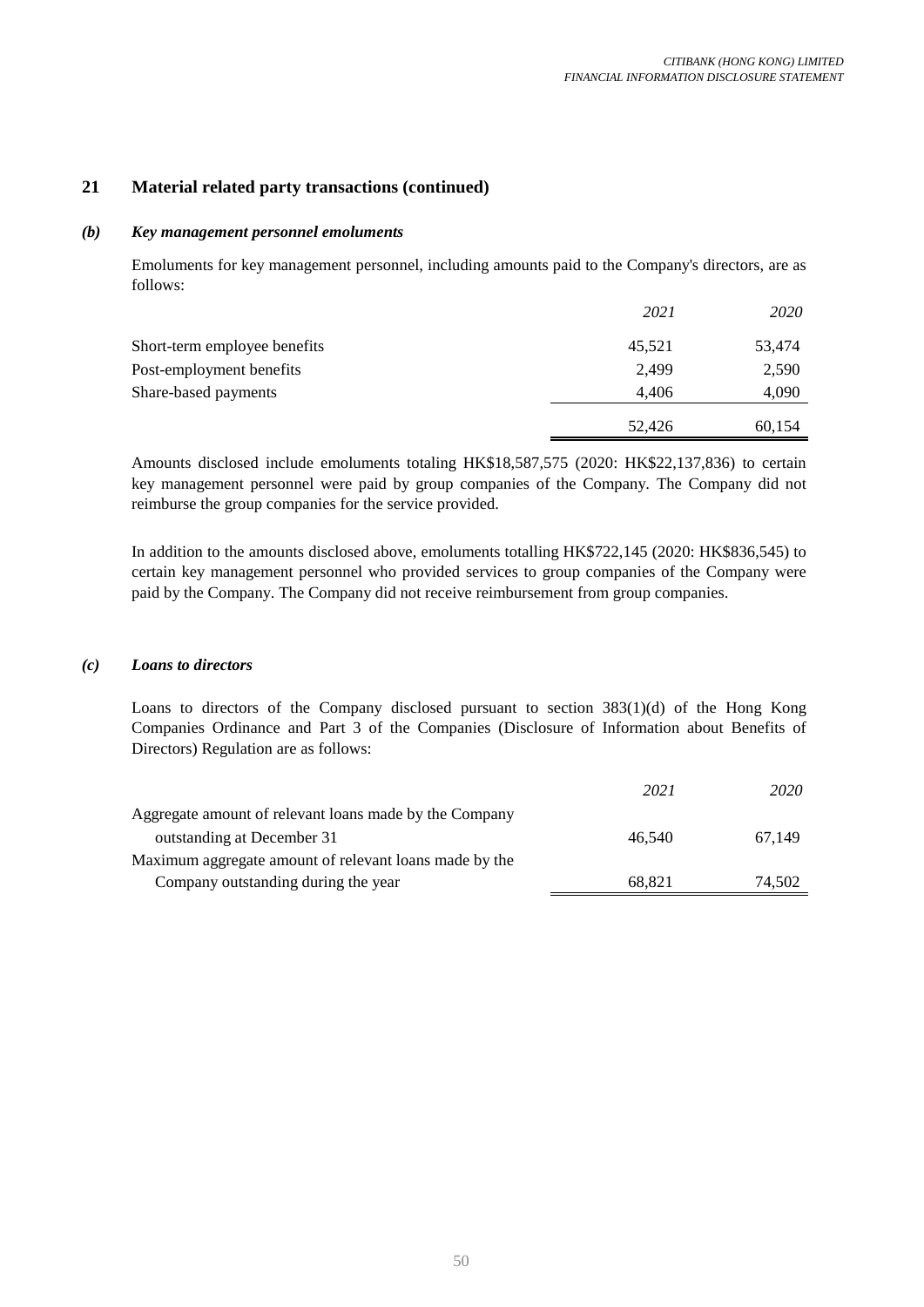0.97% 0.96%

# **UNAUDITED SUPPLEMENTARY INFORMATION**

(Expressed in thousands of Hong Kong dollar unless otherwise indicated)

# **(a) Capital adequacy ratio**

The capital adequacy ratios were calculated in accordance with the Capital Rules. In accordance with the Capital Rules, the Company has adopted the "standardized approach" for the calculation of the risk-weighted assets for credit risk, market risk, and operational risk.

|                                                           | At Dec $31$ , | At Dec $31$ , |
|-----------------------------------------------------------|---------------|---------------|
|                                                           | 2021          | 2020          |
| The Company's regulatory capital position was as follows: |               |               |
| Common Equity Tier 1 (CET1) capital ratio                 | 25.22%        | 24.47%        |
| Tier 1 capital ratio                                      | 25.22%        | 24.47%        |
| Total capital ratio                                       | 26.03%        | 25.19%        |
| <b>Countercyclical Capital Buffer Ratio</b>               |               |               |
|                                                           | At Dec $31$ . | At Dec $31$ , |
|                                                           | 2021          | 2020          |
| Countercyclical Capital Buffer Ratio                      | 0.070         | 0.0001        |

The relevant disclosures pursuant to the Banking (Disclosure) Rules for this period can be found in our website www.citibank.com.hk.

## *Capital Conservation Buffer Ratio*

Under the Banking (Capital) Rules, the capital conservation buffer ratios for calculating the Bank's buffer level are 2.5% for 2021 and 2020.

Regulatory capital disclosures can be found in our website www.citibank.com.hk, covering a description of the main features, the full terms and conditions of the Company's capital instruments, a detailed breakdown of the Company's CET1 capital, AT1 capital, Tier 2 capital, regulatory deductions and a full reconciliation between the Company's accounting and regulatory statement of financial position.

## **(b) Leverage ratio**

|                | At Dec 31. | At Dec 31, |
|----------------|------------|------------|
|                | 2021       | 2020       |
| Leverage Ratio | 7.68%      | 7.60%      |
|                |            |            |

The disclosure on leverage ratio is computed on the same basis as specified in a notice from the HKMA in accordance with section 3C of the Capital Rules. The relevant disclosures pursuant to the Banking (Disclosure) Rules can be found in our website www.citibank.com.hk.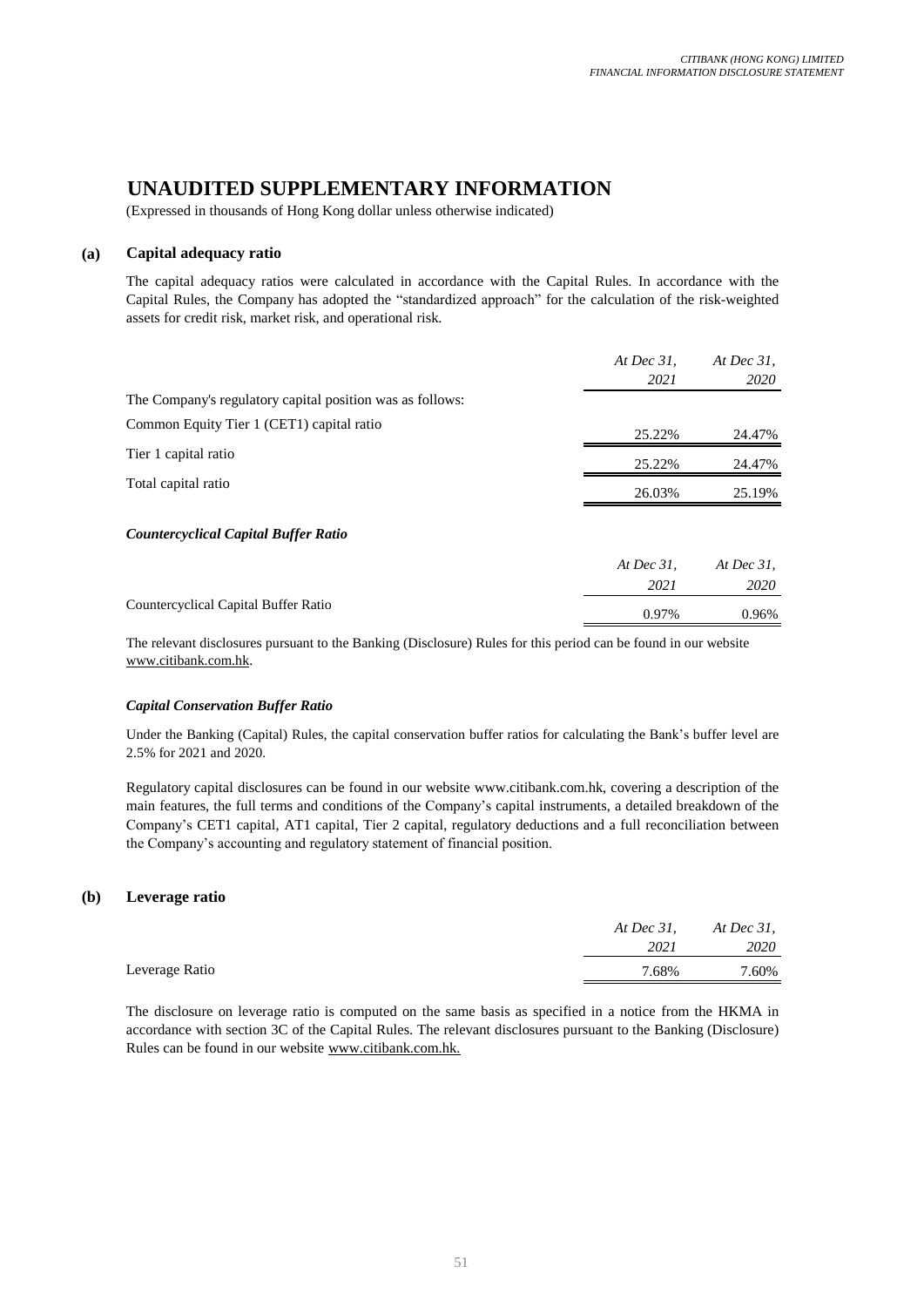## **(c) Segmental information**

#### *(i) By class of business*

The Company mainly provides financial services related to retail banking business.

#### *(ii) By geographical area*

No single country or geographic segment other than Hong Kong contributes 10% or more of the Group's assets, liabilities, profit or loss before taxation, total operating income or contingent liabilities and commitments.

#### *(iii) International claims*

The country risk exposures in the tables below are prepared in according to the location and types of the counterparties as defined by the HKMA under the Banking (Disclosure) Rules with reference to the HKMA's Return of International Banking Statistics. International claims are on-balance sheet exposures to counterparties based on the location of the counterparties after taking into account the transfer of risk.

International claims attributable to individual countries or areas not less than 10% of the bank's total international claims, after recognised risk transfer, are shown as follows:

|                        | At Dec 31, 2021 |                              |                                       |                                          |               |  |
|------------------------|-----------------|------------------------------|---------------------------------------|------------------------------------------|---------------|--|
|                        |                 |                              | Non-bank private sector               |                                          |               |  |
|                        | <b>Banks</b>    | <i><b>Offical Sector</b></i> | Non-bank<br>financial<br>institutions | $Non-$<br>financial<br>private<br>sector | Total         |  |
| Developed countries    | 69, 313, 325    | 60,796,729                   | 12,642,956                            | 1,348,257                                | 144, 101, 267 |  |
| of which United States | 68,923,509      | 51,804,199                   | 10,040,633                            | 226,800                                  | 130,995,141   |  |
|                        |                 |                              |                                       |                                          |               |  |
|                        |                 |                              | Non-bank private sector               |                                          |               |  |
|                        |                 |                              | Non-bank<br>financial                 | $Non-$<br>financial<br>private           |               |  |
|                        | <b>Banks</b>    | <b>Offical Sector</b>        | institutions                          | sector                                   | Total         |  |
| Developed countries    | 72,412,736      | 63,996,641                   | 12,163,862                            | 1,151,125                                | 149,724,364   |  |
| of which United States | 71,972,452      | 53,355,901                   | 8,498,386                             | 309,902                                  | 134, 136, 641 |  |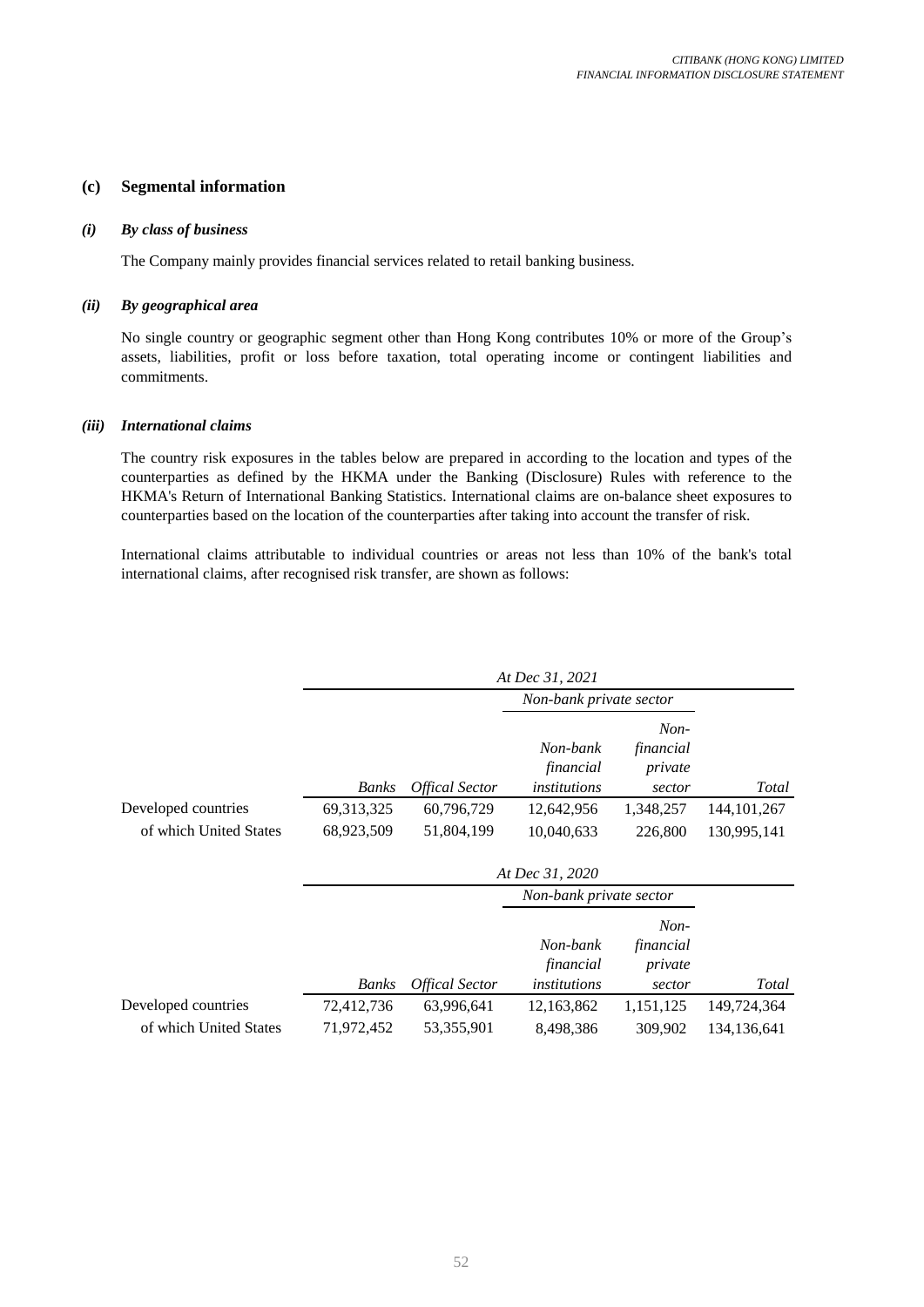# **(d) Further analysis on loans and advances to customers**

# *(i) Loans and advances to customers analyzed by industry sector*

|                                                             | 2021        |                       | 2020        |                       |
|-------------------------------------------------------------|-------------|-----------------------|-------------|-----------------------|
|                                                             |             | % of loans and        |             | % of loans and        |
|                                                             |             | advances              |             | advances              |
|                                                             |             | covered by            |             | covered by            |
|                                                             |             | collateral or         |             | collateral or         |
| <b>Loans and advances to customers</b>                      | Amount      | <i>other security</i> | Amount      | <i>other security</i> |
|                                                             |             |                       |             |                       |
| for use in Hong Kong                                        |             |                       |             |                       |
| Industrial, commercial and                                  |             |                       |             |                       |
| financial                                                   |             |                       |             |                       |
| Property investment                                         | 2,394,784   | 100%                  | 2,716,231   | 100%                  |
| Wholesale and retail trade                                  | 3,325       | 72%                   | 24,652      | 61%                   |
| Manufacturing                                               | 2,143       | 100%                  | 3,784       | 80%                   |
| Others                                                      | 4,000       | 86%                   | 15,348      | 73%                   |
| <b>Individuals</b>                                          |             |                       |             |                       |
| Loans for the purchase of                                   |             |                       |             |                       |
| other residential properties                                | 76,496,019  | 100%                  | 62,791,623  | 100%                  |
| Credit card advances                                        | 12,619,584  |                       | 12,320,965  |                       |
| Others                                                      | 26,869,155  | 80%                   | 23,549,253  | 76%                   |
|                                                             | 118,389,010 |                       | 101,421,856 |                       |
| Netting adjustment on account of<br>foreign currency margin |             |                       |             |                       |
| products                                                    | (341,996)   |                       | (408, 530)  |                       |
| Total loans and advances to<br>customers for use in Hong    |             |                       |             |                       |
| Kong                                                        | 118,047,014 |                       | 101,013,326 |                       |
| Loans and advances to customers                             |             |                       |             |                       |
| for use outside Hong Kong                                   | 3,839       |                       | 3,321       |                       |
| Total                                                       | 118,050,853 |                       | 101,016,647 |                       |

The above analysis has been classified according to categories and definitions used by the HKMA.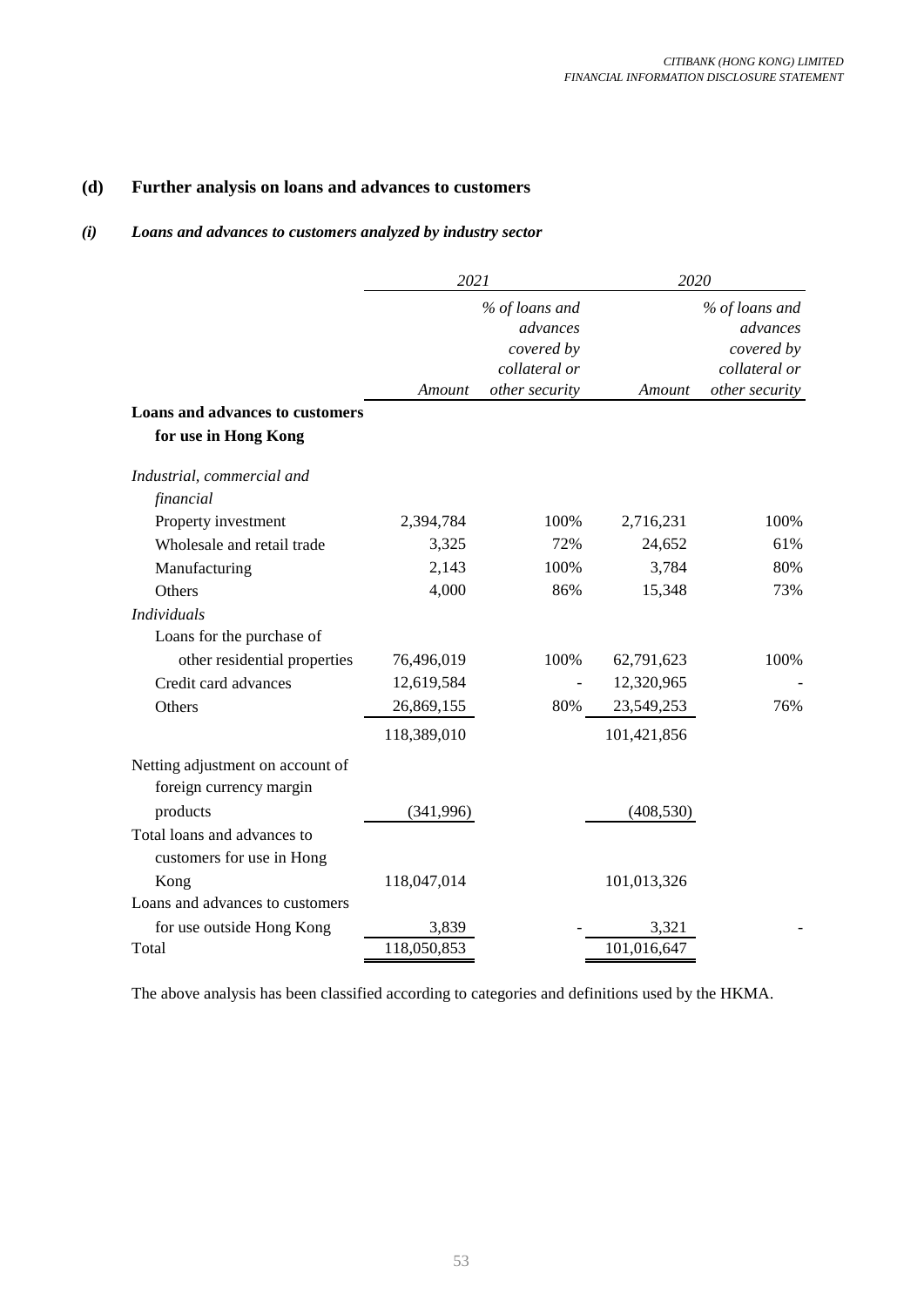#### **(d) Further analysis on loans and advances to customers (continued)**

#### *(i) Loans and advances to customers analyzed by industry sector (continued)*

The amount of overdue and impaired loans and advances to customers and respective collective impairment allowances in respect of loans and advances to industry sectors which constitute not less than 10% of the Company's total loans and advances to customers are shown as follows:

|                                                        | 2021    | 2020    |
|--------------------------------------------------------|---------|---------|
| Overdue loans and advances to customers                |         |         |
| <b>Individuals</b>                                     |         |         |
| Loans for the purchase of other residential properties | 4,086   | 36,226  |
| Credit card advances                                   | 24,789  | 38,971  |
| Others                                                 | 2,754   | 5.271   |
| Impaired loans and advances to customers               |         |         |
| <i>Individuals</i>                                     |         |         |
| Loans for the purchase of other residential properties | 4,086   | 36,226  |
| Credit card advances                                   | 24,789  | 38,971  |
| Others                                                 | 26,720  | 34,411  |
| Collective impairment allowances                       |         |         |
| <b>Individuals</b>                                     |         |         |
| Loans for the purchase of other residential properties | 1,921   | 3,597   |
| Credit card advances                                   | 209,498 | 253,369 |
| Others                                                 | 50,642  | 61,121  |
| Specific impairment allowances                         |         |         |
| <b>Individuals</b>                                     |         |         |
| Loans for the purchase of other residential properties |         | 3       |
| Credit card advances                                   | 24,670  | 36,575  |
| Others                                                 | 2,422   | 3,244   |
| New impairment allowances                              |         |         |
| <b>Individuals</b>                                     |         |         |
| Loans for the purchase of other residential properties | (1,679) | 2,200   |
| Credit card advances                                   | 156,926 | 235,412 |
| Others                                                 | 36,802  | 53,489  |
| Advances written off during the year                   |         |         |
| <b>Individuals</b>                                     |         |         |
| Credit card advances                                   | 211,038 | 270,985 |
| <b>Others</b>                                          | 49,766  | 51,733  |

#### *(ii) Loans and advances to customers analyzed by geographical area*

Loans and advances to customers by geographical area are classified according to the location of the counterparties. After taking into account the transfer of risk, there were no exposures to a single country outside Hong Kong exceeding 10% of the aggregate gross amount of loans and advances to customers as at the above respective reporting dates.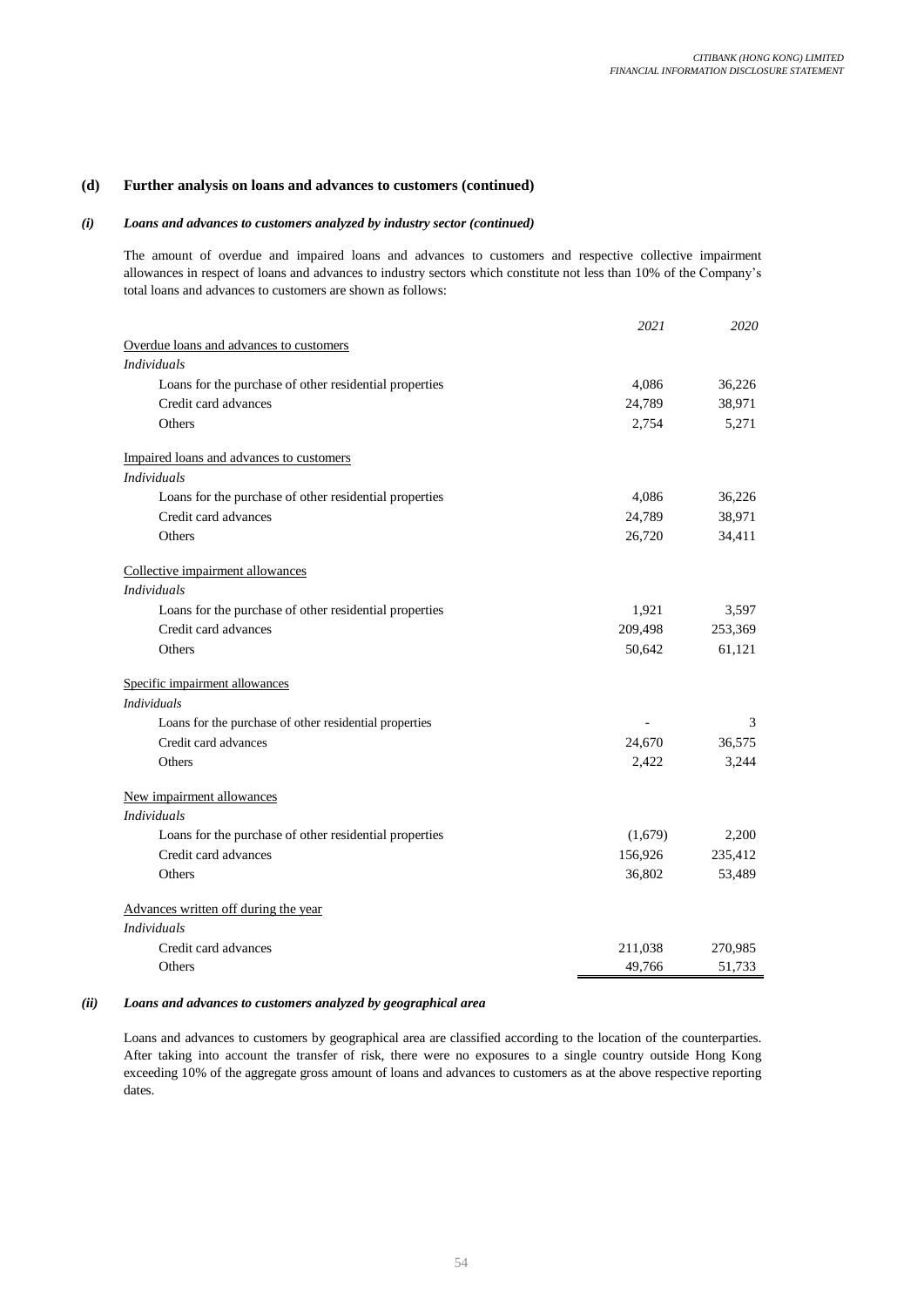# **(e) Overdue and rescheduled assets**

# *(i) Overdue loans and advances to customers*

|                                                                                               | 2021   |                | 2020    |                |  |
|-----------------------------------------------------------------------------------------------|--------|----------------|---------|----------------|--|
|                                                                                               |        | % of loans and |         | % of loans and |  |
|                                                                                               |        | advances to    |         | advances to    |  |
|                                                                                               | Amount | customers      | Amount  | customers      |  |
| Loans and advances to customers                                                               |        |                |         |                |  |
| which have been overdue for                                                                   |        |                |         |                |  |
| periods of:                                                                                   |        |                |         |                |  |
| - 6 months or less but over 3                                                                 |        |                |         |                |  |
| months                                                                                        | 31,629 | 0.03%          | 54,525  | 0.05%          |  |
| - 1 year or less but over 6                                                                   |        |                |         |                |  |
| months                                                                                        |        | 0.00%          | 1,995   | 0.00%          |  |
| - over 1 year                                                                                 |        | $0.00\%$       | 23,948  | 0.02%          |  |
|                                                                                               | 31,629 | 0.03%          | 80,468  | 0.07%          |  |
| Current market value of collateral<br>held against the covered                                |        |                |         |                |  |
| portion of overdue loans and<br>advances to customers                                         | 14,794 |                | 104,625 |                |  |
| Covered portion of overdue loans<br>and advances to customers<br>Uncovered portion of overdue | 4,086  |                | 36,226  |                |  |
| loans and advances to<br>customers                                                            | 27,543 |                | 44,242  |                |  |
|                                                                                               | 31,629 |                | 80,468  |                |  |
|                                                                                               |        |                |         |                |  |
| Specific impairment allowances                                                                | 19,748 |                | 32,777  |                |  |

The covered portion of overdue loans and advances to customers represents the amount of collateral held against outstanding balances. Where collateral values are greater than gross loans and advances, only the amount of collateral up to the gross loans and advance was included.

The collateral held in respect of the overdue loans and advances mainly consists of properties.

After taking into account the transfer of risk, there were no exposures to a single country outside Hong Kong exceeding 10% of the aggregate overdue loans and advances to customers as at the above respective reporting dates.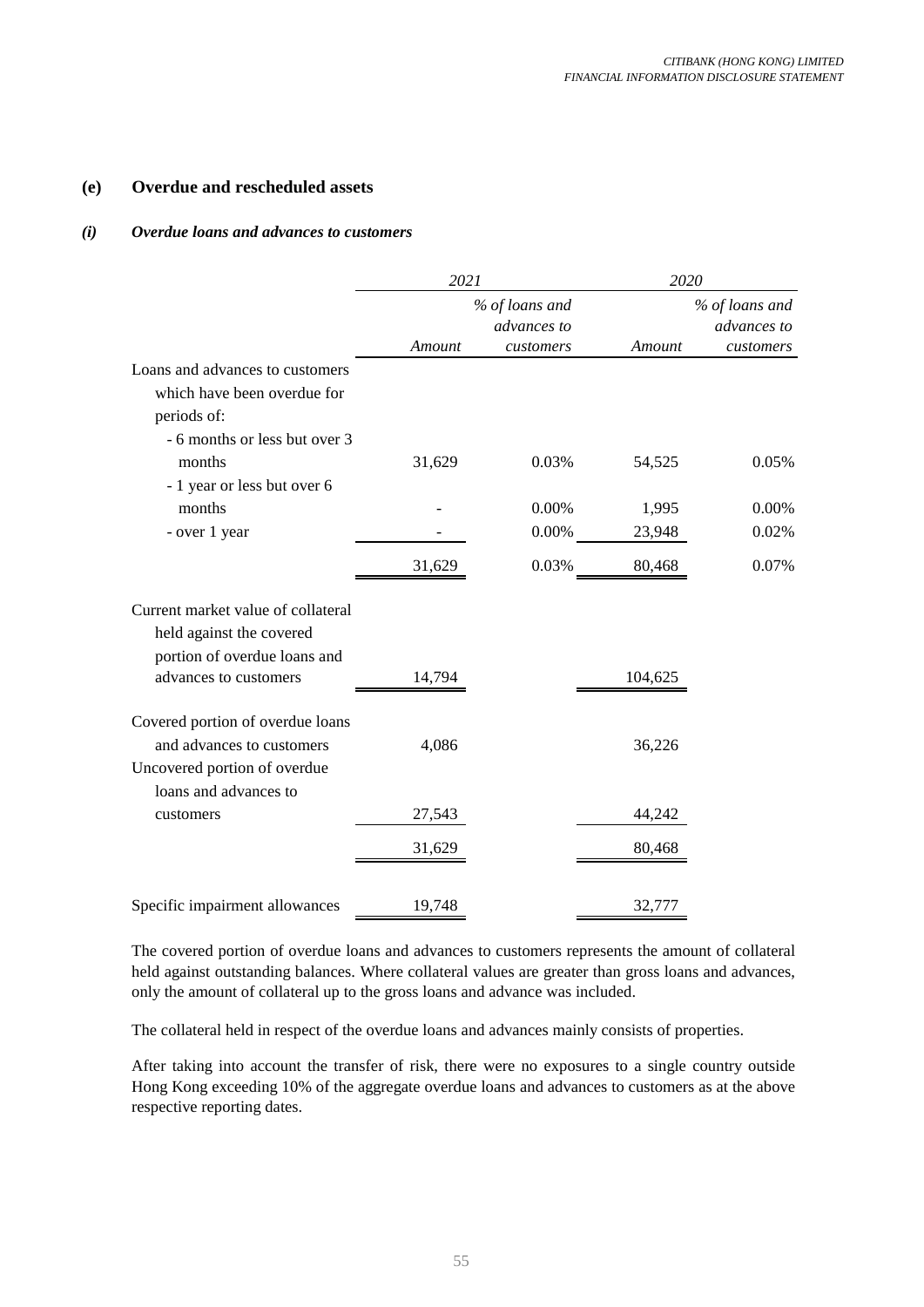# **(e) Overdue and rescheduled assets (continued)**

# *(ii) Rescheduled loans and advances to customers*

|                                | 2021   |                               | 2020   |                               |  |
|--------------------------------|--------|-------------------------------|--------|-------------------------------|--|
|                                |        | % of loans and<br>advances to |        | % of loans and<br>advances to |  |
|                                | Amount | customers                     | Amount | customers                     |  |
| Rescheduled loans and advances |        |                               |        |                               |  |
| to customers                   | 23,966 | 0.02%                         | 29,140 | 0.03%                         |  |

Rescheduled loans and advances are those loans and advances which have been restructured or renegotiated because of a deterioration in the financial position of the borrower, or because of the inability of the borrower to meet the original repayment schedule. Rescheduled loans and advances to customers are stated net of any loans and advances which have subsequently become overdue for over three months and which are included in overdue loans and advances to customers in part  $(e)(i)$ .

# *(iii) Impaired loans and advances to customers*

|                                | 2021   |                                      | 2020    |                               |  |
|--------------------------------|--------|--------------------------------------|---------|-------------------------------|--|
|                                |        | % of loans and<br><i>advances to</i> |         | % of loans and<br>advances to |  |
|                                | Amount | customers                            | Amount  | customers                     |  |
| Overdue loans and advances to  |        |                                      |         |                               |  |
| customers                      | 31,629 | 0.03%                                | 80,468  | 0.07%                         |  |
| Rescheduled loans and advances |        |                                      |         |                               |  |
| to customers                   | 23,966 | 0.02%                                | 29,140  | 0.03%                         |  |
| Impaired loans and advances to |        |                                      |         |                               |  |
| customers                      | 55,595 | 0.05%                                | 109,608 | 0.10%                         |  |

After taking into account the transfer of risk, there were no exposures to a single country outside Hong Kong exceeding 10% of the aggregate impaired loans and advances to customers as at the above respective reporting dates.

There were no advances to banks or other assets which were overdue for over three months as at 31 December 2021 and 31 December 2020, nor were there any rescheduled advances to banks and other financial institutions.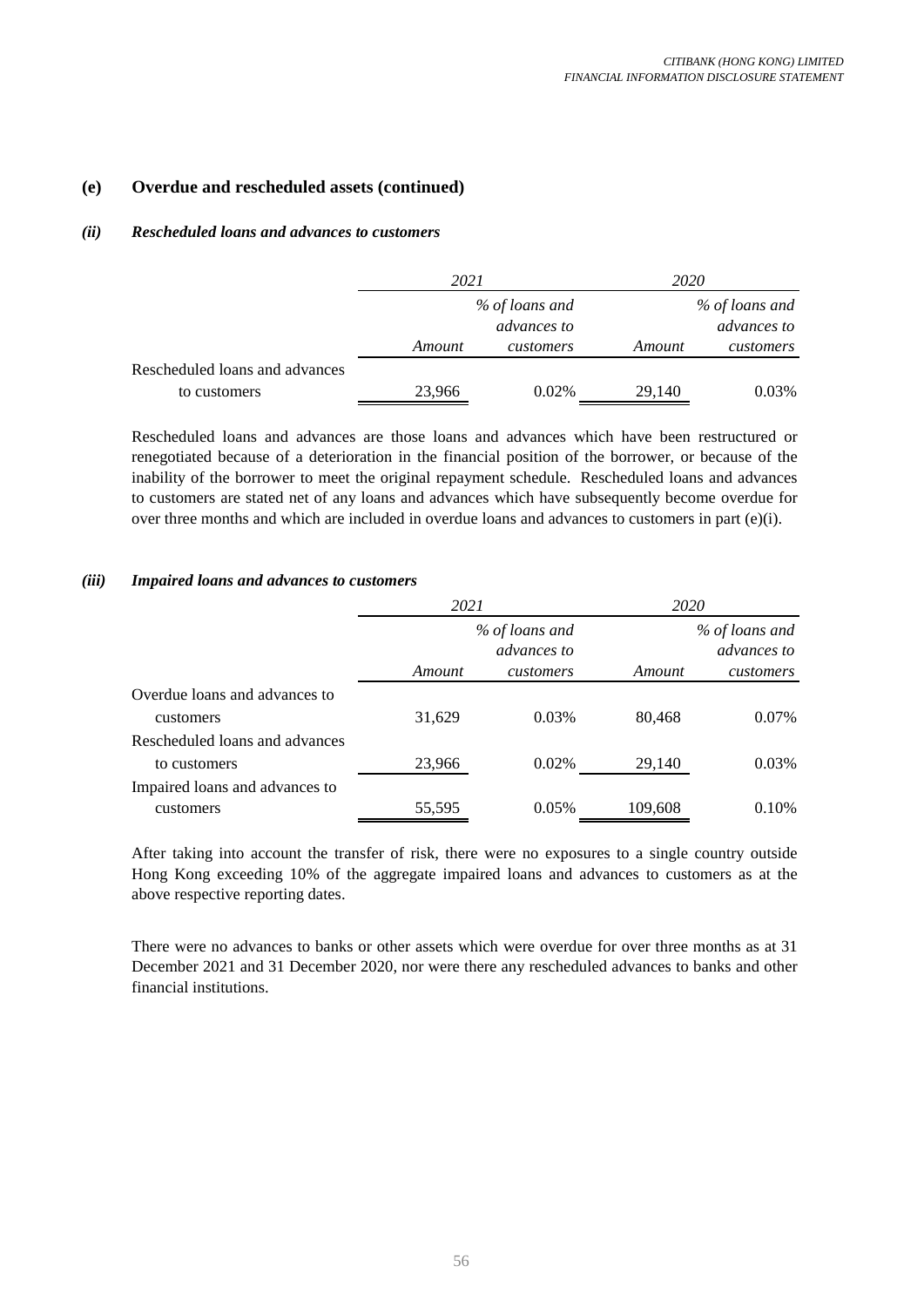# **(f) Repossessed assets** *2021 2020* Repossessed assets  $\overline{\phantom{a}}$

Assets acquired in exchange for the release in full or in part of the obligations of the borrowers due to restructuring or the inability of borrowers to repay, are recorded as "Other assets" in the balance sheet at the lower of net realization value and the carrying amount of the asset (net of any impairment allowance), until the assets are realized.

# **(g) Mainland Activities**

The following analysis of non-bank Mainland exposures is based on the categories of non-bank counterparties and the type of direct exposures defined by the Hong Kong Monetary Authority under the Banking (Disclosure) Rules with reference to the HKMA Return of Mainland Activities.

|                                               |             | 2021        |           |
|-----------------------------------------------|-------------|-------------|-----------|
|                                               | On-balance  | Off-balance |           |
|                                               | sheet       | sheet       | Total     |
|                                               | exposures   | exposures   | exposures |
| Central government, central government-owned  |             |             |           |
| entities and their subsidiaries and joint     |             |             |           |
| ventures $(JVs)$                              |             |             |           |
| PRC nationals residing in Mainland China or   |             |             |           |
| other entities incorporated in Mainland       |             |             |           |
| China and their subsidiaries and joint        |             |             |           |
| ventures                                      | 1,763,289   | 751,202     | 2,514,491 |
| PRC nationals residing outside Mainland China |             |             |           |
| or entities incorporated outside Mainland     |             |             |           |
| China where the credit is granted for use     |             |             |           |
| in Mainland China                             | 495         |             | 495       |
| Other counterparties where the exposures are  |             |             |           |
| considered by the reporting institution to    |             |             |           |
| be non-bank China exposure                    | 10,419      |             | 10,419    |
| Total                                         | 1,774,203   | 751,202     | 2,525,405 |
|                                               |             |             |           |
| Total assets after provision                  | 312,588,617 |             |           |
| On-balance sheet exposures as percentage of   |             |             |           |
| total assets                                  | 0.57%       |             |           |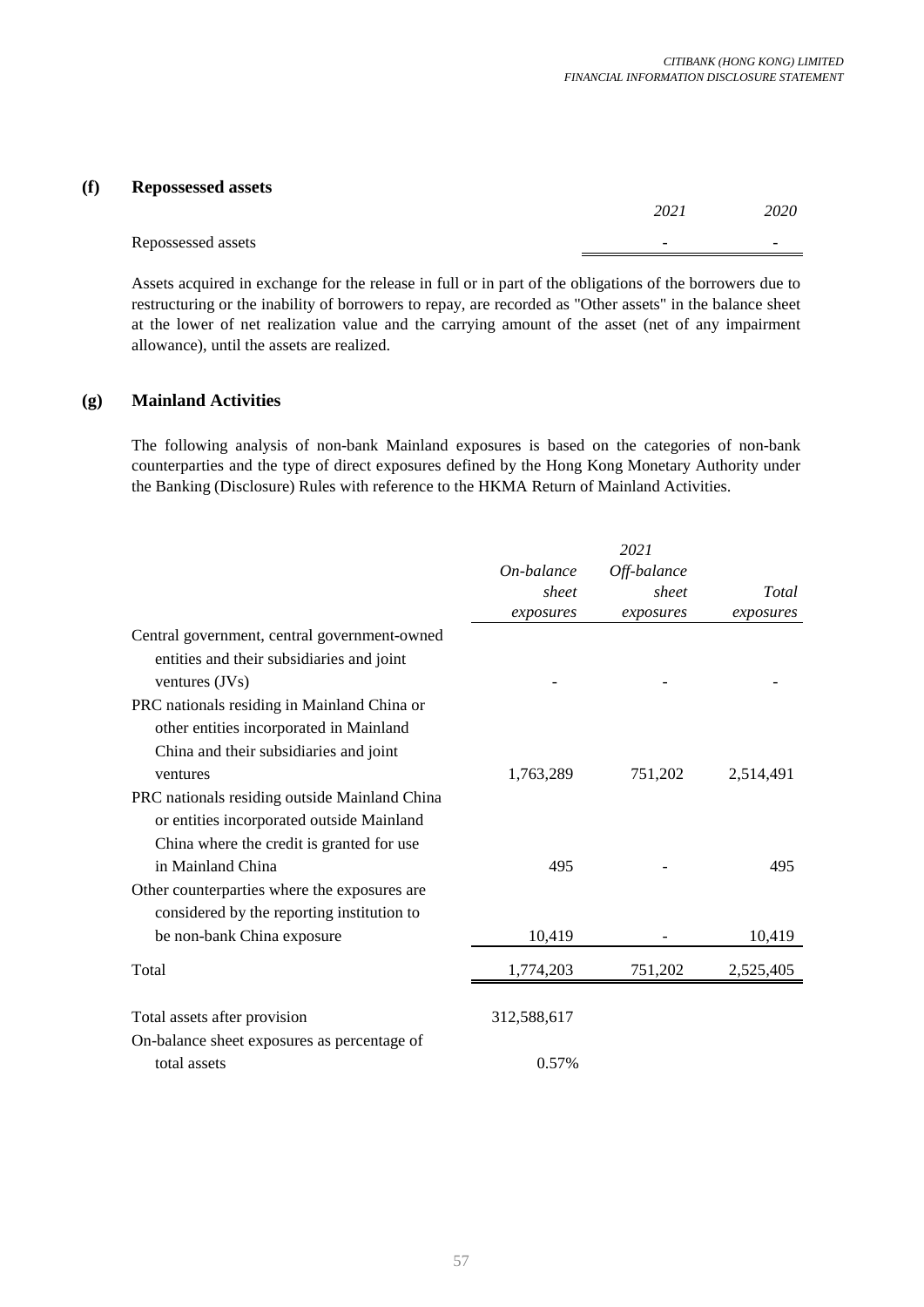# **(g) Mainland Activities (continued)**

|                                               |             | 2020        |           |
|-----------------------------------------------|-------------|-------------|-----------|
|                                               | On-balance  | Off-balance |           |
|                                               | sheet       | sheet       | Total     |
|                                               | exposures   | exposures   | exposures |
| Central government, central government-owned  |             |             |           |
| entities and their subsidiaries and joint     |             |             |           |
| ventures $(JVs)$                              |             |             |           |
| PRC nationals residing in Mainland China or   |             |             |           |
| other entities incorporated in Mainland       |             |             |           |
| China and their subsidiaries and joint        |             |             |           |
| ventures                                      | 2,048,535   | 858,141     | 2,906,676 |
| PRC nationals residing outside Mainland China |             |             |           |
| or entities incorporated outside Mainland     |             |             |           |
| China where the credit is granted for use     |             |             |           |
| in Mainland China                             | 525         |             | 525       |
| Other counterparties where the exposures are  |             |             |           |
| considered by the reporting institution to    |             |             |           |
| be non-bank China exposure                    | 10,232      |             | 10,232    |
| Total                                         | 2,059,292   | 858,141     | 2,917,433 |
|                                               |             |             |           |
| Total assets after provision                  | 295,487,302 |             |           |
| On-balance sheet exposures as percentage of   |             |             |           |
| total assets                                  | 0.70%       |             |           |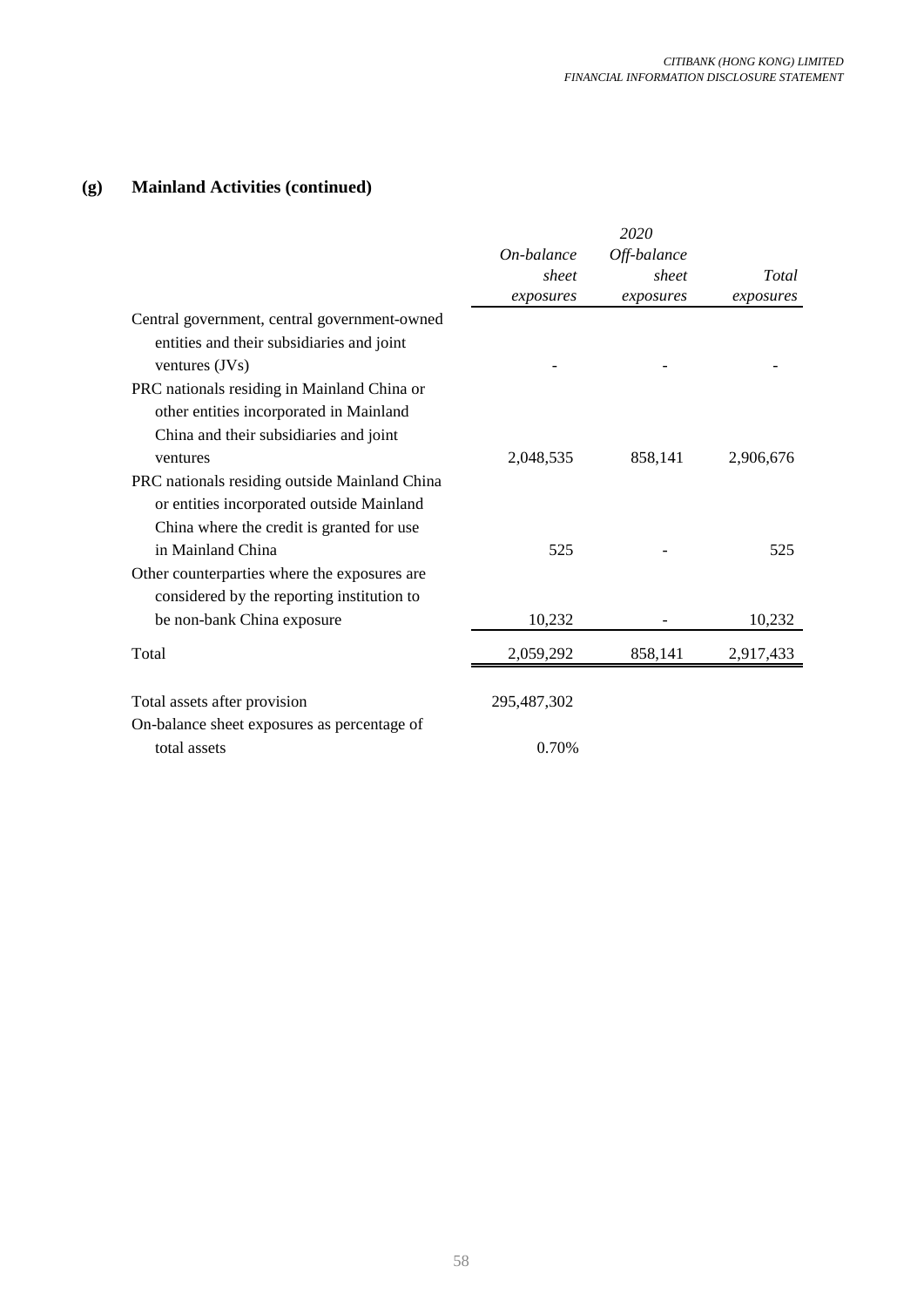# **(h) Additional disclosures on credit risk management**

# *(i) Capital requirements for credit risk*

The capital requirements on each class of exposures calculated under the standardized (credit risk) approach at the statement of financial position date can be analyzed as follows:

|                                                            | 2021       | 2020      |
|------------------------------------------------------------|------------|-----------|
| Classes of exposures:                                      |            |           |
| Sovereign                                                  |            |           |
| Public sector entity                                       | 80,069     | 34,407    |
| <b>Bank</b>                                                | 2,580,559  | 2,753,429 |
| Corporate                                                  | 36         | 1,533     |
| Cash items                                                 | <b>290</b> | 145       |
| Regulatory retail                                          | 1,275,999  | 1,172,360 |
| Residential mortgage loans                                 | 2,450,461  | 2,092,795 |
| Other exposures which are not past due                     | 416,722    | 399,545   |
| Past due                                                   | 7,144      | 9,647     |
| Total capital requirements for on-balance sheet exposures  | 6,811,280  | 6,463,861 |
| Trade-related contingencies                                |            |           |
| Forward forward deposits placed                            |            | 14,429    |
| Other commitments                                          | 28,566     | 27,112    |
| Exchange rate contracts                                    | 13,125     | 5,859     |
| Commodity-related derivative contracts                     | 3          |           |
| Total capital requirements for off-balance sheet exposures | 41,695     | 47,400    |

The capital requirement is made by multiplying the Company's risk-weighted amount derived from the relevant calculation approach by 8%. It does not reflect the Company's actual regulatory capital.

# *(ii) Capital charge for operational risk*

The capital charge for operational risk calculated in accordance with the standardized (operational risk) approach at the statement of financial position date is:

|                                     | 2021    | 2020-   |
|-------------------------------------|---------|---------|
| Capital charge for operational risk | 866.531 | 917.945 |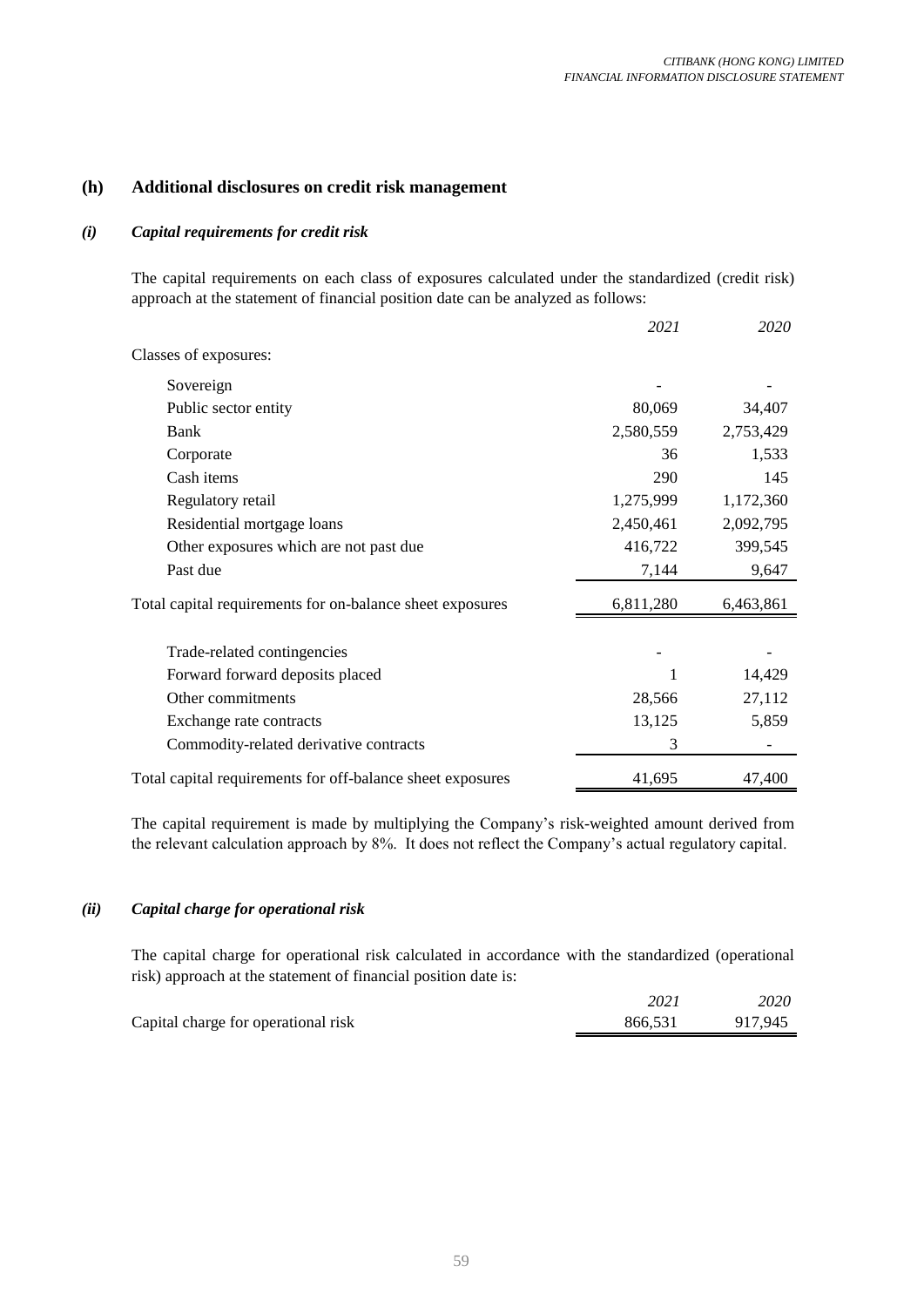# *(iii) Credit risk exposures*

Credit ratings from Moody's Investors Service and Standard & Poor's Ratings Services are used for the exposures of Sovereign, Public sector entity ("PSE"), Multilateral development bank, Bank, Securities firm, Corporate and Collective investment scheme ("CIS"). The Company follows the process prescribed in Part 4 of the Banking (Capital) Rules to map the ratings to the exposures booked in the Company's banking book.

An analysis of the credit risk of the Company by class of exposures at the statement of financial position date is as follows:

|                      |                 | After credit risk mitigation |            | Risk-weighted amounts |                | Total risk-         | Total exposure<br>covered by | Total exposure<br>covered by<br>recognized<br>guarantees or<br>credit |
|----------------------|-----------------|------------------------------|------------|-----------------------|----------------|---------------------|------------------------------|-----------------------------------------------------------------------|
| 2021                 | Total exposures | Rated                        | Unrated    | Rated                 | <b>Unrated</b> | weighted<br>amounts | recognized<br>collateral     | derivative<br>contracts                                               |
| On-balance sheet     |                 |                              |            |                       |                |                     |                              |                                                                       |
| Sovereign            | 116,931,547     | 116,932,967                  |            |                       |                |                     |                              |                                                                       |
| Public sector entity |                 | 5,004,337                    |            | 1,000,867             |                | 1,000,867           |                              |                                                                       |
| Multilateral         |                 |                              |            |                       |                |                     |                              |                                                                       |
| development bank     |                 |                              |            |                       |                |                     |                              |                                                                       |
| Bank                 | 69,272,103      | 68,655,240                   | 616,863    | 32,068,318            | 188,671        | 32,256,989          |                              |                                                                       |
| Corporate            | 853             |                              | 447        |                       | 447            | 447                 |                              | 406                                                                   |
| Cash items           | 502,176         |                              | 502,176    |                       | 3,624          | 3,624               |                              |                                                                       |
| Regulatory retail    | 30,753,417      |                              | 21,266,655 | ä,                    | 15,949,991     | 15,949,991          | 9,485,749                    | 1,013                                                                 |
| Residential          |                 |                              |            |                       |                |                     |                              |                                                                       |
| mortgage loans       | 78,649,247      |                              | 73,644,909 |                       | 30,630,764     | 30,630,764          |                              | 5,004,338                                                             |
| Other exposures      |                 |                              |            |                       |                |                     |                              |                                                                       |
| which are not        |                 |                              |            |                       |                |                     |                              |                                                                       |
| past due             | 11,939,803      |                              | 5,209,021  |                       | 5,209,021      | 5,209,021           | 6,730,782                    |                                                                       |
| Past due             | 60,902          |                              | 60,902     |                       | 89,305         | 89,305              |                              |                                                                       |
| Off-balance sheet    |                 |                              |            |                       |                |                     |                              |                                                                       |
| Forward forward      |                 |                              |            |                       |                |                     |                              |                                                                       |
| deposits placed      | 47              |                              | 47         |                       | 9              | 9                   |                              |                                                                       |
| Commitments that     |                 |                              |            |                       |                |                     |                              |                                                                       |
| are unconditionally  |                 |                              |            |                       |                |                     |                              |                                                                       |
| cancellable without  |                 |                              |            |                       |                |                     |                              |                                                                       |
| prior notice         | 82,048,560      |                              | 82,048,560 |                       |                |                     |                              |                                                                       |
| Other commitments    | 2,619,495       |                              | 2,619,495  |                       | 357,081        | 357,081             |                              |                                                                       |
| Exchange rate        |                 |                              |            |                       |                |                     |                              |                                                                       |
| contracts            | 559,112         | 549,592                      | 9,520      | 160,472               | 3,593          | 164,065             |                              |                                                                       |
| Commodity-related    |                 |                              |            |                       |                |                     |                              |                                                                       |
| derivative contracts | 94              |                              | 94         |                       | 32             | 32                  |                              |                                                                       |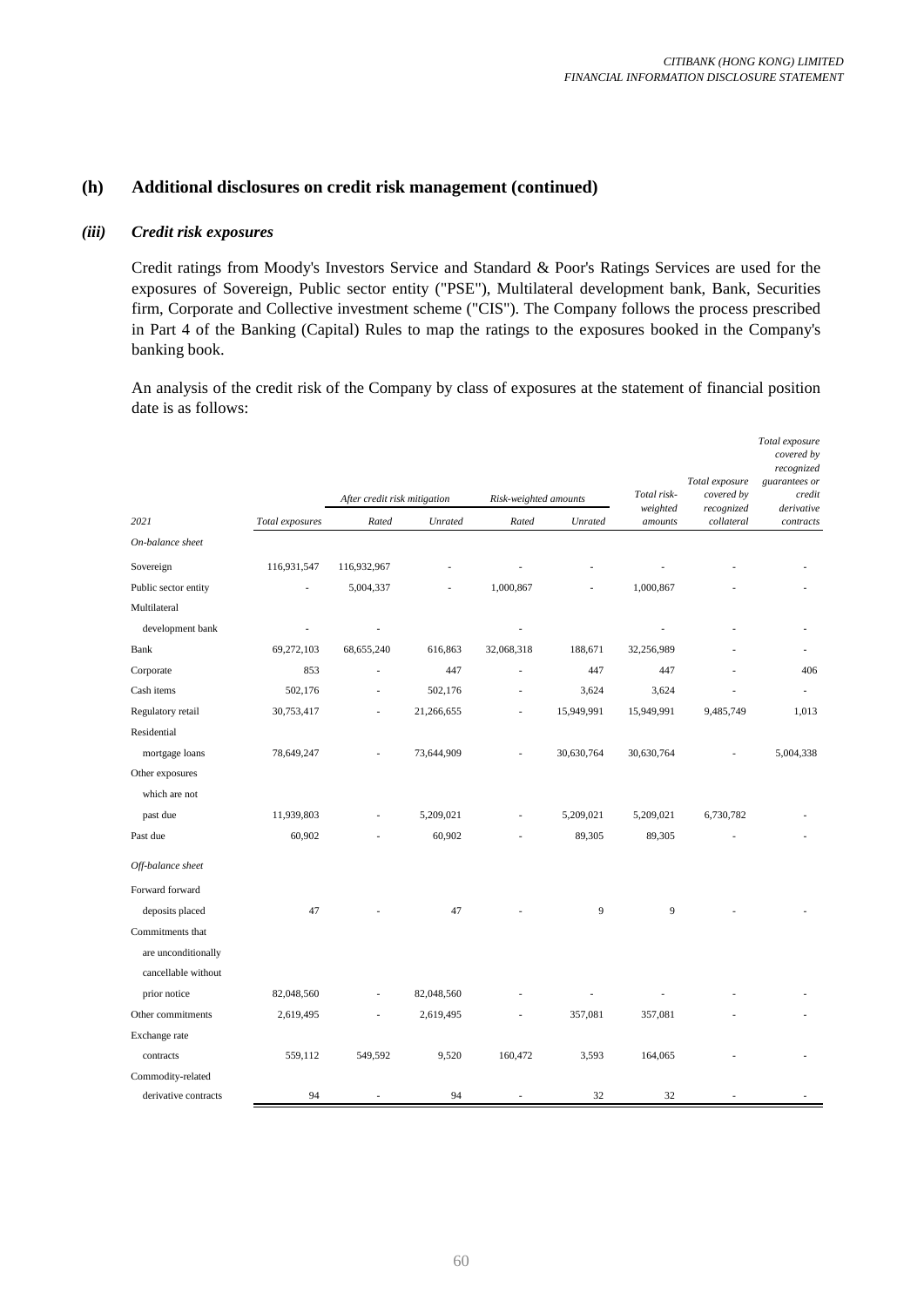# *(iii) Credit risk exposures (continued)*

|                      |                 |                              |                |                       |                |                         | Total exposure           | Total exposure<br>covered by<br>recognized<br>guarantees or |
|----------------------|-----------------|------------------------------|----------------|-----------------------|----------------|-------------------------|--------------------------|-------------------------------------------------------------|
|                      |                 | After credit risk mitigation |                | Risk-weighted amounts |                | Total risk-<br>weighted | covered by<br>recognized | credit<br>derivative                                        |
| 2020                 | Total exposures | Rated                        | <b>Unrated</b> | Rated                 | <b>Unrated</b> | amounts                 | collateral               | contracts                                                   |
| On-balance sheet     |                 |                              |                |                       |                |                         |                          |                                                             |
| Sovereign            | 109,378,600     | 109,384,566                  |                |                       |                |                         |                          |                                                             |
| Public sector entity |                 | 2,150,456                    |                | 430,091               |                | 430,091                 |                          |                                                             |
| Multilateral         |                 |                              |                |                       |                |                         |                          |                                                             |
| development bank     |                 |                              |                |                       |                |                         |                          |                                                             |
| Bank                 | 72,758,052      | 72,226,050                   | 532,002        | 34,311,092            | 106,769        | 34,417,861              |                          |                                                             |
| Corporate            | 20,307          |                              | 19,160         |                       | 19,160         | 19,160                  |                          | 1,147                                                       |
| Cash items           | 512,606         |                              | 512,606        |                       | 1,816          | 1,816                   |                          |                                                             |
| Regulatory retail    | 27,772,037      |                              | 19,539,332     |                       | 14,654,500     | 14,654,500              | 8,227,885                | 4,820                                                       |
| Residential          |                 |                              |                |                       |                |                         |                          |                                                             |
| mortgage loans       | 65,153,643      |                              | 63,003,188     |                       | 26,159,943     | 26,159,943              |                          | 2,150,455                                                   |
| Other exposures      |                 |                              |                |                       |                |                         |                          |                                                             |
| which are not        |                 |                              |                |                       |                |                         |                          |                                                             |
| past due             | 11,633,712      |                              | 4,994,317      |                       | 4,994,317      | 4,994,317               | 6,639,395                |                                                             |
| Past due             | 92,597          |                              | 92,597         |                       | 120,586        | 120,586                 |                          |                                                             |
| Off-balance sheet    |                 |                              |                |                       |                |                         |                          |                                                             |
| Forward forward      |                 |                              |                |                       |                |                         |                          |                                                             |
| deposits placed      | 901,789         | 901,596                      | 193            | 180,319               | 39             | 180,358                 |                          |                                                             |
| Commitments that     |                 |                              |                |                       |                |                         |                          |                                                             |
| are unconditionally  |                 |                              |                |                       |                |                         |                          |                                                             |
| cancellable without  |                 |                              |                |                       |                |                         |                          |                                                             |
| prior notice         | 81,254,645      |                              | 81,254,645     |                       |                |                         |                          |                                                             |
| Other commitments    | 2,447,938       |                              | 2,447,938      |                       | 338,896        | 338,896                 |                          |                                                             |
| Exchange rate        |                 |                              |                |                       |                |                         |                          |                                                             |
| contracts            | 327,992         | 209,652                      | 75,282         | 64,491                | 8,742          | 73,233                  | 43,058                   |                                                             |

The amount of credit exposures that are risk-weighted at 1250% is nil (2020: nil).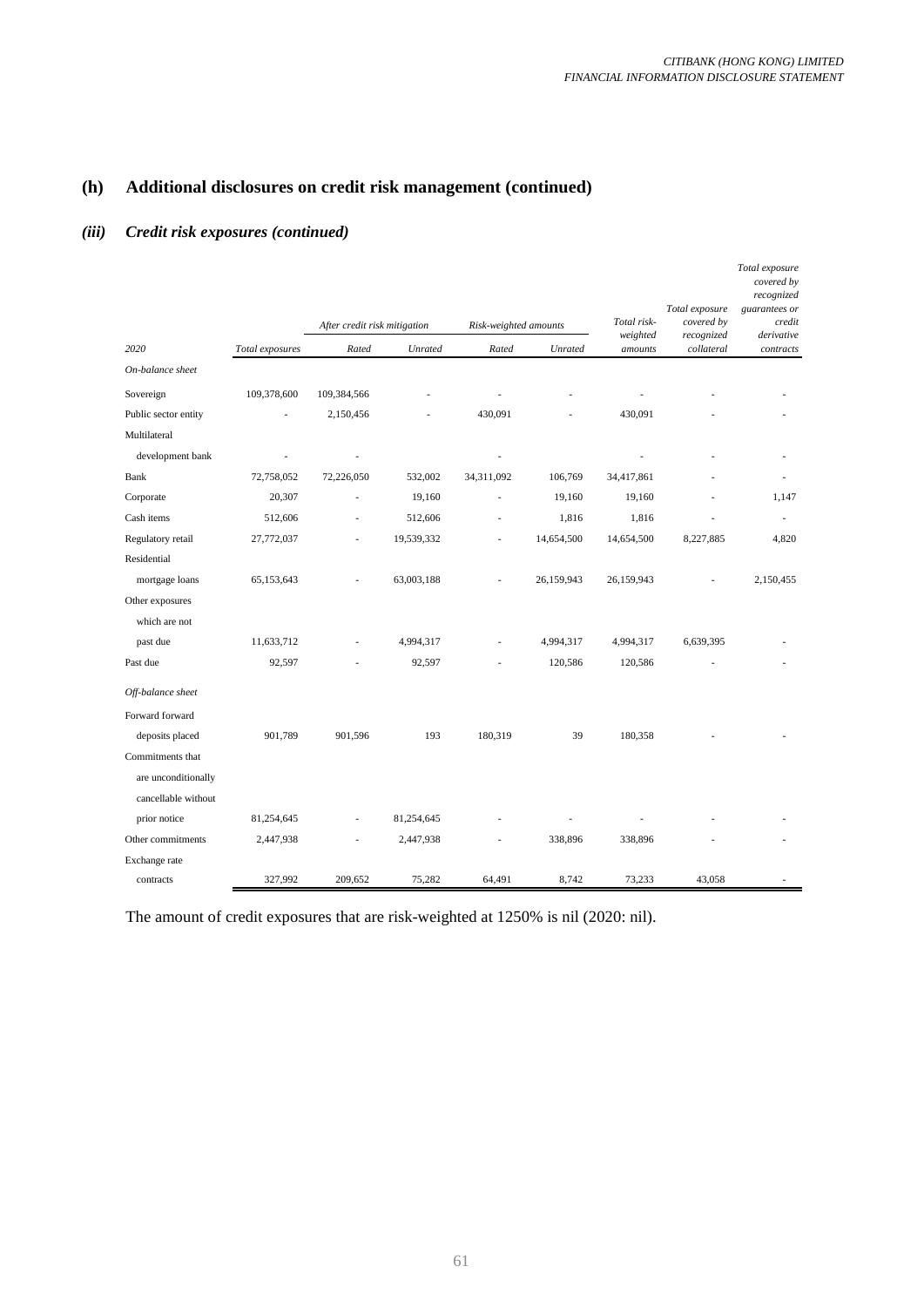#### *(iv) Counterparty credit risk-related exposures*

The Company engages in over-the-counter (OTC) derivative transactions that may result in counterparty credit risk. The OTC derivative transactions include (1) embedded derivatives of hybrid (combined) deposits to customers and (2) stand-alone derivatives.

#### *Embedded derivatives of hybrid (combined) deposits*

Positioned as a single product, a hybrid (combined) deposit to customers generally consists of two components: an embedded derivative and a host cash deposit. The host cash deposit serves as a collateral over the terms of the transaction that fully mitigates the counterparty credit risks associated with the embedded derivative.

#### *Stand-alone derivatives transactions*

The Company participates in stand-alone derivative transactions predominately for managing its own exposures as part of its asset and liability management process. The derivative activities of this type are with group entities.

No internal capital for counterparty are considered necessary for the fully mitigated transactions and transactions with group entities.

An analysis of major classes of exposures by counterparty type is as follows:

|                           | Banks and<br>other financial |               |            |
|---------------------------|------------------------------|---------------|------------|
|                           | institutions                 | <i>Others</i> | Total      |
| 2021                      |                              |               |            |
| Notional amounts          | 24,579,857                   | 196,873       | 24,776,730 |
| Credit equivalent amounts | 556,204                      | 3,002         | 559,206    |
| Risk-weighted amounts     | 161,845                      | 2,252         | 164,097    |
| 2020                      |                              |               |            |
| Notional amounts          | 17,831,010                   | 1,954,633     | 19,785,643 |
| Credit equivalent amounts | 298,631                      | 29,361        | 327,992    |
| Risk-weighted amounts     | 70,156                       | 3,077         | 73,233     |

There were no counterparty credit risk exposures to sovereigns, public sector entities and corporates as at statement of financial position date.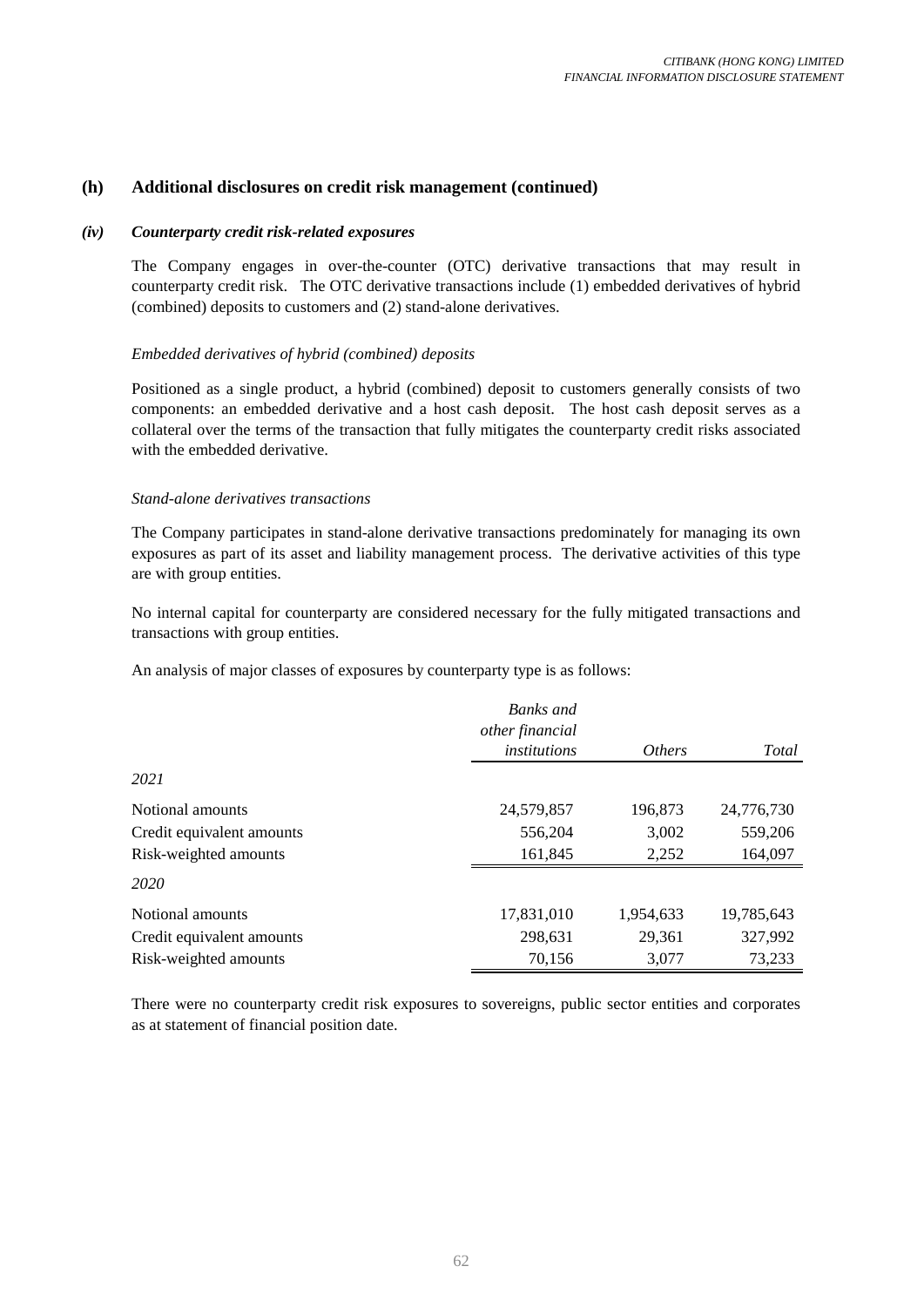# *(v) Credit risk mitigation*

Under the Banking (Capital) Rules, recognized netting is defined as any netting done pursuant to a valid bilateral netting arrangement. Consistent with the Banking (Capital) Rules, the Company only includes valid bilateral netting arrangements in the calculation of credit risk mitigation for capital adequacy purpose.

For all facilities except instalment mortgages, non-revolving loan supported by recognized guarantee and margin finance not hitting the required conditions, it is the Company's policy that they should be reviewed at least on an annual basis, with the collateral (if any) being revalued during the review. Where facilities have been overdue and are tangibly secured, the collateral must be revalued at a minimum of once every month.

For mortgages, valuation on the mortgaged property must be updated at a minimum of once every year through the consistent use of real estate price indices. When the market is subject to significant changes in conditions, valuation should be updated more frequently. For accounts past due over 120 days, an updated valuation through a panel surveyor on the mortgaged property is required. An updated valuation must be obtained on an annual basis or earlier if there is a reason to believe that the value of the mortgaged property has declined.

For Margin and Securities backed Finance facilities, all collateral are subject to daily mark-tomarket revaluation; and margin calls must be initiated if the equity position has deteriorated to the margin trigger level. The frequency of revaluation may be intensified under the volatile market scenario.

The main types of recognized collateral taken by the Company includes cash on deposit, real estate properties, units or shares in collective investment schemes and various recognized debt securities.

The credit and market risks concentrations within the recognized collateral and guarantees used by the Company are considered to be immaterial.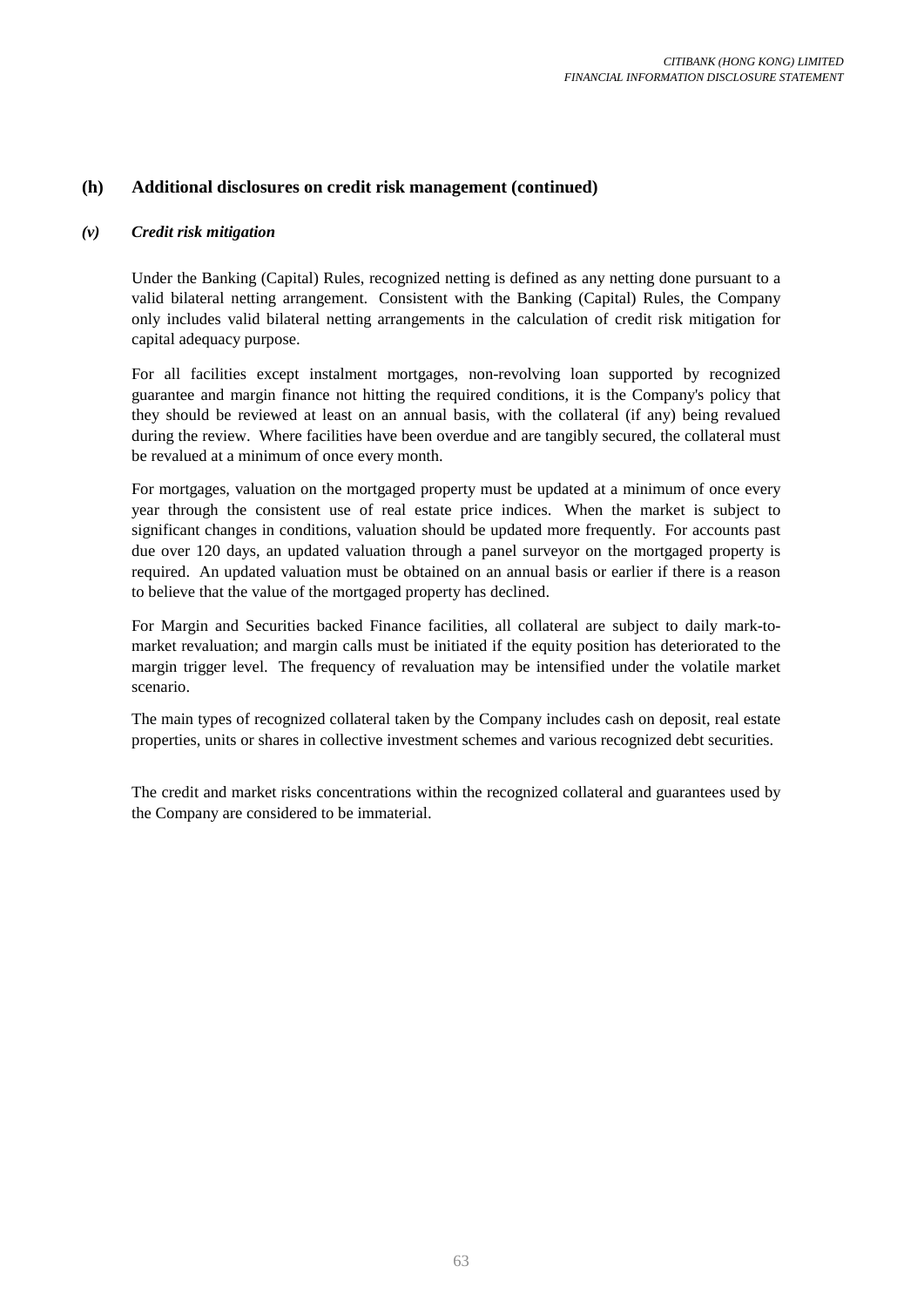# *(vi) Market risk*

The Company has adopted the Standardized Approach in the calculation of the market risk capital charge.

|       |                                                        | 2021    | 2020    |
|-------|--------------------------------------------------------|---------|---------|
|       | Capital charge for:                                    |         |         |
|       | Foreign exchange exposure                              | 47.228  | 58,583  |
|       |                                                        |         |         |
| (vii) | <b>Equity exposures</b>                                |         |         |
|       |                                                        | 2021    | 2020    |
|       | Financial assets at fair value through profit and loss | 538,667 | 696,000 |

The investment in equity securities that do not have a quoted market price in an active market and periodically evaluated for other-than-temporary impairment. Note 1(d) details the accounting practices as well as impairment valuation methodologies, assumptions and practices for the equity investments.

## *(viii) Currency risk*

The net position in foreign currencies are disclosed when the individual currency constitutes not less than 10% of the total net position in all foreign currencies:

| 2021                             | USD             | <b>RMB</b>  |
|----------------------------------|-----------------|-------------|
|                                  |                 |             |
| Spot assets                      | 133, 271, 717   | 1,003,676   |
| Spot liabilities                 | (109, 822, 957) | (2,711,973) |
| Forward purchases                | 132.313         | 2,281,165   |
| Forward sales                    | (23,540,917)    | (7,716)     |
| Net long non-structural position | 40,156          | 565,152     |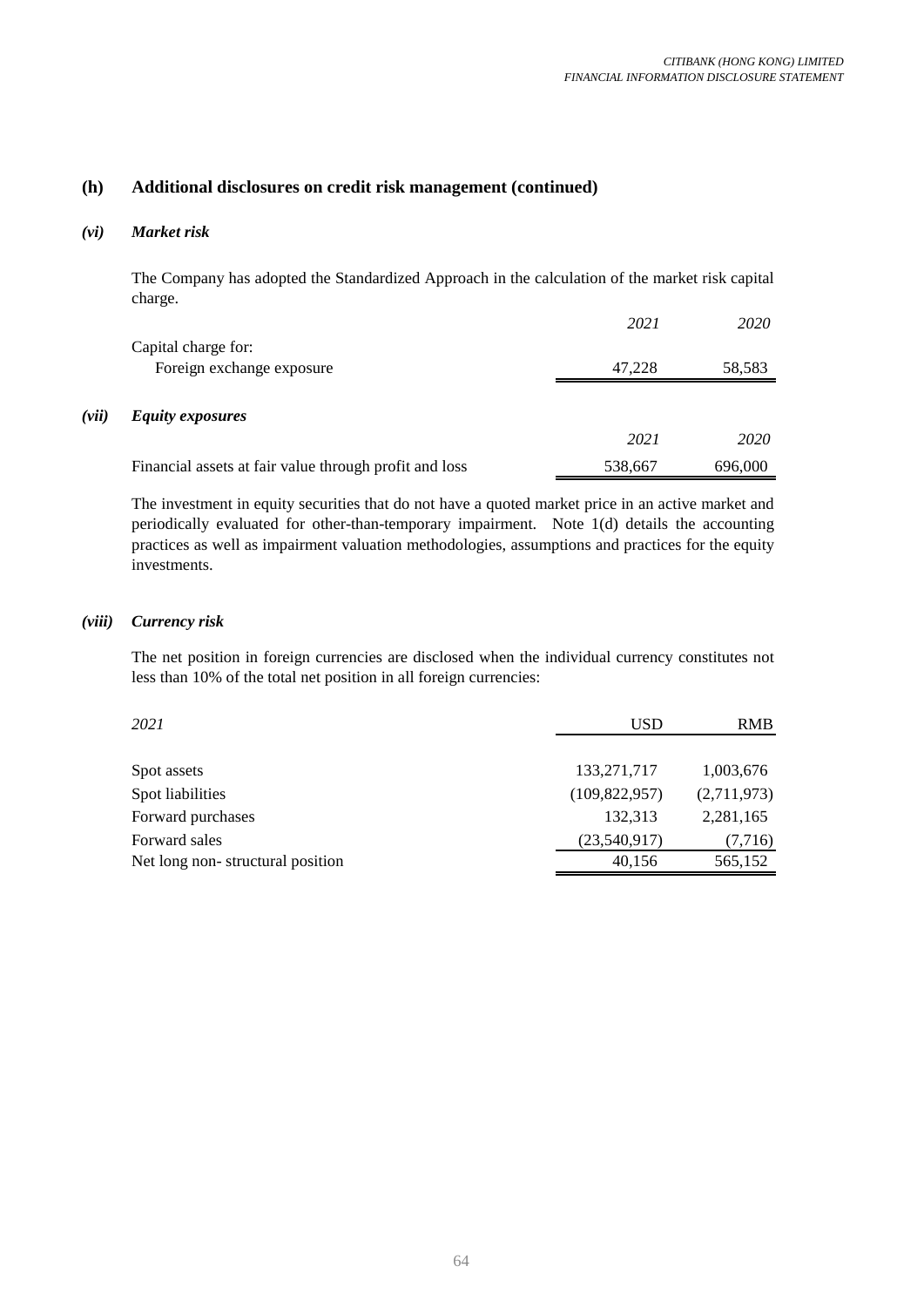#### *(viii) Currency risk (continued)*

| 2020                             | <b>USD</b>      | <b>RMB</b>  |
|----------------------------------|-----------------|-------------|
|                                  |                 |             |
| Spot assets                      | 135,276,933     | 1,048,315   |
| Spot liabilities                 | (120, 136, 553) | (2,605,576) |
| Forward purchases                | 336,937         | 2,274,836   |
| Forward sales                    | (15,380,101)    | (1,655)     |
| Net long non-structural position | 97.216          | 715,920     |

There were no foreign currency structural positions as at the above reporting dates.

#### **(i) Corporate governance**

The Company is a wholly owned subsidiary of Citigroup Inc. and falls under the Citigroup corporate governance infrastructure. Under this structure, the Company is committed to high standards of corporate governance and its activities are monitored by the various committees which the Group has in place in Hong Kong and globally. In additon, the Board has established a member of specialised committees to assist in the Board's oversight of certain of certain major functional areas. The Company has fully complied throughout the year with the guideline in the Supervisory Policy Manual CG-1 "Corporate Governance of Locally Incorporated Authorized Institutions" issued by the HKMA.

#### *Board committees*

The Company has a number of committees under the Board, including the Audit Committee, Risk Management Committee and Nomination and Remuneration Committee.

#### (i) Audit Committee

The Audit Committee meets regularly with the senior management of financial control, internal audit and compliance and the external auditors to consider the nature and scope of audit review and the effectiveness of the systems of internal control and compliance with local regulations. The Committee also discusses matters raised by the external auditors and ensures that all audit recommendations are implemented. The Committee comprises all Independent Non-executive Directors of the Company.

#### (ii) Risk Management Committee

The Risk Management Committee assists the Board in fulfilling its oversight responsibility relating to the establishment and operation of a risk management system, including reviewing the adequacy of risk management practices for the material risks such as credit, market, liquidity, legal, compliance, regulatory, conduct, operational risks and franchise and reputational risk, on a regular basis. The Committee is also mandated by the Board to oversee the operation of the Credit Forum, Asset and Liability Committee and Information Technology Management Forum.

The Committee comprises all Independent Non-Executive Directors of the Company.